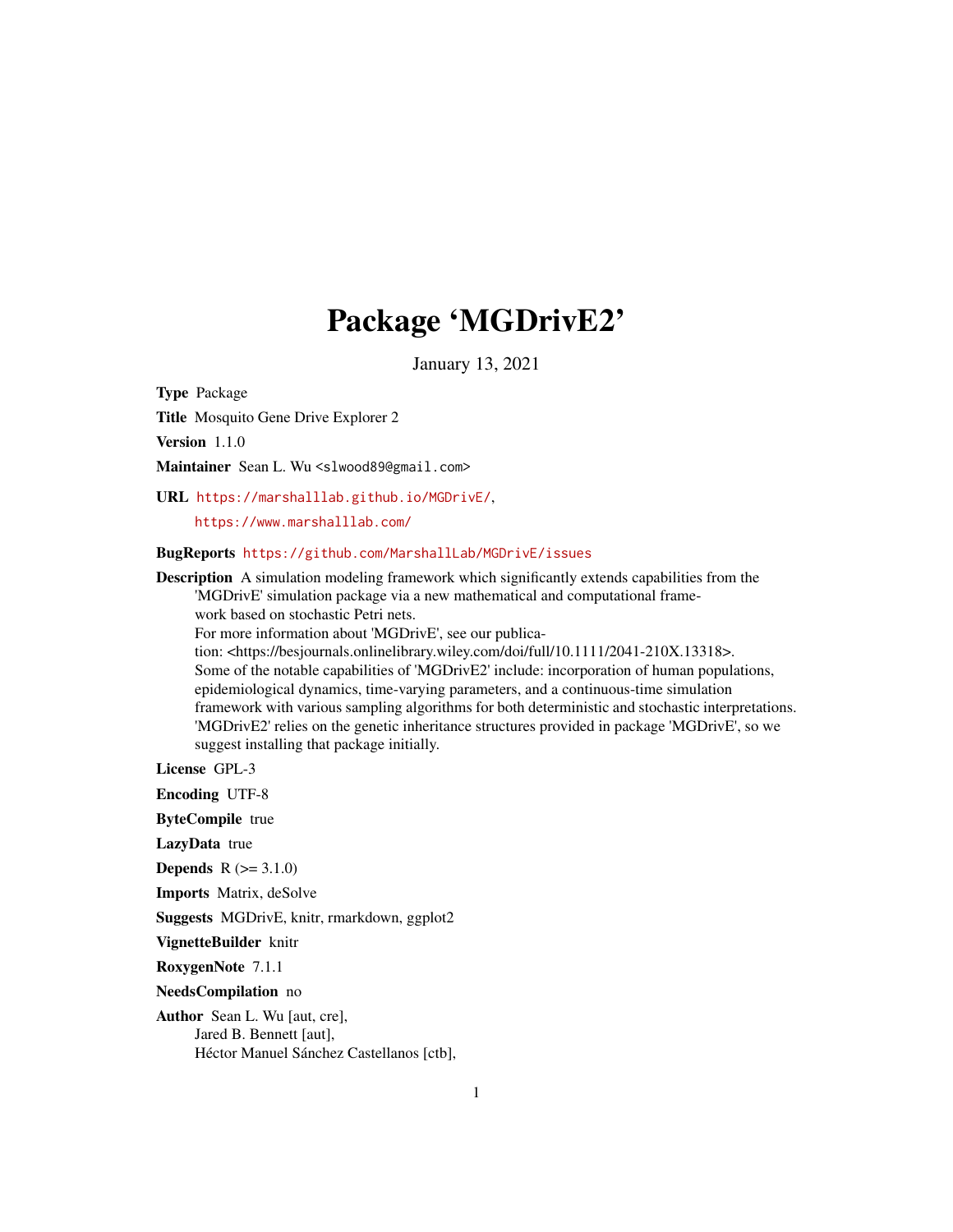Tomás M. León [ctb], Andrew J. Dolgert [ctb], John M. Marshall [aut]

Repository CRAN

Date/Publication 2021-01-13 06:00:03 UTC

# R topics documented:

| $\overline{3}$                                                                                             |
|------------------------------------------------------------------------------------------------------------|
| $\overline{4}$                                                                                             |
| 5                                                                                                          |
| 5                                                                                                          |
| 6                                                                                                          |
| 7                                                                                                          |
| 8                                                                                                          |
| 9                                                                                                          |
| 9                                                                                                          |
| 10                                                                                                         |
| 11                                                                                                         |
| 12                                                                                                         |
| 12                                                                                                         |
| -13                                                                                                        |
| -15                                                                                                        |
| $-17$                                                                                                      |
|                                                                                                            |
| 21                                                                                                         |
| 21                                                                                                         |
| 22                                                                                                         |
|                                                                                                            |
|                                                                                                            |
|                                                                                                            |
|                                                                                                            |
|                                                                                                            |
| $split\_aggregate\_CSV \ldots \ldots \ldots \ldots \ldots \ldots \ldots \ldots \ldots \ldots \ldots$<br>29 |
|                                                                                                            |
|                                                                                                            |
|                                                                                                            |
| 34                                                                                                         |
| -35                                                                                                        |
| 35                                                                                                         |
|                                                                                                            |
|                                                                                                            |
|                                                                                                            |
|                                                                                                            |
|                                                                                                            |
|                                                                                                            |
|                                                                                                            |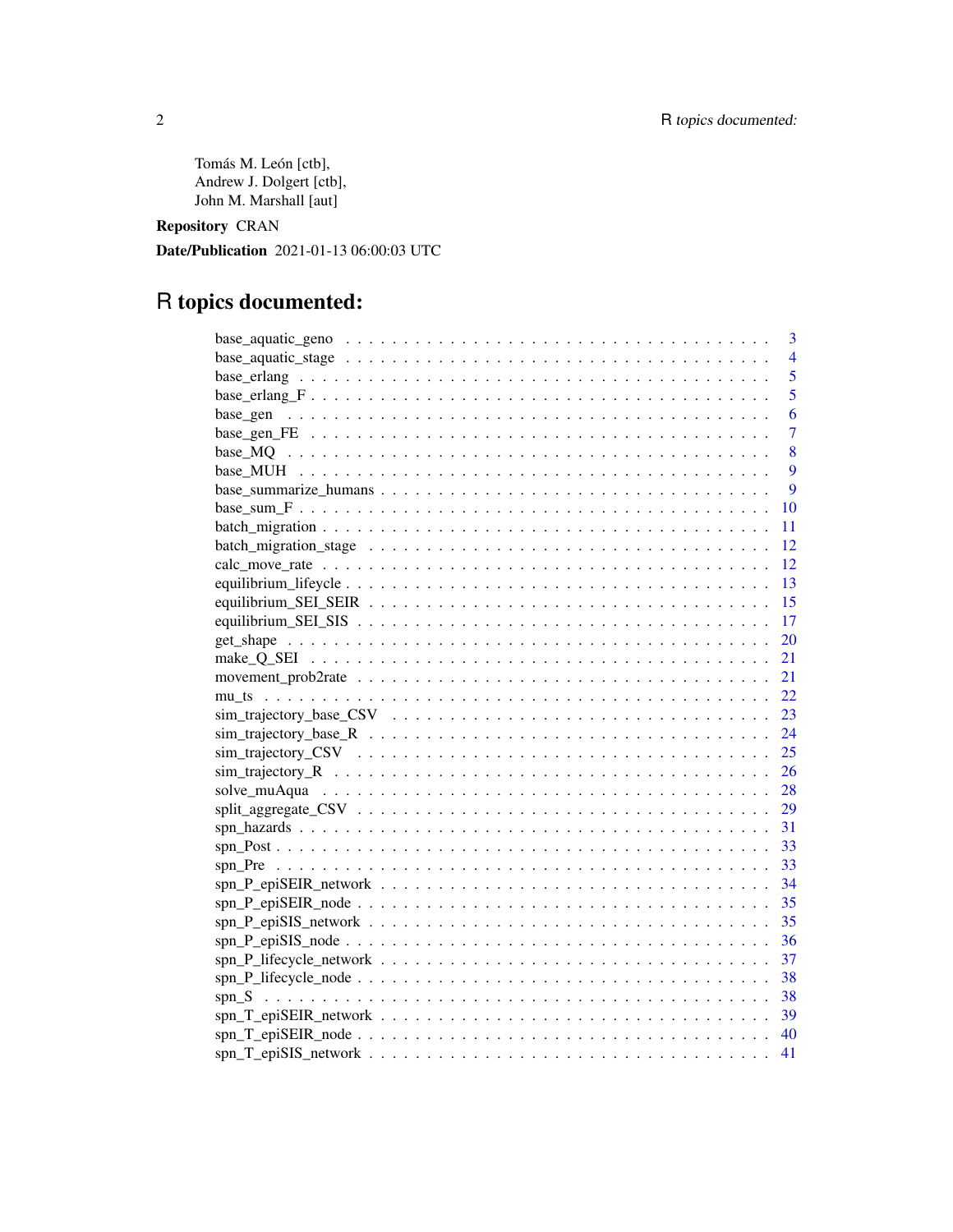<span id="page-2-0"></span>

| Index | 58 |
|-------|----|
|       |    |

<span id="page-2-1"></span>base\_aquatic\_geno *Base Aquatic Function for Genotype Summary*

#### Description

This function takes a given aquatic (egg, larval, pupal) stage and sums over the Erlang-distributed stages, returning summary trajectories by genotype.

# Usage

```
base_aquatic_geno(out, spn_P, elp)
```
# Arguments

| out      | the output of sim_trajectory_R                       |
|----------|------------------------------------------------------|
| $spin_P$ | the places of the SPN, see details                   |
| elp      | stage to summarize, one of: "egg", "larvae", "pupae" |

# Details

This function is the base function for [summarize\\_eggs\\_geno](#page-47-1), [summarize\\_larvae\\_geno](#page-51-1), and [summarize\\_pupae\\_geno](#page-53-1). The places (spn\_P) object is generated from one of the following: [spn\\_P\\_lifecycle\\_node](#page-37-1), [spn\\_P\\_lifecycle\\_network](#page-36-1), [spn\\_P\\_epiSIS\\_node](#page-35-1), [spn\\_P\\_epiSIS\\_network](#page-34-1), [spn\\_P\\_epiSEIR\\_node](#page-34-2), or [spn\\_P\\_epiSEIR\\_network](#page-33-1).

The return object depends on the data provided. If the simulation was only 1 node, then no node designation is returned. If only one repetition was performed, no rep designation is returned. Columns always returned include: time, genotype, and value.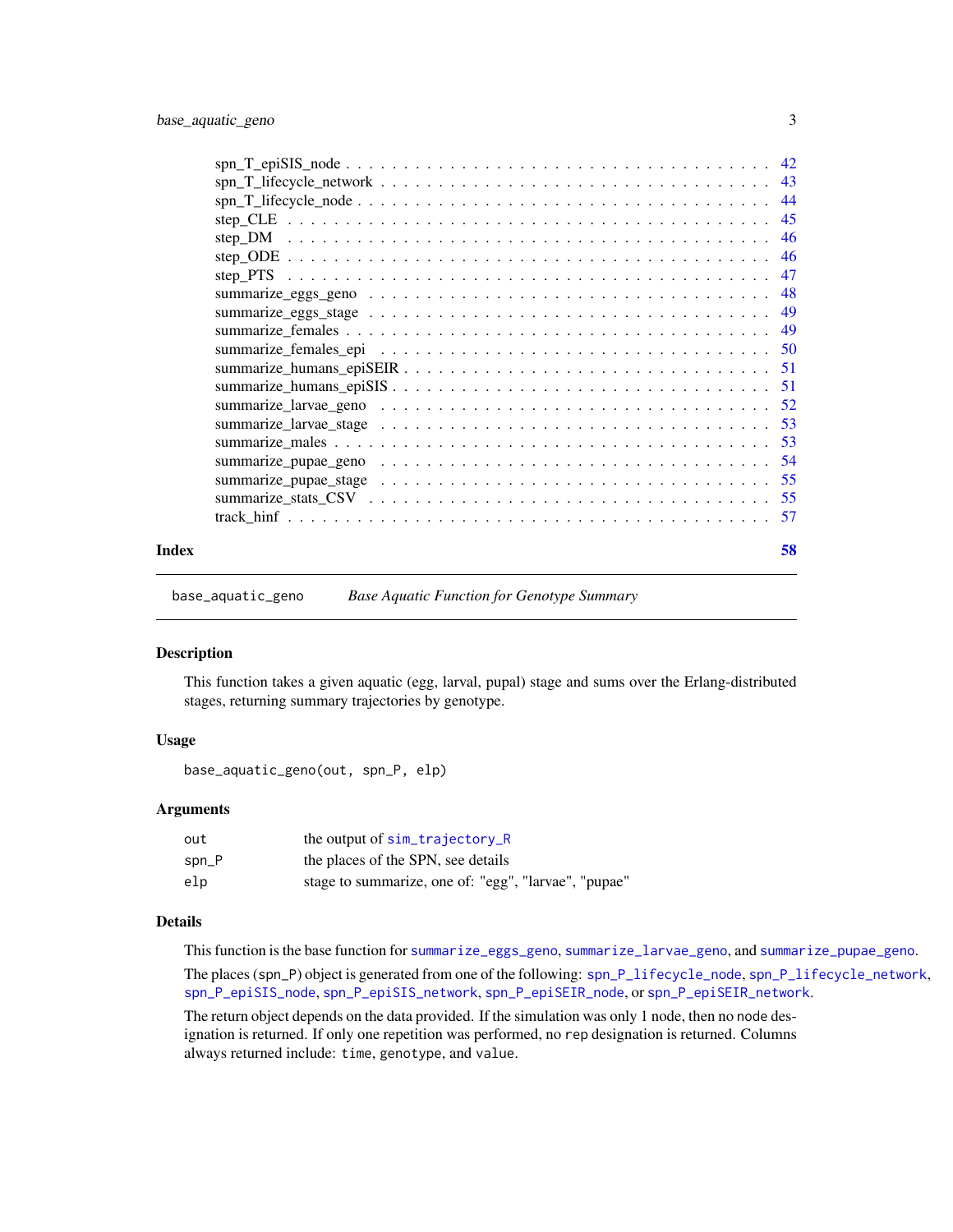# <span id="page-3-0"></span>Value

a 3 to 5 column dataframe for plotting with ggplot2

<span id="page-3-1"></span>base\_aquatic\_stage *Base Aquatic Function for Erlang-Stage Summary*

#### Description

This function takes a given aquatic (egg, larval, pupal) stage and sums over the genotypes, returning summary trajectories by Erlang-distributed stage.

# Usage

base\_aquatic\_stage(out, spn\_P, elp)

# Arguments

| out     | the output of $sim\_trajectory_R$                    |
|---------|------------------------------------------------------|
| $spn_P$ | the places of the SPN, see details                   |
| elp     | stage to summarize, one of: "egg", "larvae", "pupae" |

# Details

This function is the base function for [summarize\\_eggs\\_stage](#page-48-1), [summarize\\_larvae\\_stage](#page-52-1), and [summarize\\_pupae\\_stage](#page-54-1).

The places (spn\_P) object is generated from one of the following: [spn\\_P\\_lifecycle\\_node](#page-37-1), [spn\\_P\\_lifecycle\\_network](#page-36-1), [spn\\_P\\_epiSIS\\_node](#page-35-1), [spn\\_P\\_epiSIS\\_network](#page-34-1), [spn\\_P\\_epiSEIR\\_node](#page-34-2), or [spn\\_P\\_epiSEIR\\_network](#page-33-1).

The return object depends on the data provided. If the simulation was only 1 node, then no node designation is returned. If only one repetition was performed, no rep designation is returned. Columns always returned include: time, Erlang-stage, and value.

# Value

a 3 to 5 column dataframe for plotting with ggplot2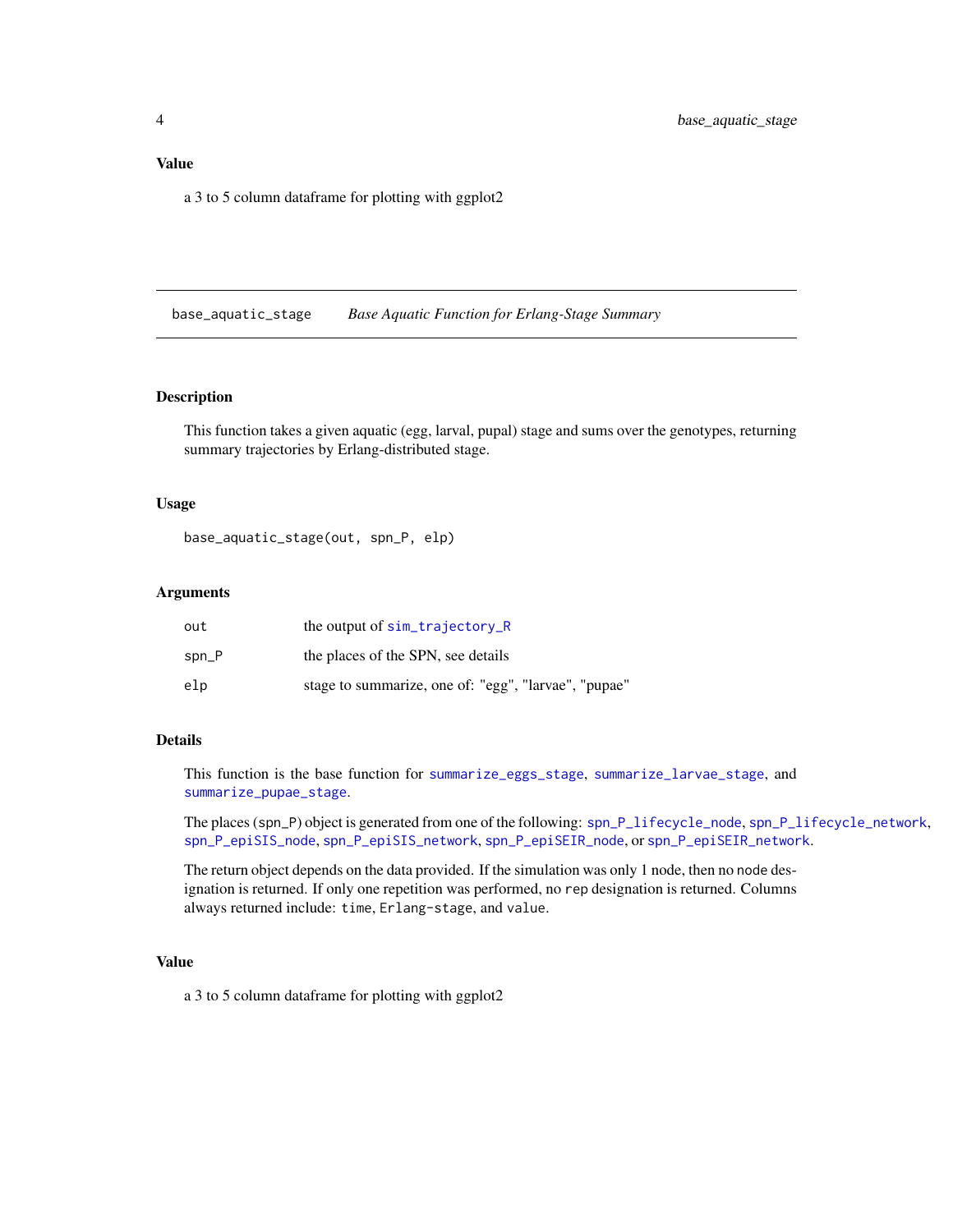<span id="page-4-0"></span>

#### Description

This function takes the given aquatic stage and summarizes them by Erlang-distributed dwell times, writing output to provided folders.

#### Usage

base\_erlang(fileVec, outList, genos, nGenos, nErlang, times, nTimes, nNodes)

# Arguments

| fileVec | Vector of files for analysis                            |
|---------|---------------------------------------------------------|
| outList | List of files, organized by repetition, to write output |
| genos   | Genotypes to summarize by                               |
| nGenos  | Number of genotypes                                     |
| nErlang | Number of Erlang stages                                 |
| times   | Vector of sampling times                                |
| nTimes  | Number of sampled times                                 |
| nNodes  | Number of nodes in the network                          |

# Details

This function is a base function used in [split\\_aggregate\\_CSV](#page-28-1).

#### Value

None

base\_erlang\_F *Base Summary of Erlang Stages for Adult Females*

# Description

This function takes ALL of the adult female stages and summarized them by Erlang-distributed latent infection, writing output to provided folders.

#### Usage

base\_erlang\_F(fileList, outList, nGenos, nErlang, times, nTimes, nNodes)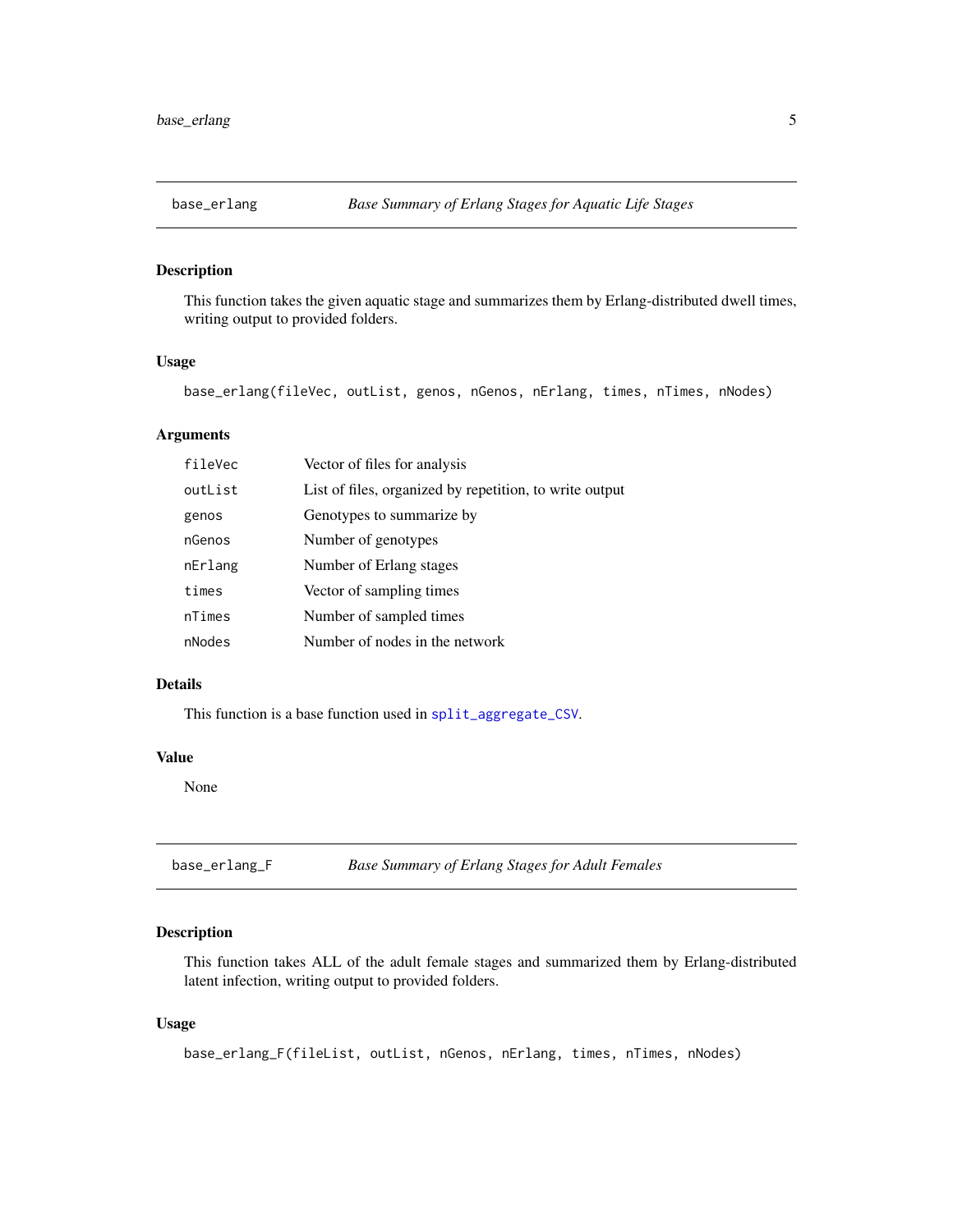<span id="page-5-0"></span>6 base\_gen

# Arguments

| fileList | Length 3 list holding 'FS','FE', and 'FI' files for analysis |
|----------|--------------------------------------------------------------|
| outList  | List of files, organized by repetition, to write output      |
| nGenos   | Number of genotypes                                          |
| nErlang  | Number of Erlang stages                                      |
| times    | Vector of sampling times                                     |
| nTimes   | Number of sampled times                                      |
| nNodes   | Number of nodes in the network                               |

# Details

This function is a base function used in [split\\_aggregate\\_CSV](#page-28-1).

# Value

None

| base_gen | Base Summary for Eggs, Larvae, Pupae, Susceptible Females, and |
|----------|----------------------------------------------------------------|
|          | <i>Infectious Females</i>                                      |

# Description

This function takes a given stage and summarizes them by genotype, writing output to provided folders.

# Usage

base\_gen(fileVec, outList, genos, nGenos, nIDX1, times, nTimes, nNodes)

# Arguments

| fileVec | Vector of files for analysis                                            |
|---------|-------------------------------------------------------------------------|
| outList | List of files, organized by repetition, to write output                 |
| genos   | Genotypes to summarize by                                               |
| nGenos  | Number of genotypes                                                     |
| nIDX1   | First index to expand over, nE/nL/nP for aquatic stages, 1 for the rest |
| times   | Vector of sampling times                                                |
| nTimes  | Number of sampled times                                                 |
| nNodes  | Number of nodes in the network                                          |

# Details

This function is a base function used in [split\\_aggregate\\_CSV](#page-28-1).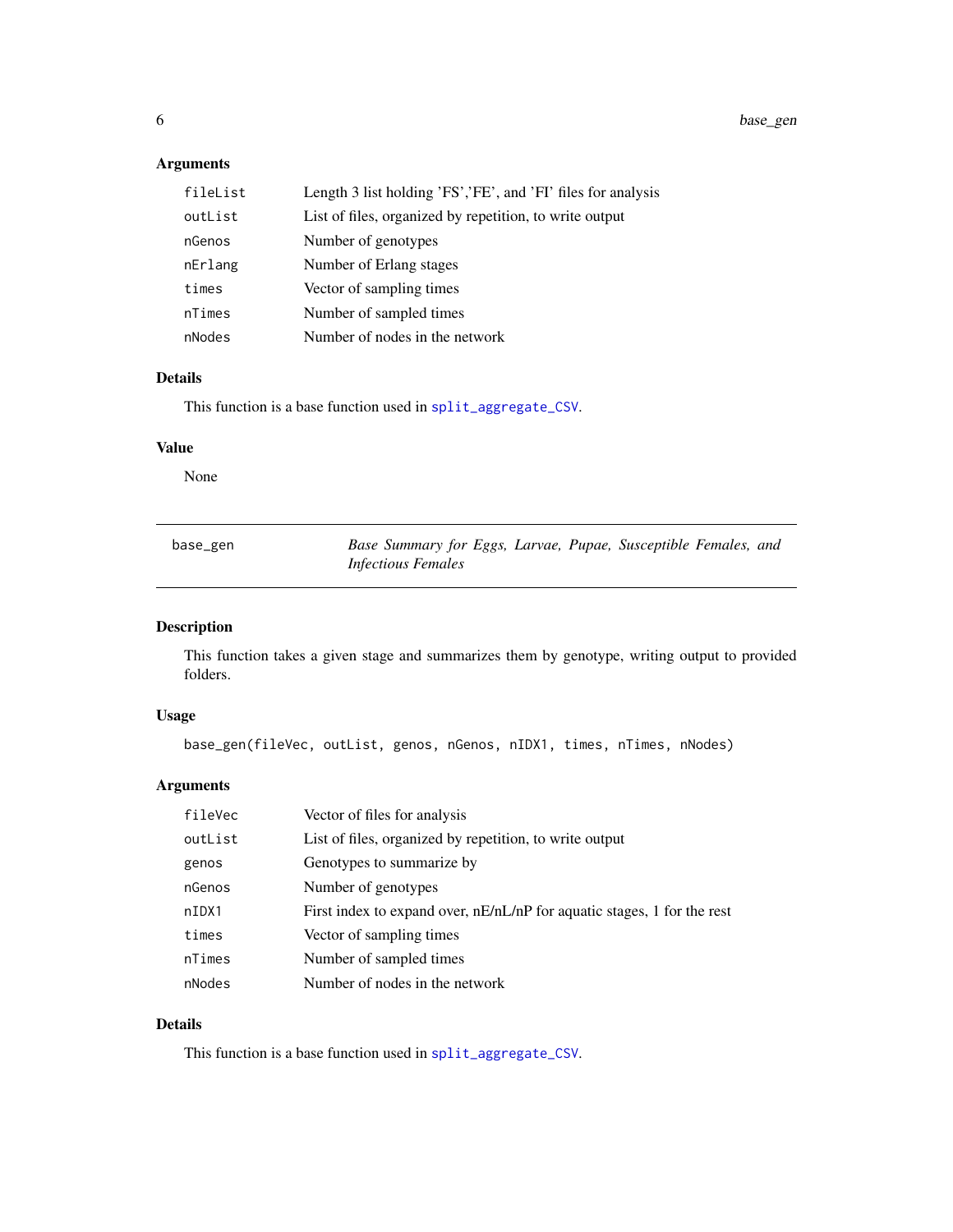# <span id="page-6-0"></span>base\_gen\_FE 7

# Value

None

# base\_gen\_FE *Base Summary for Latent Females*

# Description

This function takes 'E' stage females and summarizes them by genotype, writing output to provided folders.

# Usage

base\_gen\_FE(fileVec, outList, genos, nGenos, nIDX1, times, nTimes, nNodes)

# Arguments

| fileVec | Vector of files for analysis                                            |
|---------|-------------------------------------------------------------------------|
| outList | List of files, organized by repetition, to write output                 |
| genos   | Genotypes to summarize by                                               |
| nGenos  | Number of genotypes                                                     |
| nIDX1   | First index to expand over, nE/nL/nP for aquatic stages, 1 for the rest |
| times   | Vector of sampling times                                                |
| nTimes  | Number of sampled times                                                 |
| nNodes  | Number of nodes in the network                                          |

# Details

This function is a base function used in [split\\_aggregate\\_CSV](#page-28-1).

# Value

None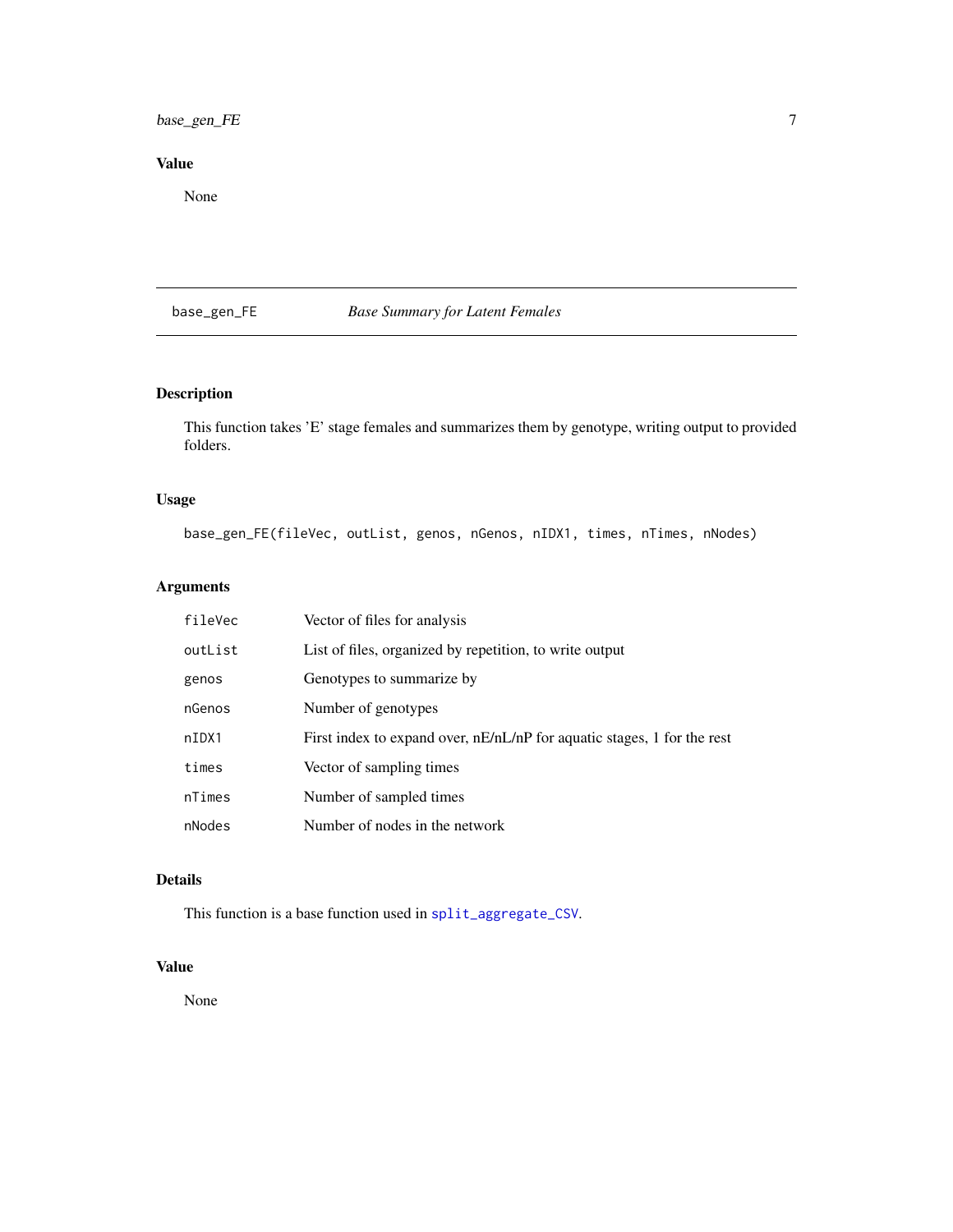# <span id="page-7-0"></span>Description

This function does the actual calculations for [summarize\\_stats\\_CSV](#page-54-2). It calculates mean and quantiles, writing output to the appropriate folder.

# Usage

```
base_MQ(
  fList,
  oDir,
  sName,
 nodeNames,
  nNodes,
  genos,
 nGenos,
  times,
 nTimes,
 num_repss,
 mean,
  quantiles,
  oDepth
```
# Arguments

 $\mathcal{L}$ 

| fList     | File list, all files for this stage, organized by repetition |
|-----------|--------------------------------------------------------------|
| oDir      | Output directory                                             |
| sName     | Stage signifier                                              |
| nodeNames | Properly formatted vector of node names for printing         |
| nNodes    | Number of nodes in the simulation                            |
| genos     | Vector of genotypes for the header                           |
| nGenos    | Number of genotypes                                          |
| times     | Vector of sampling times                                     |
| nTimes    | Number of sampled times                                      |
| num_repss | Number of repetitions from the simulation                    |
| mean      | Boolean, calculate mean or not                               |
| quantiles | Vector of quantiles to calculate, or NULL                    |
| oDepth    | Max(1, number of quantiles)                                  |

# Value

None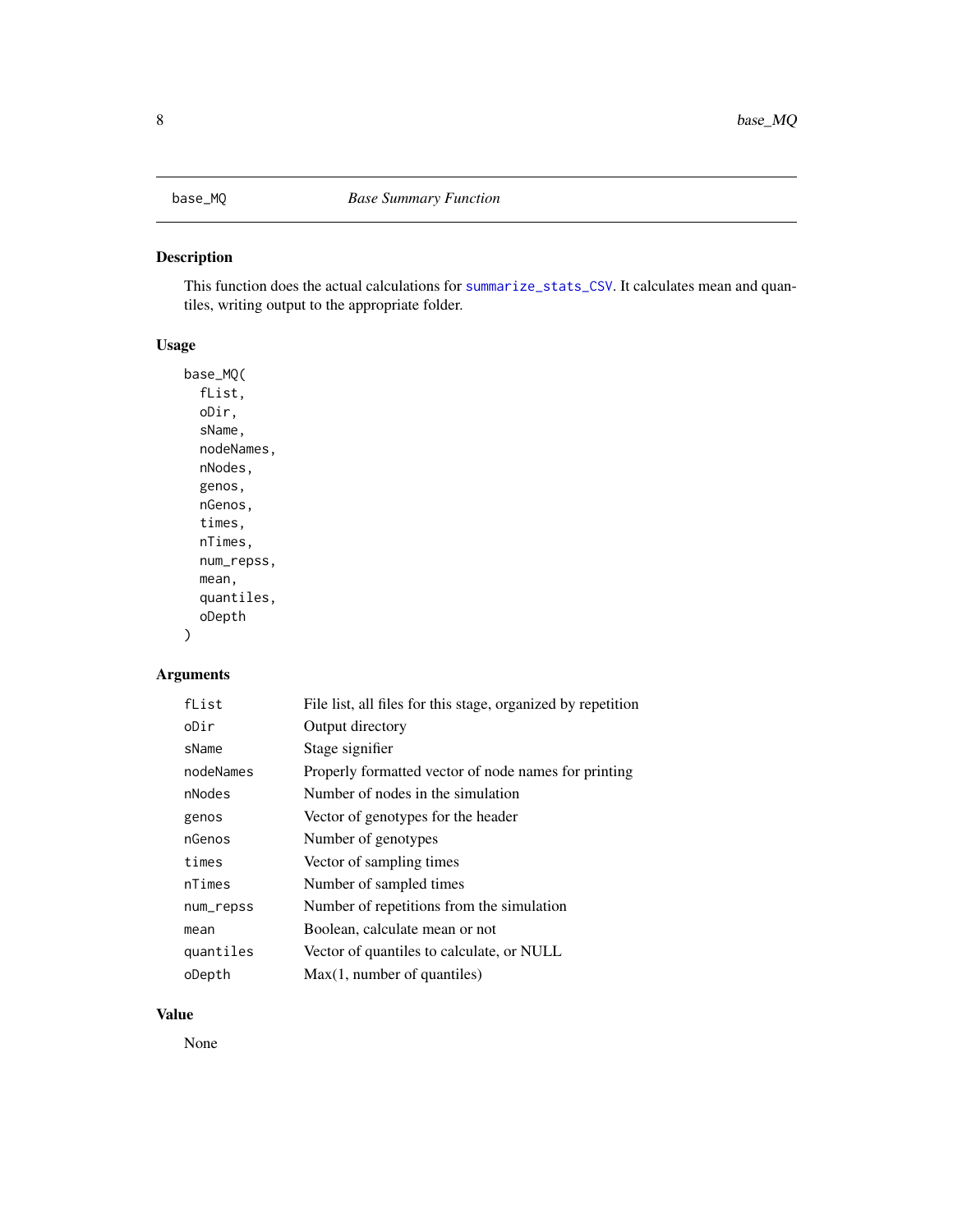# <span id="page-8-0"></span>Description

This function takes a given stage (males, unmated females, or humans) and summarizes them by genotype (infection status for humans), writing output to provided folders.

#### Usage

base\_MUH(fileVec, outList, genos, nGenos, nTimes, nNodes)

# Arguments

| fileVec | Vector of files for analysis                            |
|---------|---------------------------------------------------------|
| outList | List of files, organized by repetition, to write output |
| genos   | Genotypes to summarize by                               |
| nGenos  | Number of genotypes                                     |
| nTimes  | Number of sampled times                                 |
| nNodes  | Number of nodes in the network                          |

# Details

This function is a base function used in [split\\_aggregate\\_CSV](#page-28-1).

#### Value

None

<span id="page-8-1"></span>base\_summarize\_humans *Base Function for Human Summary*

# Description

This function takes a given infection ('S','E','I','R') status and returns a summary trajectory

# Usage

base\_summarize\_humans(out, infState)

| out      | the output of sim_trajectory_R               |
|----------|----------------------------------------------|
| infState | type of humans to summarize: 'S','E','I','R' |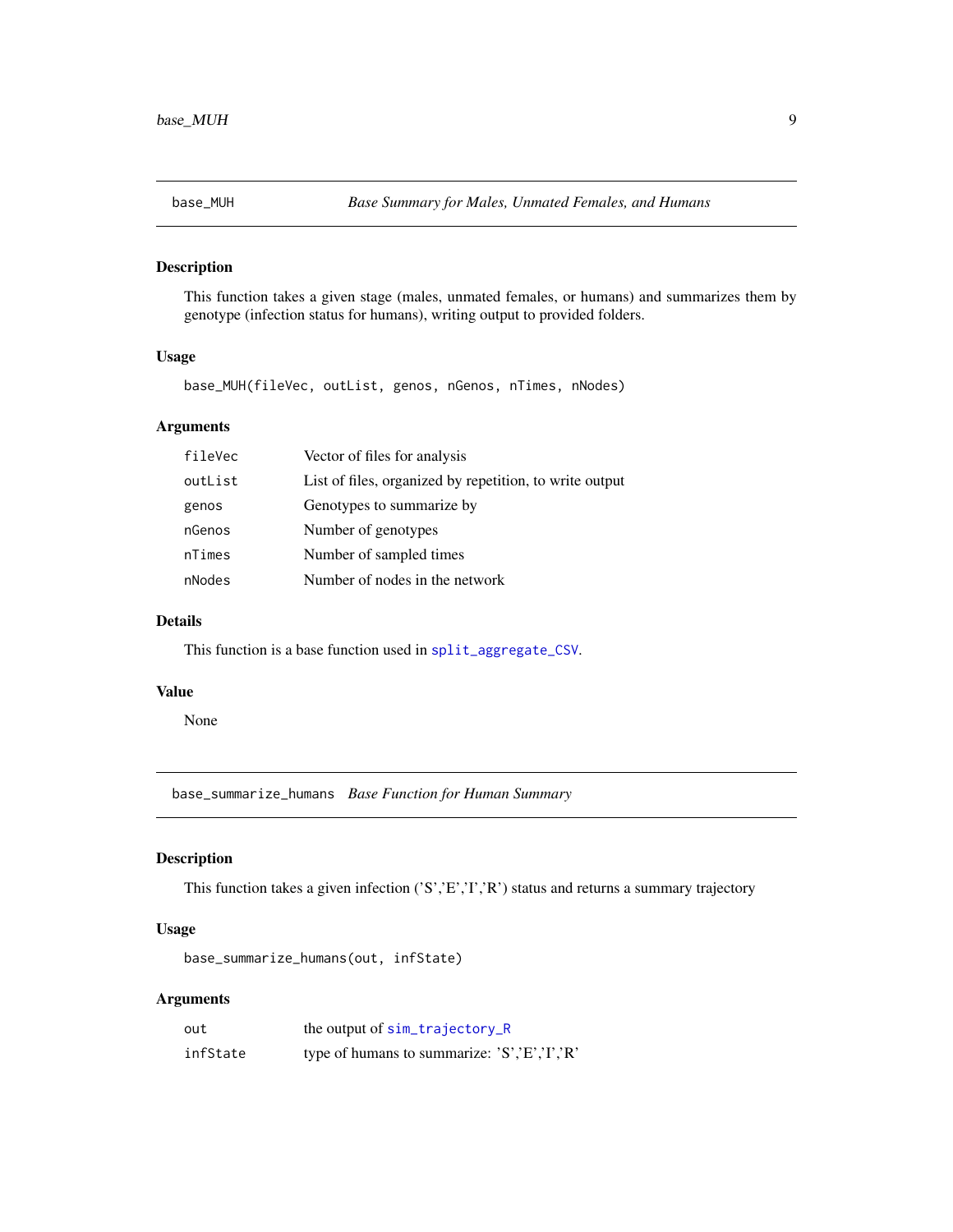# <span id="page-9-0"></span>Details

This function is the base function for [summarize\\_humans\\_epiSIS](#page-50-1), [summarize\\_humans\\_epiSEIR](#page-50-2).

The return object depends on the data provided. If the simulation was only 1 node, then no node designation is returned. If only one repetition was performed, no rep designation is returned. Columns always returned include: time, inf, genotype, and value.

# Value

a 4 to 6 column dataframe for plotting with ggplot2

base\_sum\_F *Base Summary of Infection (SEI) Stages for Adult Females*

# Description

This function takes ALL of the adult female stages and summarized them by Erlang-distributed latent infection, writing output to provided folders.

#### Usage

base\_sum\_F(fileList, outList, genos, nGenos, nErlang, times, nTimes, nNodes)

# Arguments

| fileList | Length 3 list holding 'FS','FE', and 'FI' files for analysis |
|----------|--------------------------------------------------------------|
| outList  | List of files, organized by repetition, to write output      |
| genos    | Genotypes to summarize by                                    |
| nGenos   | Number of genotypes                                          |
| nErlang  | Number of Erlang stages                                      |
| times    | Vector of sampling times                                     |
| nTimes   | Number of sampled times                                      |
| nNodes   | Number of nodes in the network                               |

# Details

This function is a base function used in [split\\_aggregate\\_CSV](#page-28-1).

# Value

None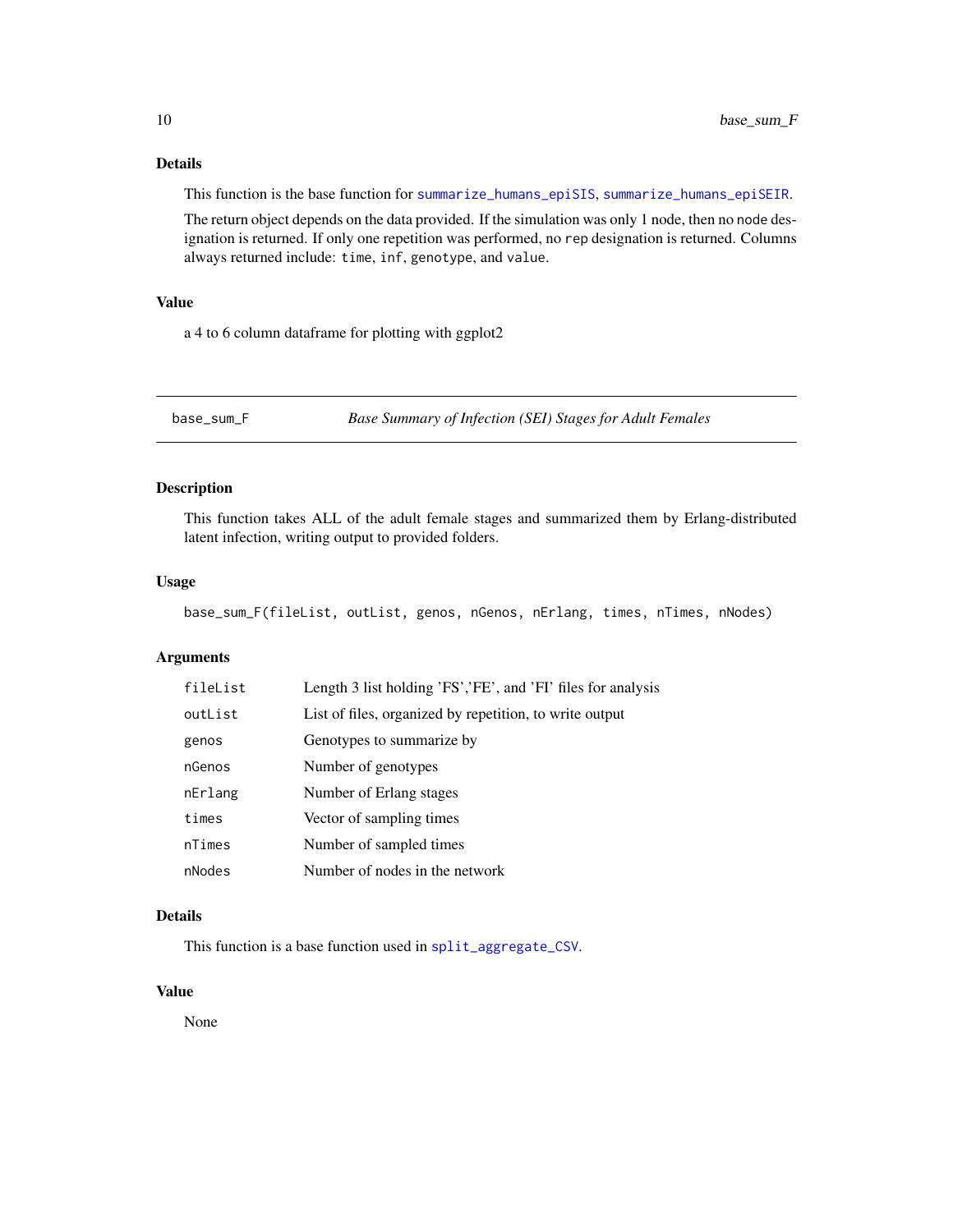#### <span id="page-10-1"></span><span id="page-10-0"></span>Description

Sample batch migration events for simulation given rates of occurance and probability of destination for each patch. Batch migration can be simulated for the aquatic life stages (eggs, larvae, pupae), adult females, and/or adult males. To simulate batch migration, each life stage needs all 3 of its arguments specified. If any arguments are left unspecified (NULL), batch migration for that life stage will not be sampled. The output of this function should be passed to [sim\\_trajectory\\_R](#page-25-1) or [sim\\_trajectory\\_CSV](#page-24-1) as the argument batch. Calls the internal function [batch\\_migration\\_stage](#page-11-1).

# Usage

```
batch_migration(
  SPN_P,
  tmax,
 ELPrates = NULL,
 ELPmove = NULL,
 ELPprob = NULL,
  Frates = NULL,
  Fmove = NULL,
  Fprob = NULL,Mrates = NULL,
 Mmove = NULL,
 Mprob = NULL
```
# )

| SPN_P           | places of the SPN                                                                                                                                 |
|-----------------|---------------------------------------------------------------------------------------------------------------------------------------------------|
| tmax            | maximum time of the simulation                                                                                                                    |
| <b>ELPrates</b> | rate at which aquatic stage batch migration occurs for each node (nodes without<br>mosquitoes should be set to NaN or NA)                         |
| ELPmove         | movement matrix for destinations of aquatic stage batch migration events (diag-<br>onal will be set to zero and off-diagonal elements normalized) |
| ELPprob         | probability for each individual to be chosen for aquatic stage batch migration<br>events (must be same length as ELPrates)                        |
| Frates          | rate at which adult female batch migration occurs for each node (nodes without<br>mosquitoes should be set to NaN or NA)                          |
| Fmove           | movement matrix for destinations of adult female batch migration events (diag-<br>onal will be set to zero and off-diagonal elements normalized)  |
| Fprob           | probability for each individual to be chosen for adult female batch migration<br>events (must be same length as Frates)                           |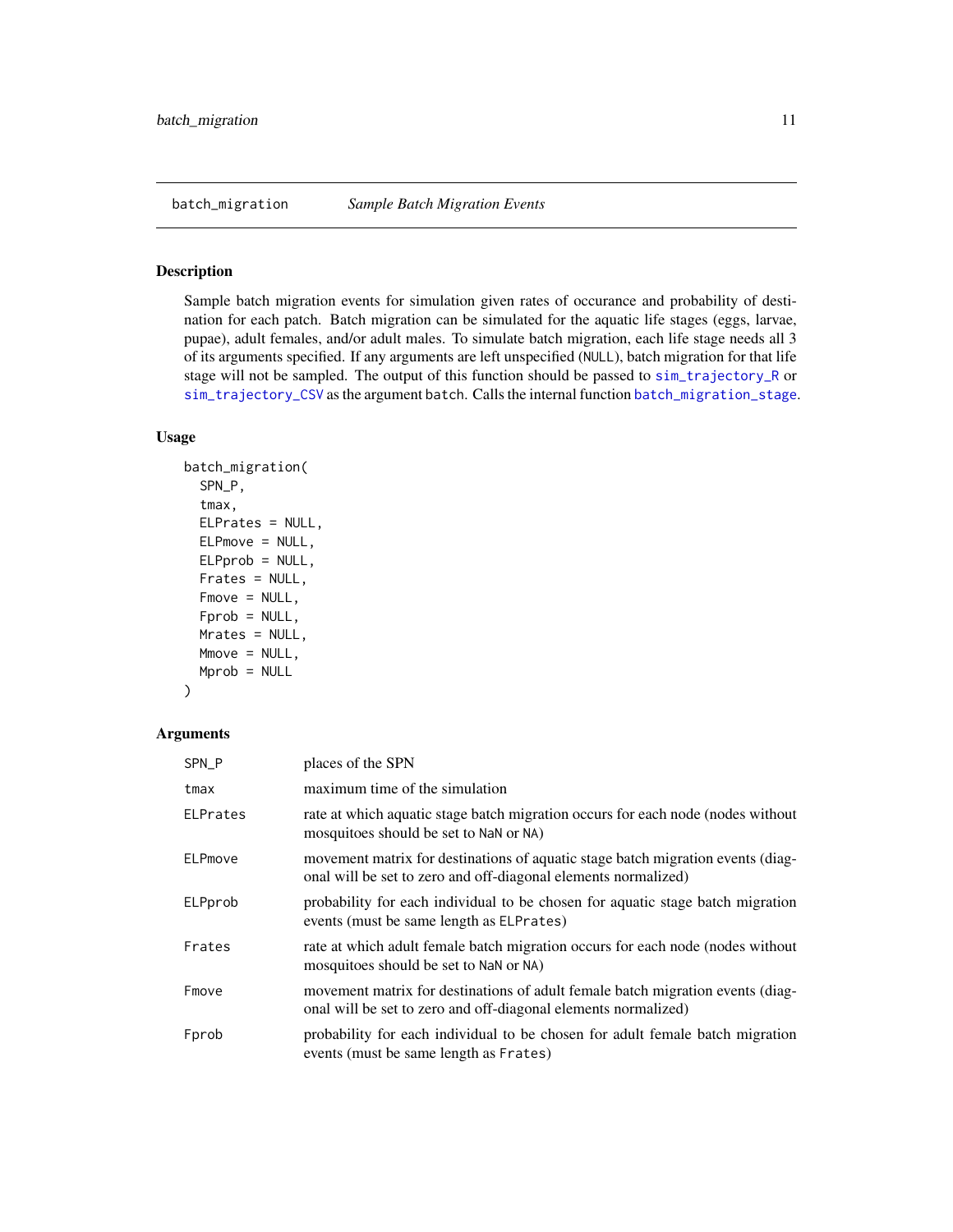<span id="page-11-0"></span>

| Mrates | rate at which adult male batch migration occurs for each node (nodes without<br>mosquitoes should be set to NaN or NA)                       |
|--------|----------------------------------------------------------------------------------------------------------------------------------------------|
| Mmove  | movement matrix for destinations of adult male batch migration events (diagonal<br>will be set to zero and off-diagonal elements normalized) |
| Mprob  | probability for each individual to be chosen for adult male batch migration<br>events (must be same length as Mrates)                        |

<span id="page-11-1"></span>batch\_migration\_stage *Internal function to sample and set up data structure for batch migration*

# Description

Internal function to sample and set up data structure for batch migration

# Usage

batch\_migration\_stage(SPN\_P, rates, move, prob, stage, tmax)

# Arguments

| SPN_P | a set of Petri net places                                       |
|-------|-----------------------------------------------------------------|
| rates | a vector of rates for each node                                 |
| move  | a movement matrix (where do the batches go?)                    |
| prob  | the probability vector for each individual moving in each batch |
| stage | the life stage (one of 'ELP', 'F', 'M')                         |
| tmax  | maximum simulation time                                         |
|       |                                                                 |

calc\_move\_rate *Calculate Outbound Movement Rate*

# Description

Given P, the cumulative probability of moving before dying, and mu, the daily mortality rate, calculate the movement rate gamma to get P. The equation comes from integrating the competing risks and solving for gamma.

# Usage

calc\_move\_rate(mu, P)

| mu | daily mortality rate                        |
|----|---------------------------------------------|
| D  | cumulative probability to move before dying |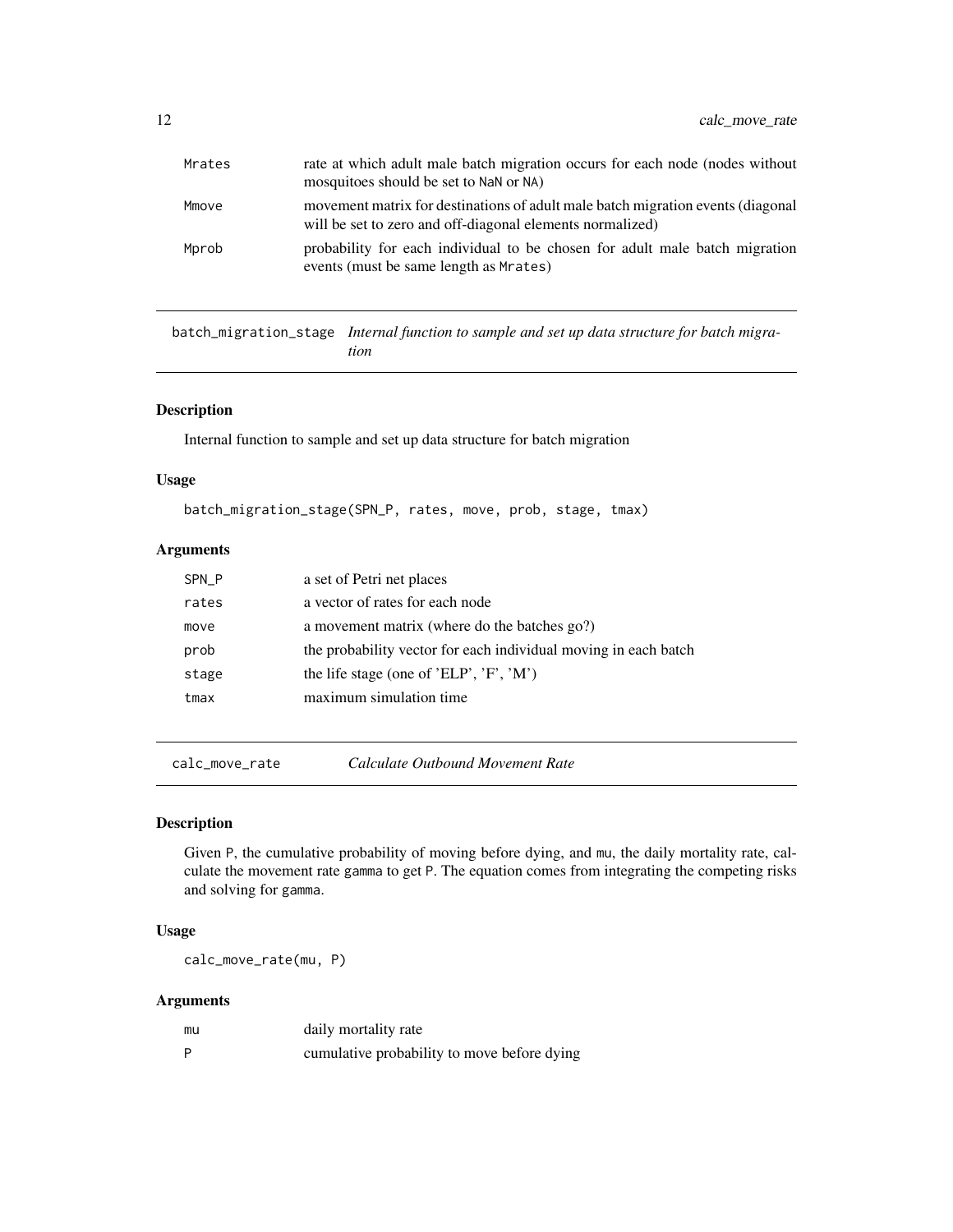<span id="page-12-0"></span>equilibrium\_lifeycle 13

# Value

numeric probability of movement

#### Examples

```
# parameters, see vignette MGDrivE2: One Node Lifecycle Dynamics
theta \le list(qE = 1/4, nE = 2, qL = 1/3, nL = 3, qP = 1/6, nP = 2,
              mUE = 0.05, mUL = 0.15, mUP = 0.05, mUF = 0.09, mUM = 0.09,
              beta = 16, nu = 1/(4/24))
# lets say a 70% chance to move over the entire lifespan
rMoveRate \leq calc_move_rate(mu = theta$muF, P = 0.70)
```
<span id="page-12-1"></span>equilibrium\_lifeycle *Calculate Equilibrium for Lifecycle Model (Logistic or Lotka-Volterra)*

# Description

This function calculates deterministic equilibria for the mosquito lifecycle model.

## Usage

```
equilibrium_lifeycle(
 params,
  NF,
  phi = 0.5,
  log_d d = TRUE,
  spn_P,
  pop_ratio_Aq = NULL,
  pop_ratio_F = NULL,
 pop_ratio_M = NULL,
  cube
)
```

| params       | a named list of parameters (see details)                                                  |
|--------------|-------------------------------------------------------------------------------------------|
| <b>NF</b>    | vector of female mosquitoes at equilibrium, for every population in the environ-<br>ment  |
| phi          | sex ratio of mosquitoes at emergence                                                      |
| log_dd       | Boolean: TRUE implies logistic density dependence, FALSE implies Lotka-<br>Volterra model |
| spn_P        | the set of places $(P)$ (see details)                                                     |
| pop_ratio_Aq | May be empty; if not, a named vector or matrix. (see details)                             |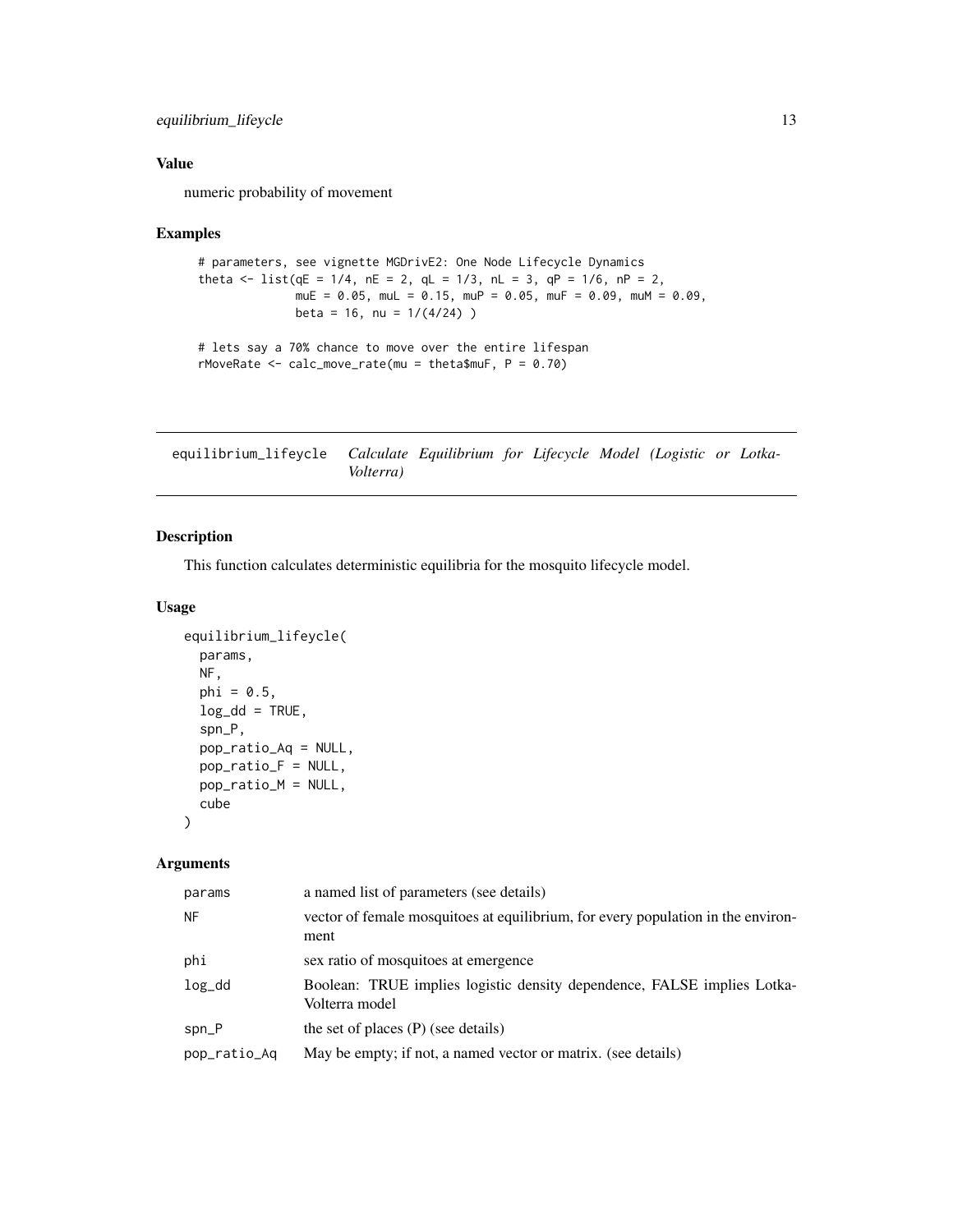<span id="page-13-0"></span>

| pop_ratio_F | May be empty; if not, a named vector or matrix. (see details)     |
|-------------|-------------------------------------------------------------------|
| pop_ratio_M | May be empty; if not, a named vector or matrix. (see details)     |
| cube        | an inheritance cube from the MGDrivE package (e.g. cubeMendelian) |

#### Details

Equilibrium can be calculated using one of two models: classic logistic dynamics or following the Lotka-Volterra competition model. This is determined by the parameter log\_dd, and it changes elements of the return list: K is returned for logistic dynamics, or gamma is returned for Lotka-Volterra dynamics.

The places (spn\_P) object is generated from one of the following: [spn\\_P\\_lifecycle\\_node](#page-37-1), [spn\\_P\\_lifecycle\\_network](#page-36-1), [spn\\_P\\_epiSIS\\_node](#page-35-1), [spn\\_P\\_epiSIS\\_network](#page-34-1), [spn\\_P\\_epiSEIR\\_node](#page-34-2), or [spn\\_P\\_epiSEIR\\_network](#page-33-1).

The initial population genotype ratios are set by supplying the pop\_ratio\_Aq, pop\_ratio\_F, and pop\_ratio\_M values. The default value is NULL, and the function will use the wild-type alleles provided in the cube object. However, one can supply several different objects to set the initial genotype ratios. All genotypes provided must exist in the cube (this is checked by the function). If a single, named vector is provided, then all patches will be initialized with the same ratios. If a matrix is provided, with the number of columns (and column names) giving the initial genotypes, and a row for each patch, each patch can be set to a different initial ratio. The three parameters do not need to match each other.

The params argument supplies all of the ecological parameters necessary to calculate equilibrium values. This is used to set the initial population distribution and during the simulation to maintain equilibrium. params must include the following named parameters:

- qE: inverse of mean duration of egg stage
- nE: shape parameter of Erlang-distributed egg stage
- qL: inverse of mean duration of larval stage
- nL: shape parameter of Erlang-distributed larval stage
- qP: inverse of mean duration of pupal stage
- nP: shape parameter of Erlang-distributed pupal stage
- muE: egg mortality
- muL: density-independent larvae mortality
- muP: pupae mortality
- muF: adult female mortality
- muM: adult male mortality
- beta: egg-laying rate, daily
- nu: mating rate of unmated females

The return list contains all of the params parameters, along with the density-dependent parameter, either K or gamma. These are the parameters necessary later in the simulations. This was done for compatibility with [equilibrium\\_SEI\\_SIS](#page-16-1), which requires several extra parameters not required further in the simulations.

For equilibrium with epidemiological parameters, see [equilibrium\\_SEI\\_SIS](#page-16-1). For equilibrium with latent humans (SEIR dynamics), see [equilibrium\\_SEI\\_SEIR](#page-14-1).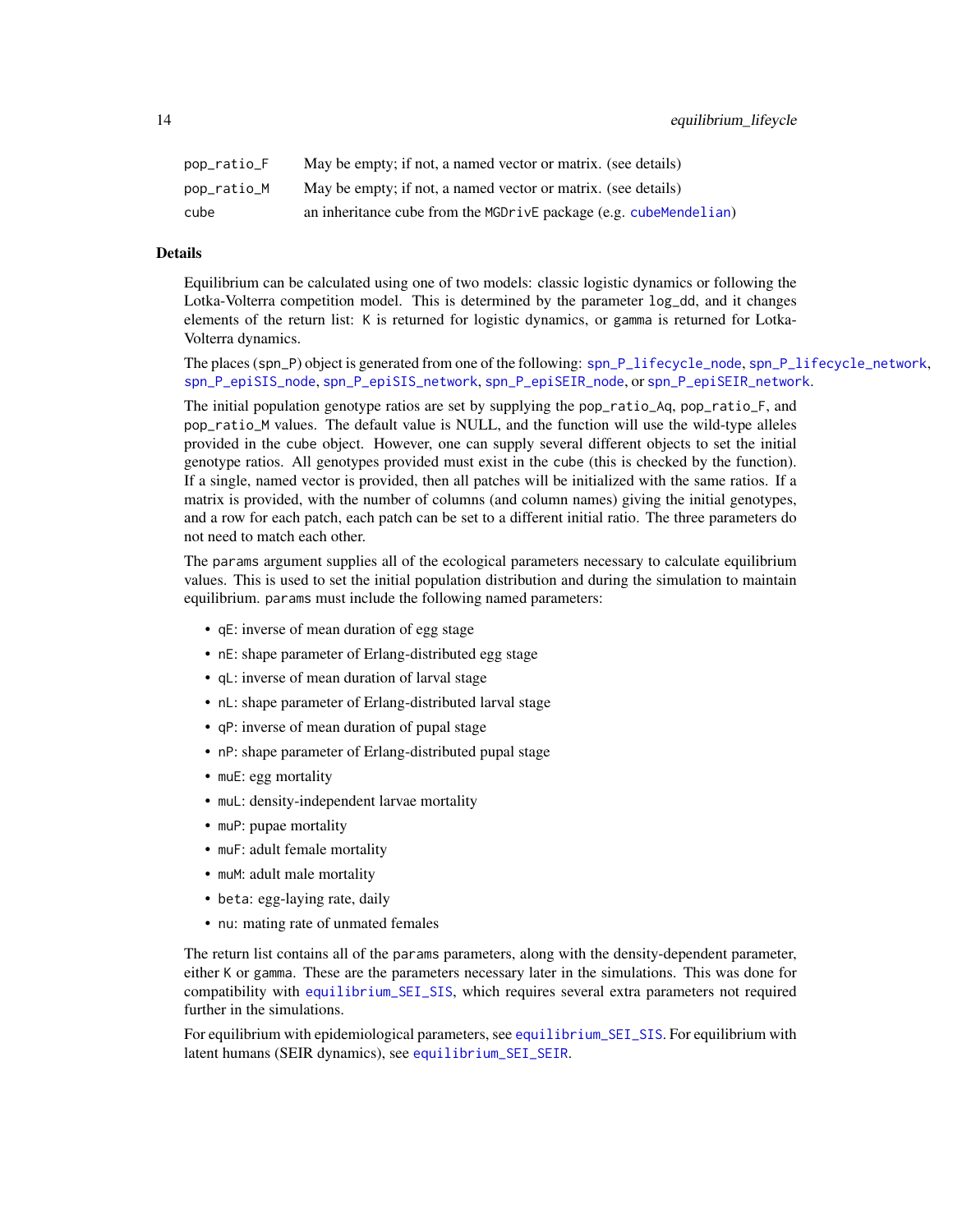#### <span id="page-14-0"></span>Value

a list with 3 elements: init a matrix of equilibrium values for every life-cycle stage, params a list of parameters for the simulation, M0 a vector of initial conditions

<span id="page-14-1"></span>equilibrium\_SEI\_SEIR *Calculate Equilibrium for Mosquito SEI - Human SEIR Model*

# Description

Given prevalence of disease in humans (modeled as an SEIR: Susceptible-Latent-Infected-Recovered process with birth and death) and entomological parameters of transmission, this function calculates the quasi-stationary distribution of adult female mosquitoes across SEI (Susceptible-Exposed-Infectious) stages, allowing for Erlang distributed E stage.

#### Usage

```
equilibrium_SEI_SEIR(
  params,
  node_list = "b",NF = NULL,phi = 0.5,
 NH = NULL,log_d d = TRUE,
  spn_P,
  pop_ratio_Aq = NULL,
  pop_ratio_F = NULL,
 pop_ratio_M = NULL,
  pop\_ratio_H = c(1, 0, 0, 0),cube
)
```

| params       | a named list of parameters (see details)                                                                                                                                           |
|--------------|------------------------------------------------------------------------------------------------------------------------------------------------------------------------------------|
| node_list    | a character vector specifying what type of nodes to create; $(m = a$ node with<br>only mosquitoes, $h = a$ node with only humans, $b = a$ node with both humans<br>and mosquitoes) |
| <b>NF</b>    | vector of female mosquitoes at equilibrium, for mosquito-only nodes                                                                                                                |
| phi          | sex ratio of mosquitoes at emergence                                                                                                                                               |
| NH           | vector of humans at equilibrium, for human-only nodes                                                                                                                              |
| $log_d$      | Boolean: TRUE implies logistic density dependence, FALSE implies Lotka-<br>Volterra model                                                                                          |
| $spn_P$      | the set of places $(P)$ (see details)                                                                                                                                              |
| pop_ratio_Aq | May be empty; if not, a named vector or matrix. (see details)                                                                                                                      |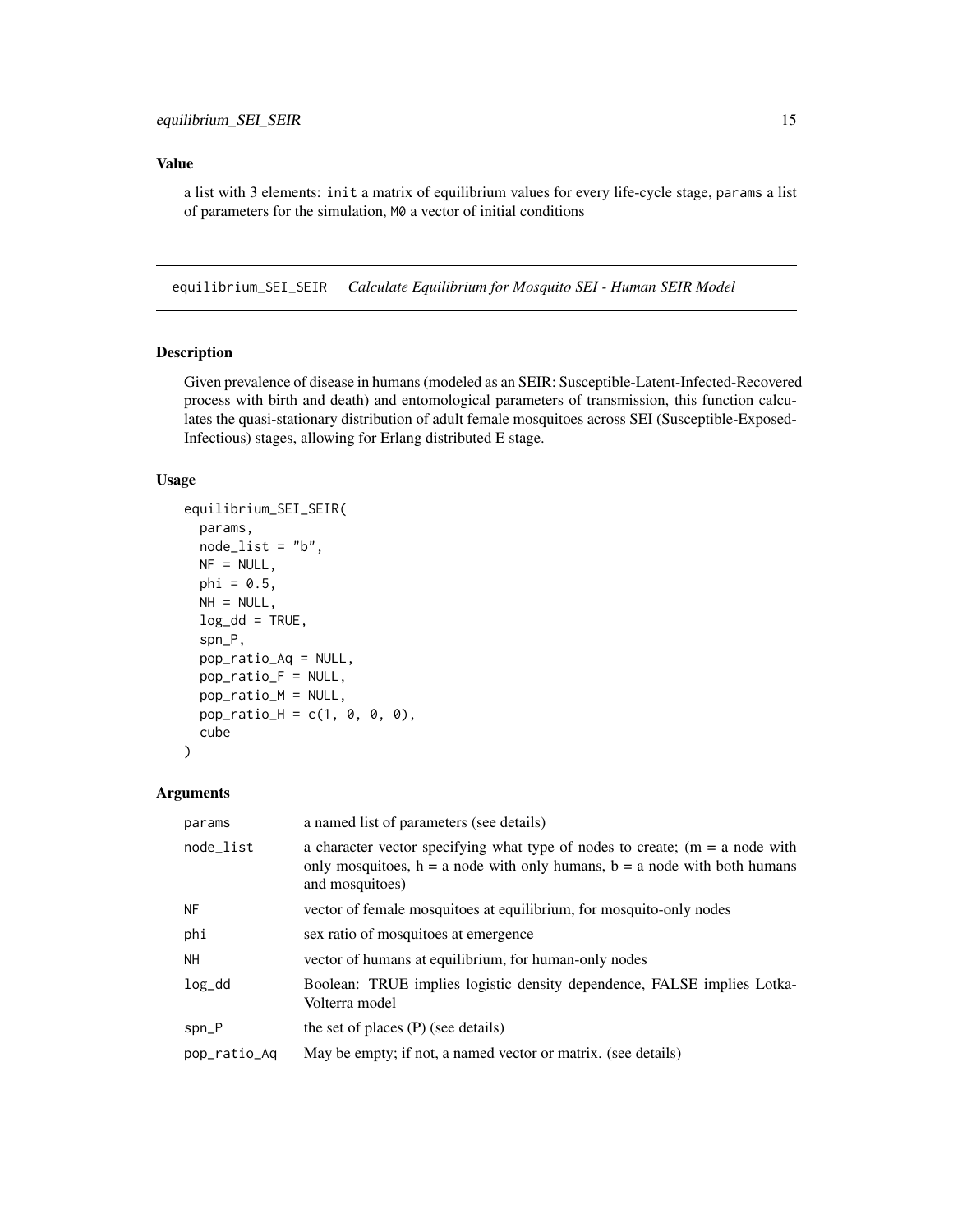<span id="page-15-0"></span>

| pop_ratio_F | May be empty; if not, a named vector or matrix. (see details)     |
|-------------|-------------------------------------------------------------------|
| pop_ratio_M | May be empty; if not, a named vector or matrix. (see details)     |
| pop_ratio_H | Prevalence in human-only nodes, default is all susceptible        |
| cube        | an inheritance cube from the MGDrivE package (e.g. cubeMendelian) |

# Details

This function handles 3 types of nodes: Human only, mosquito only, and nodes with both. These nodes are set using the node\_list parameter. Mosquito-only node equilibrium calls [equilibrium\\_lifeycle](#page-12-1), which follows one of two models: classic logistic dynamics or the Lotka-Volterra competition model. This is determined by the parameter log\_dd, and it changes elements of the return list: K is returned for logistic dynamics, or gamma is returned for Lotka-Volterra dynamics. This is parameterized with the NF parameter to define the adult female numbers. This parameter only needs to be supplied if there are mosquito-only nodes.

Human-only nodes don't require any equilibrium calculations. These nodes use the NH and pop\_ratio\_H to set adult human populations and infection rates in nodes. These two parameters only need to be supplied if there are human-only nodes. pop\_ratio\_H needs to be a matrix with the number of rows equal to the number of human-only patches, and 4 columns. The columns are assumed to be fractions of the population in "S", "E", "I", or "R" states, and every row must sum to 1.

For human and mosquito nodes, this function calls make  $Q$ <sub>SEI</sub> to construct the infinitesimal generator matrix which is used to solve for the quasi-stationary (stochastic) or equilibrium (deterministic) distribution of mosquitoes over stages. Parameters are provided by params.

For information on the method used to solve this distribution, see section "3.1.3 Nonsingularity of the Subintensity Matrix" of:

• Bladt, Mogens, and Bo Friis Nielsen. Matrix-exponential distributions in applied probability. Vol. 81. New York: Springer, 2017.

The places (spn\_P) object is generated from one of the following: [spn\\_P\\_lifecycle\\_node](#page-37-1), [spn\\_P\\_lifecycle\\_network](#page-36-1), [spn\\_P\\_epiSIS\\_node](#page-35-1), [spn\\_P\\_epiSIS\\_network](#page-34-1), [spn\\_P\\_epiSEIR\\_node](#page-34-2), or [spn\\_P\\_epiSEIR\\_network](#page-33-1).

The initial population genotype ratios are set by supplying the pop\_ratio\_Aq, pop\_ratio\_F, and pop\_ratio\_M values. The default value is NULL, and the function will use the wild-type alleles provided in the cube object. However, one can supply several different objects to set the initial genotype ratios. All genotypes provided must exist in the cube (this is checked by the function). If a single, named vector is provided, then all patches will be initialized with the same ratios. If a matrix is provided, with the number of columns (and column names) giving the initial genotypes, and a row for each patch, each patch can be set to a different initial ratio. The three parameters do not need to match each other.

The params argument supplies all of the ecological and epidemiological parameters necessary to calculate equilibrium values. This is used to set the initial population distribution and during the simulation to maintain equilibrium. This params must include the following named parameters, noted as being the same as lifecycle parameters, or new for the epidemiological equilibrium

#### • (Lifecycle parameters)

- qE: inverse of mean duration of egg stage
- nE: shape parameter of Erlang-distributed egg stage
- qL: inverse of mean duration of larval stage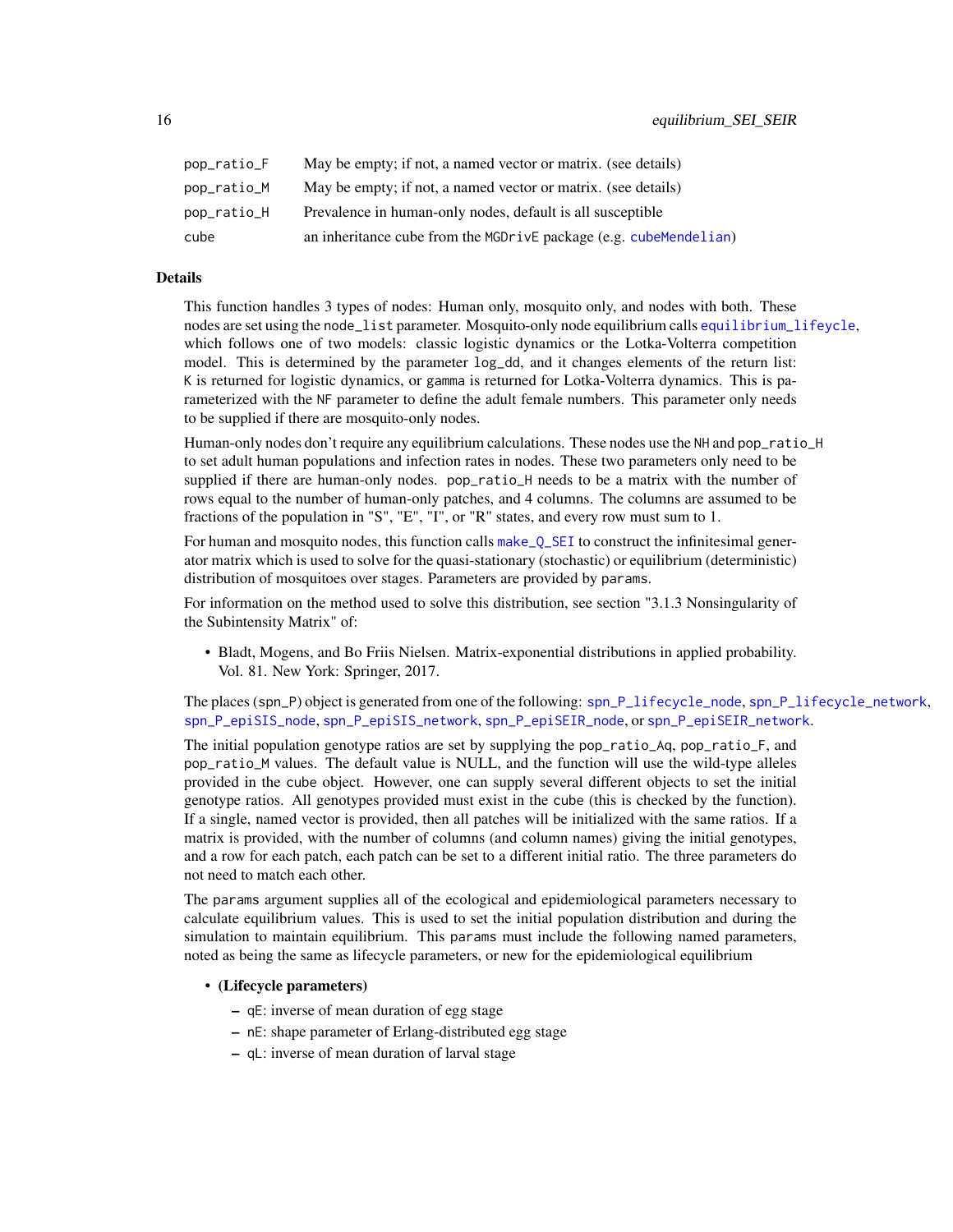- <span id="page-16-0"></span>– nL: shape parameter of Erlang-distributed larval stage
- qP: inverse of mean duration of pupal stage
- nP: shape parameter of Erlang-distributed pupal stage
- muE: egg mortality
- muL: density-independent larvae mortality
- muP: pupae mortality
- muF: adult female mortality
- muM: adult male mortality
- beta: egg-laying rate, daily
- nu: mating rate of unmated females

# • (Epidemiological parameters)

- NH: number of humans, can be a vector
- X: SEIR prevalence in humans, can be a vector of length 4 for 1 node, or a matrix for many nodes
- NFX: number of female mosquitoes, only required if any prevalence (X) is zero
- b: mosquito to human transmission efficiency, can be a vector
- c: human to mosquito transmission efficiency, can be a vector
- r: rate of recovery in humans (1/duration of infectiousness)
- muH: death rate of humans (1/avg lifespan)
- f: rate of blood feeding
- Q: human blood index
- qEIP: related to scale parameter of Gamma distributed EIP (1/qEIP is mean length of EIP)
- nEIP: shape parameter of Gamma distributed EIP
- delta: inverse duration of the latent stage (E)

The return list contains all of the parameters necessary later in the simulations.

For equilibrium without epidemiological parameters, see [equilibrium\\_lifeycle](#page-12-1). For equilibrium without latent humans (SIS dynamics), see [equilibrium\\_SEI\\_SIS](#page-16-1).

#### Value

a vector of the equilibrium number of females in each SEI stage

<span id="page-16-1"></span>equilibrium\_SEI\_SIS *Calculate Equilibrium for Mosquito SEI - Human SIS Model*

#### Description

Given prevalence of disease in humans (modeled as an SIS: Susceptible-Infected-Susceptible process with birth and death) and entomological parameters of transmission, this function calculates the quasi-stationary distribution of adult female mosquitoes across SEI (Susceptible-Exposed-Infectious) stages, allowing for Erlang distributed E stage.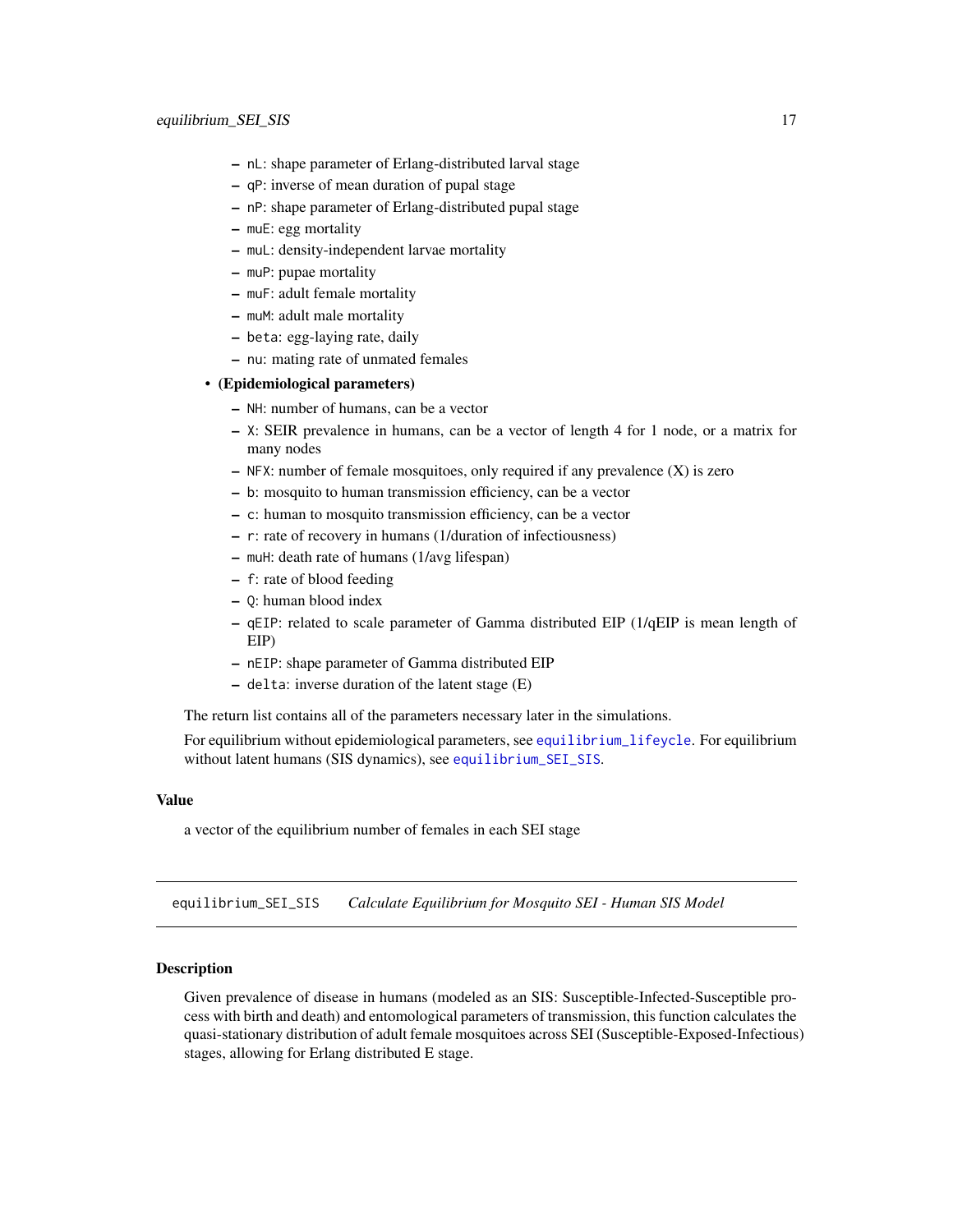#### Usage

```
equilibrium_SEI_SIS(
 params,
  node\_list = "b",NF = NULL,phi = 0.5,
 NH = NULL,
  log_d d = TRUE,
  spn_P,
 pop_ratio_Aq = NULL,
 pop_ratio_F = NULL,
 pop_ratio_M = NULL,
 pop\_ratio_H = 1,
  cube
)
```
# Arguments

| params       | a named list of parameters (see details)                                                                                                                                           |
|--------------|------------------------------------------------------------------------------------------------------------------------------------------------------------------------------------|
| node_list    | a character vector specifying what type of nodes to create; $(m = a$ node with<br>only mosquitoes, $h = a$ node with only humans, $b = a$ node with both humans<br>and mosquitoes) |
| <b>NF</b>    | vector of female mosquitoes at equilibrium, for mosquito-only nodes                                                                                                                |
| phi          | sex ratio of mosquitoes at emergence                                                                                                                                               |
| NH           | vector of humans at equilibrium, for human-only nodes                                                                                                                              |
| $log_d$      | Boolean: TRUE implies logistic density dependence, FALSE implies Lotka-<br>Volterra model                                                                                          |
| $spn_P$      | the set of places $(P)$ (see details)                                                                                                                                              |
| pop_ratio_Aq | May be empty; if not, a named vector or matrix. (see details)                                                                                                                      |
| pop_ratio_F  | May be empty; if not, a named vector or matrix. (see details)                                                                                                                      |
| pop_ratio_M  | May be empty; if not, a named vector or matrix. (see details)                                                                                                                      |
| pop_ratio_H  | Prevalence in human-only nodes                                                                                                                                                     |
| cube         | an inheritance cube from the MGDrivE package (e.g. cubeMendelian)                                                                                                                  |

# Details

This function handles 3 types of nodes: Human only, mosquito only, and nodes with both. These nodes are set using the node\_list parameter. Mosquito-only node equilibrium calls [equilibrium\\_lifeycle](#page-12-1), which follows one of two models: classic logistic dynamics or the Lotka-Volterra competition model. This is determined by the parameter log\_dd, and it changes elements of the return list: K is returned for logistic dynamics, or gamma is returned for Lotka-Volterra dynamics. This is parameterized with the NF parameter to define the adult female numbers. This parameter only needs to be supplied if there are mosquito-only nodes.

Human-only nodes don't require any equilibrium calculations. These nodes use the NH and pop\_ratio\_H to set adult human populations and infection rates in nodes. These two parameters only need to be supplied if there are human-only nodes.

<span id="page-17-0"></span>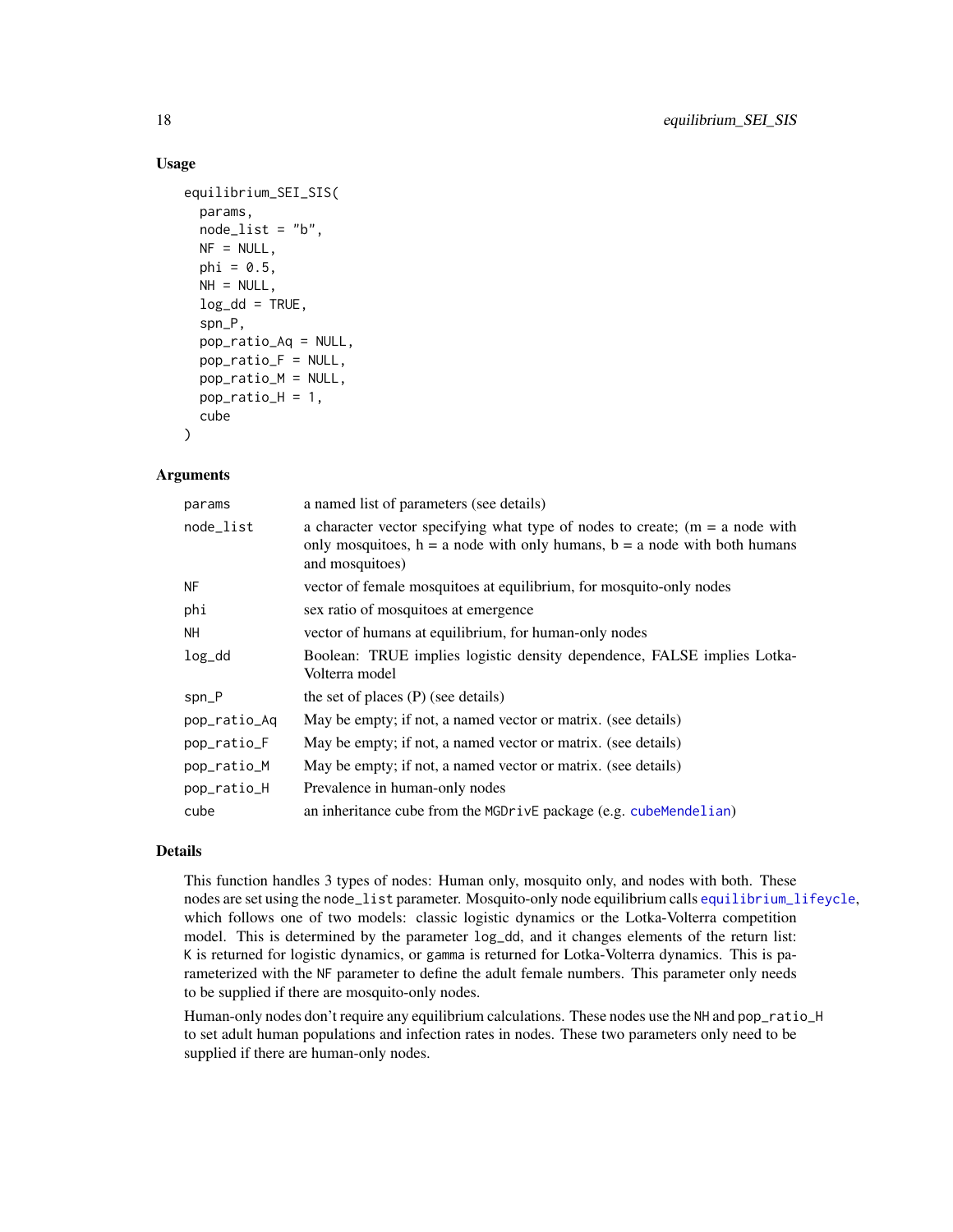<span id="page-18-0"></span>For human and mosquito nodes, this function calls [make\\_Q\\_SEI](#page-20-1) to construct the infinitesimal generator matrix which is used to solve for the quasi-stationary (stochastic) or equilibrium (deterministic) distribution of mosquitoes over stages. Parameters are provided by params.

For information on the method used to solve this distribution, see section "3.1.3 Nonsingularity of the Subintensity Matrix" of:

• Bladt, Mogens, and Bo Friis Nielsen. Matrix-exponential distributions in applied probability. Vol. 81. New York: Springer, 2017.

The places (spn\_P) object is generated from one of the following: [spn\\_P\\_lifecycle\\_node](#page-37-1), [spn\\_P\\_lifecycle\\_network](#page-36-1), [spn\\_P\\_epiSIS\\_node](#page-35-1), [spn\\_P\\_epiSIS\\_network](#page-34-1), [spn\\_P\\_epiSEIR\\_node](#page-34-2), or [spn\\_P\\_epiSEIR\\_network](#page-33-1).

The initial population genotype ratios are set by supplying the pop\_ratio\_Aq, pop\_ratio\_F, and pop\_ratio\_M values. The default value is NULL, and the function will use the wild-type alleles provided in the cube object. However, one can supply several different objects to set the initial genotype ratios. All genotypes provided must exist in the cube (this is checked by the function). If a single, named vector is provided, then all patches will be initialized with the same ratios. If a matrix is provided, with the number of columns (and column names) giving the initial genotypes, and a row for each patch, each patch can be set to a different initial ratio. The three parameters do not need to match each other.

The params argument supplies all of the ecological and epidemiological parameters necessary to calculate equilibrium values. This is used to set the initial population distribution and during the simulation to maintain equilibrium. This params must include the following named parameters, noted as being the same as lifecycle parameters, or new for the epidemiological equilibrium

#### • (Lifecycle parameters)

- qE: inverse of mean duration of egg stage
- nE: shape parameter of Erlang-distributed egg stage
- qL: inverse of mean duration of larval stage
- nL: shape parameter of Erlang-distributed larval stage
- qP: inverse of mean duration of pupal stage
- nP: shape parameter of Erlang-distributed pupal stage
- muE: egg mortality
- muL: density-independent larvae mortality
- muP: pupae mortality
- muF: adult female mortality
- muM: adult male mortality
- beta: egg-laying rate, daily
- nu: mating rate of unmated females

#### • (Epidemiological parameters)

- NH: number of humans, can be a vector
- X: prevalence in humans, can be a vector
- $-$  NFX: number of female mosquitoes, only required if any prevalence  $(X)$  is zero
- b: mosquito to human transmission efficiency, can be a vector
- c: human to mosquito transmission efficiency, can be a vector
- r: rate of recovery in humans (1/duration of infectiousness)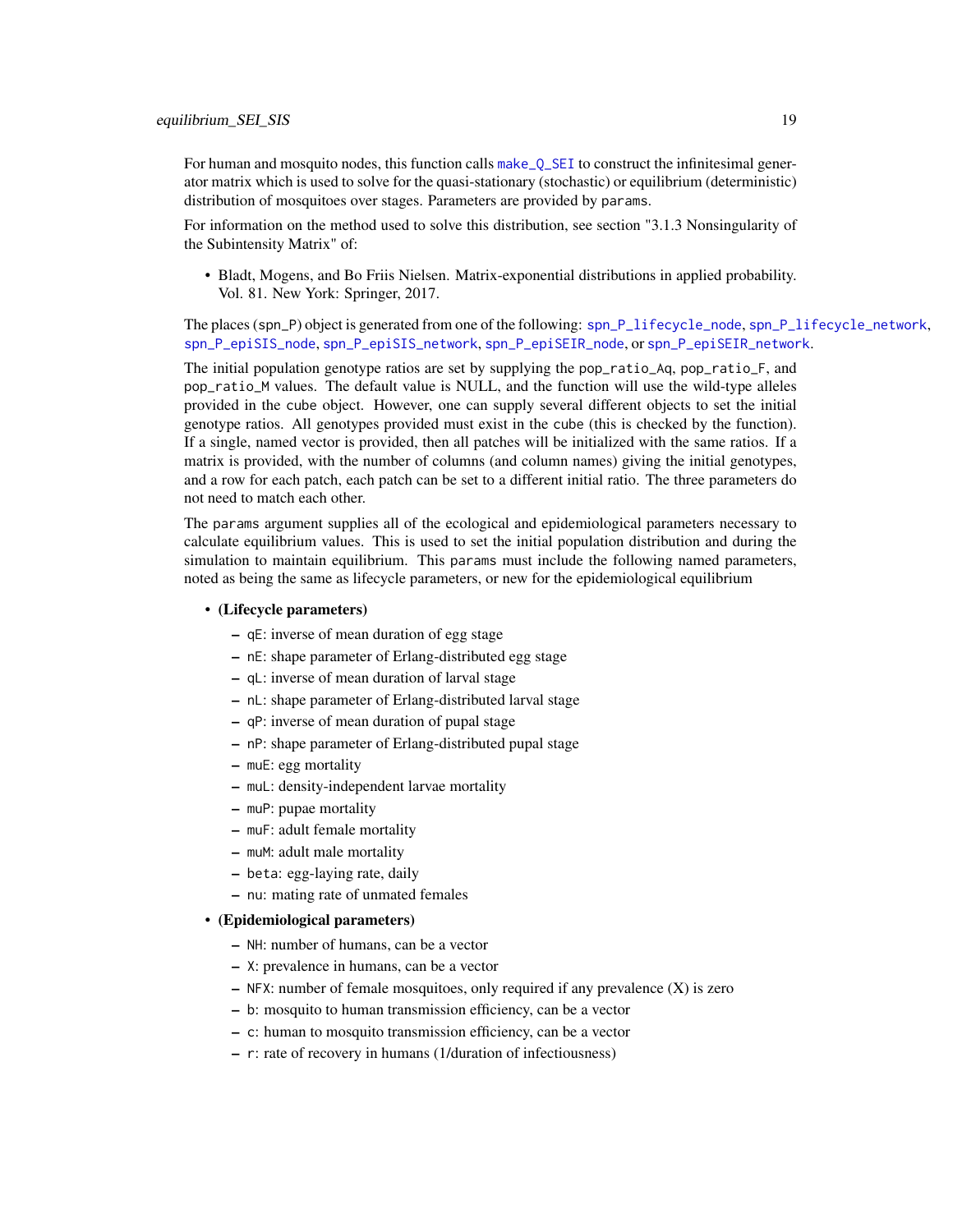- muH: death rate of humans (1/avg lifespan)
- f: rate of blood feeding
- Q: human blood index
- qEIP: related to scale parameter of Gamma distributed EIP (1/qEIP is mean length of EIP)
- nEIP: shape parameter of Gamma distributed EIP

The return list contains all of the parameters necessary later in the simulations.

For equilibrium without epidemiological parameters, see [equilibrium\\_lifeycle](#page-12-1). For equilibrium with latent humans (SEIR dynamics), see [equilibrium\\_SEI\\_SEIR](#page-14-1).

For examples of using this function, see: vignette("lifecycle-node",package = "MGDrivE2")

#### Value

a vector of the equilibrium number of females in each SEI stage

get\_shape *Calculate Erlang shape parameter*

# Description

Calculate Erlang shape parameter

# Usage

get\_shape(cv, q)

| CV | coefficient of variation (CV) between mean and standard deviation of dwell    |
|----|-------------------------------------------------------------------------------|
|    | times, smaller values of CV correspond to distributions less dispersed around |
|    | their mean and larger value to more dispersed distributions.                  |
| q  | inverse of mean dwell time                                                    |

<span id="page-19-0"></span>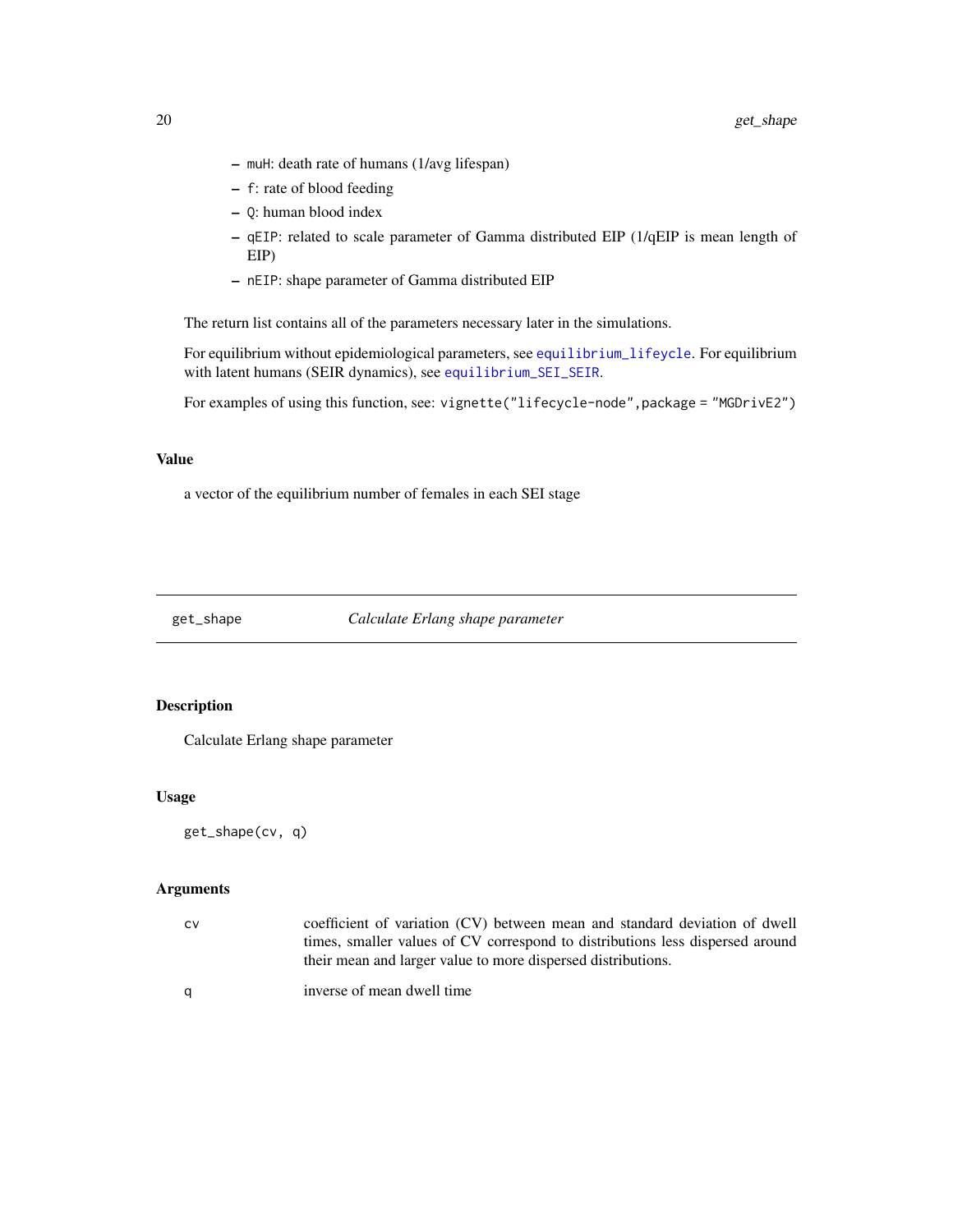<span id="page-20-1"></span><span id="page-20-0"></span>

#### Description

Construct the infinitesimal generator matrix for (individual) adult female infection dynamics. Adult females follow SEI (Susceptible-Exposed-Infectious) style dynamics with a Gamma distributed EIP, with a mean duration  $1/q$  and variance  $1/nq^2$  (following shape-scale parameterization, EIP  $\sim$  Gamma(n,1/nq)). This function only constructs the rate matrix for either a single mosquito or cohort that all emerged at the same time (the rate matrix for a population with emergence is infinite in dimension).

#### Usage

make\_Q\_SEI(q, n, mu, c, a, x)

#### Arguments

| q  | related to scale parameter of Gamma distributed EIP (1/q is mean length of EIP) |
|----|---------------------------------------------------------------------------------|
| n  | shape parameter of Gamma distributed EIP                                        |
| mu | mosquito mortality rate                                                         |
| C  | human to mosquito transmission efficiency                                       |
| a  | human biting rate                                                               |
| X  | prevalence of disease in humans                                                 |

#### Value

rate matrix for a single (emergence) cohort of SEI mosquito

movement\_prob2rate *Convert Stochastic Matrix to Rate Matrix*

# Description

Given a stochastic matrix, return the rate matrix (infinitesimal generator) that would generate it when exponentiated over the interval of unit time.

#### Usage

```
movement_prob2rate(tau)
```
#### Arguments

tau a row normalized stochastic matrix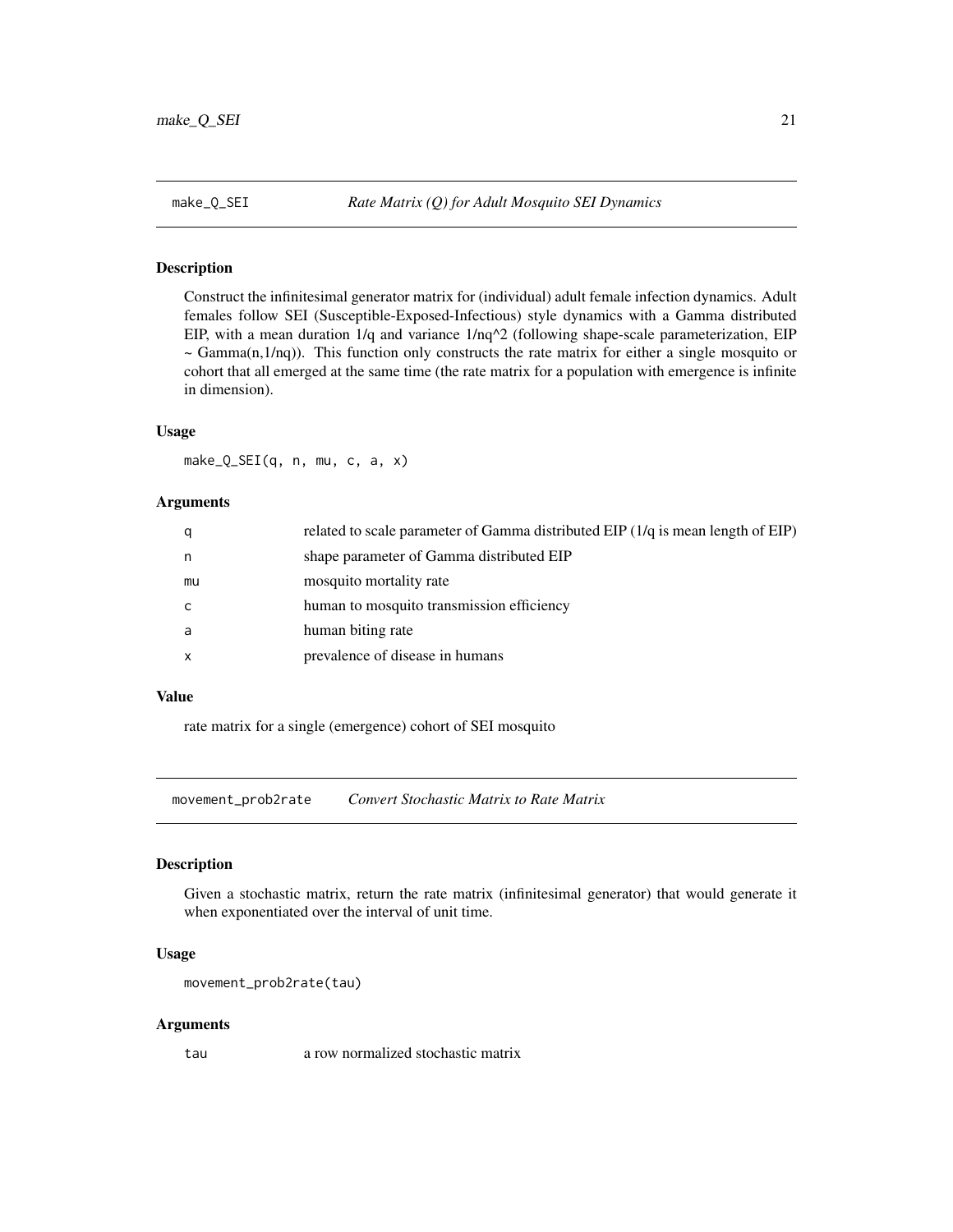# <span id="page-21-0"></span>Details

Warning: if the matrix provided has diagonal-only rows (i.e., the location is independent), the rate matrix will return 0 in that row, as there is no movement rate that can generate that scenario.

# Value

a list with two elements: gamma negative diagonal of the rate matrix, mat matrix of row normalized off-diagonal elements

#### Examples

```
# generate random matrix for example
# This represents a 3-node landscape, with random movement between nodes
moveMat \leq matrix(data = runif(n = 9), nrow = 3, ncol = 3)
moveMat <- moveMat/rowSums(moveMat)
```
moveRate <- movement\_prob2rate(tau = moveMat)

#### mu\_ts *Mosquito Death Rates, Comoros Islands*

#### Description

This is a matrix containing estimated mosquito death rates from the Comoros Islands, between Mozambique and Madagascar. It provides hourly death rates over the course of one year.

#### Usage

data(mu\_ts)

#### Format

matrix with 3 named columns and 8760 rows:

Grande\_Comore Hourly death rates for main island

Moheli Hourly death rates for second island

Anjouan Hourly death rates for smallest island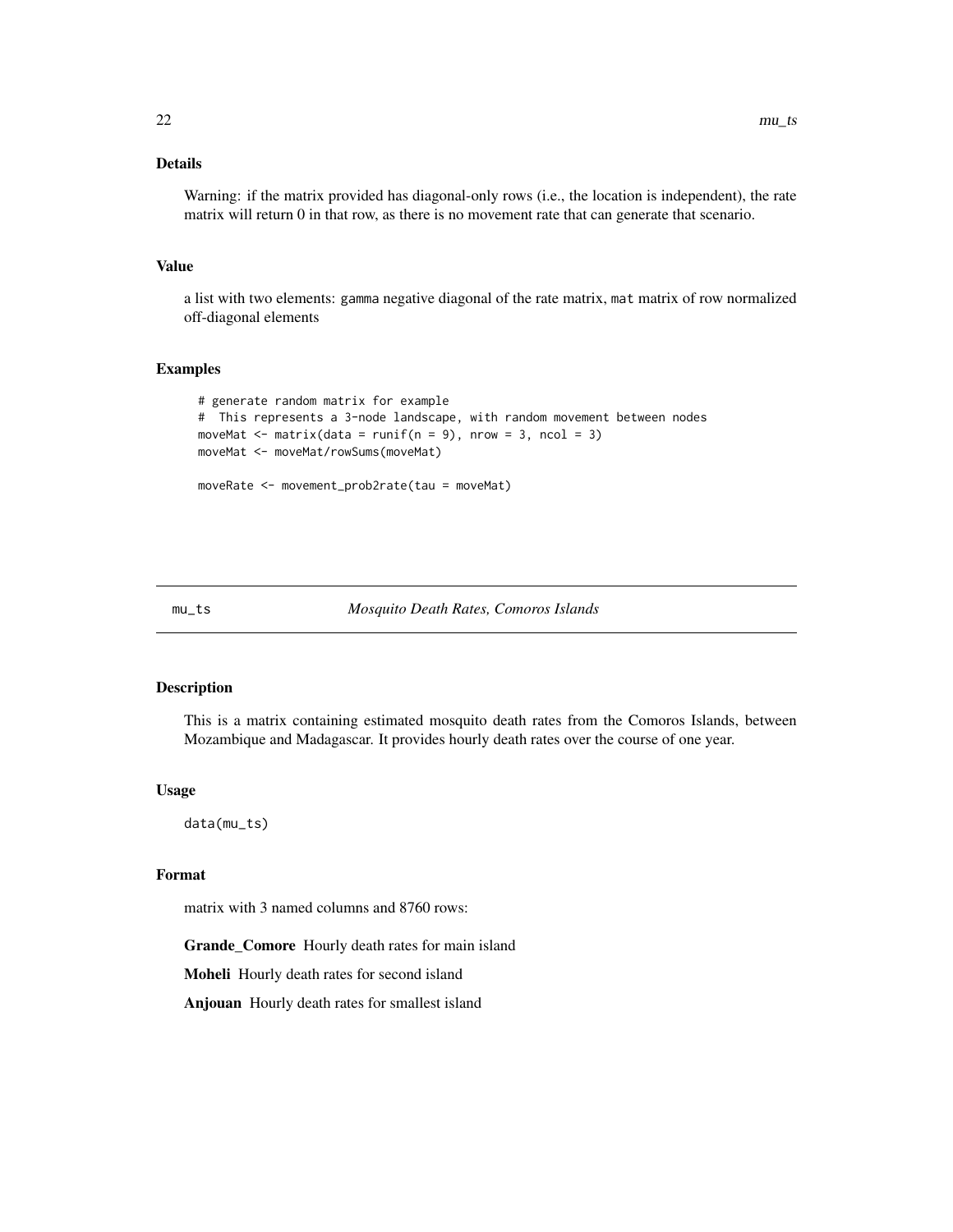<span id="page-22-0"></span>sim\_trajectory\_base\_CSV

*Simulate Trajectory From one SPN Model*

# Description

This is an internal function to [sim\\_trajectory\\_CSV](#page-24-1). It does the actual sampling once all of the functions have been checked and setup.

# Usage

```
sim_trajectory_base_CSV(
  x0,
  times,
  stepFun,
  folders,
  stage,
  events0 = NULL,batch = NULL,
  Sout = NULL,
  verbose = TRUE
)
```
#### Arguments

| x0      | the initial marking of the SPN (initial state)                                                                                    |
|---------|-----------------------------------------------------------------------------------------------------------------------------------|
| times   | sequence of sampling times                                                                                                        |
| stepFun | a sampling function                                                                                                               |
| folders | vector of folders to write output                                                                                                 |
| stage   | vector of life-stages to print                                                                                                    |
| events0 | a data. frame of events (uses the same format as required in package deSolve<br>for consistency, see events for more information) |
| batch   | a list of batch migration events, created from batch_migration, may be set<br>to NULL if not used                                 |
| Sout    | an optional matrix to track event firings                                                                                         |
| verbose | print a progress bar?                                                                                                             |

# Value

no return, prints .csv files into provided folders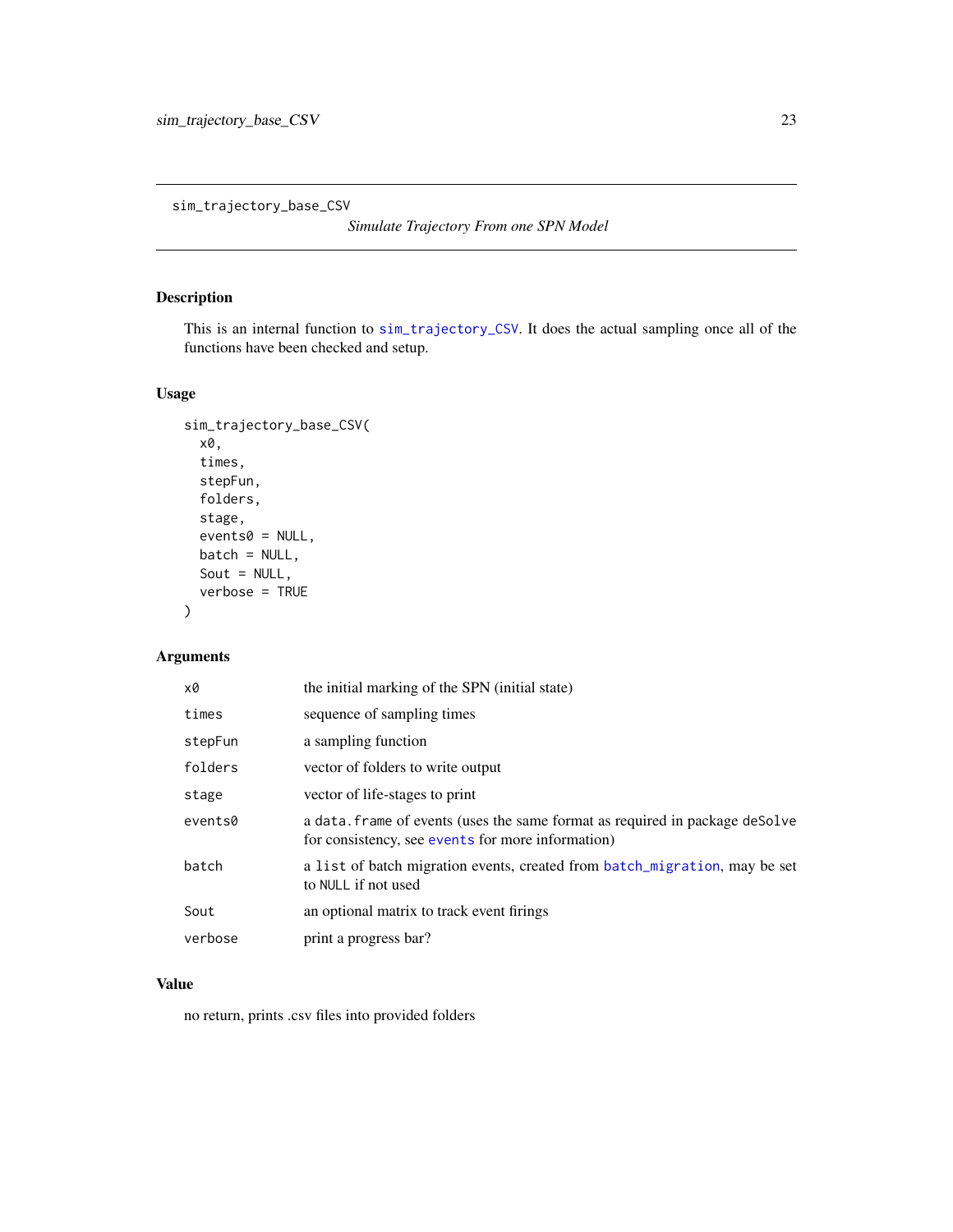# <span id="page-23-0"></span>Description

This is an internal function to [sim\\_trajectory\\_R](#page-25-1). It does the actual sampling once all of the functions have been checked and setup.

# Usage

```
sim_trajectory_base_R(
  x0,
  times,
  num_reps,
  stepFun,
  events = NULL,
  batch = NULL,
  Sout = NULL,
  verbose = TRUE
\mathcal{L}
```
# Arguments

| x0       | the initial marking of the SPN (initial state)                                                                                    |
|----------|-----------------------------------------------------------------------------------------------------------------------------------|
| times    | sequence of sampling times                                                                                                        |
| num_reps | number of repetitions to run                                                                                                      |
| stepFun  | a sampling function                                                                                                               |
| events   | a data. frame of events (uses the same format as required in package deSolve<br>for consistency, see events for more information) |
| batch    | a list of batch migration events, created from batch_migration, may be set<br>to NULL if not used                                 |
| Sout     | an optional matrix to track event firings                                                                                         |
| verbose  | print a progress bar?                                                                                                             |

#### Value

matrix of sampled values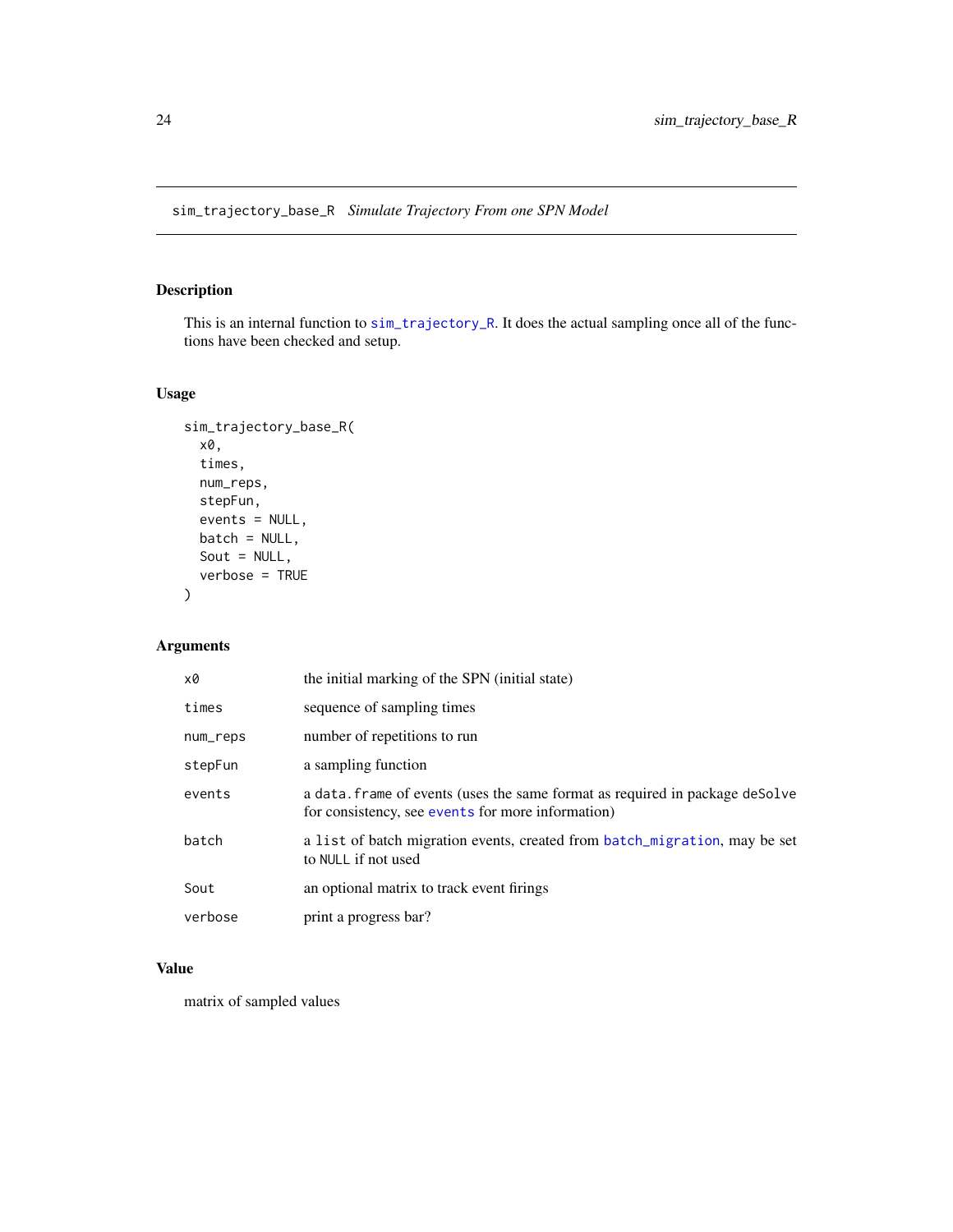<span id="page-24-1"></span><span id="page-24-0"></span>sim\_trajectory\_CSV *Simulate Trajectory From a SPN Model*

# Description

This function provides a unified interface to the various simulation algorithms for SPN, returning output sampled at a lattice of time points to the user, and handling various exogenous events that may occur during the simulation (such as release of adult mosquitoes).

#### Usage

```
sim_trajectory_CSV(
 x0,
  tmax,
 dt = 1,
 dt\_stock = 0.1,
  folders = "./",stage = c("M", "F"),
  S,
 hazards,
  Sout = NULL,
  sampler = "tau",
 method = "lsoda",
 events = NULL,
 batch = NULL,
 verbose = TRUE,
  ...
)
```

| x0       | the initial marking of the SPN (initial state, M0)                                         |  |
|----------|--------------------------------------------------------------------------------------------|--|
| tmax     | the final time to end simulation                                                           |  |
| dt       | the time-step at which to return output (not the time-step of the sampling algo-<br>rithm) |  |
| dt_stoch | time-step used for approximation of hazards                                                |  |
| folders  | vector of folders to write output                                                          |  |
| stage    | life-stages to print. Any combination of: "E", "L", "P"," M", "U", "F", "H"                |  |
| S        | a stoichiometry Matrix-class object                                                        |  |
| hazards  | list of hazard functions                                                                   |  |
| Sout     | an optional matrix to track event firings                                                  |  |
| sampler  | determines sampling algorithm, one of; "ode", "tau", "cle", or "dm"                        |  |
| method   | if sampler is "ode", the solver to use, from deSolve                                       |  |
| events   | a data. frame of events                                                                    |  |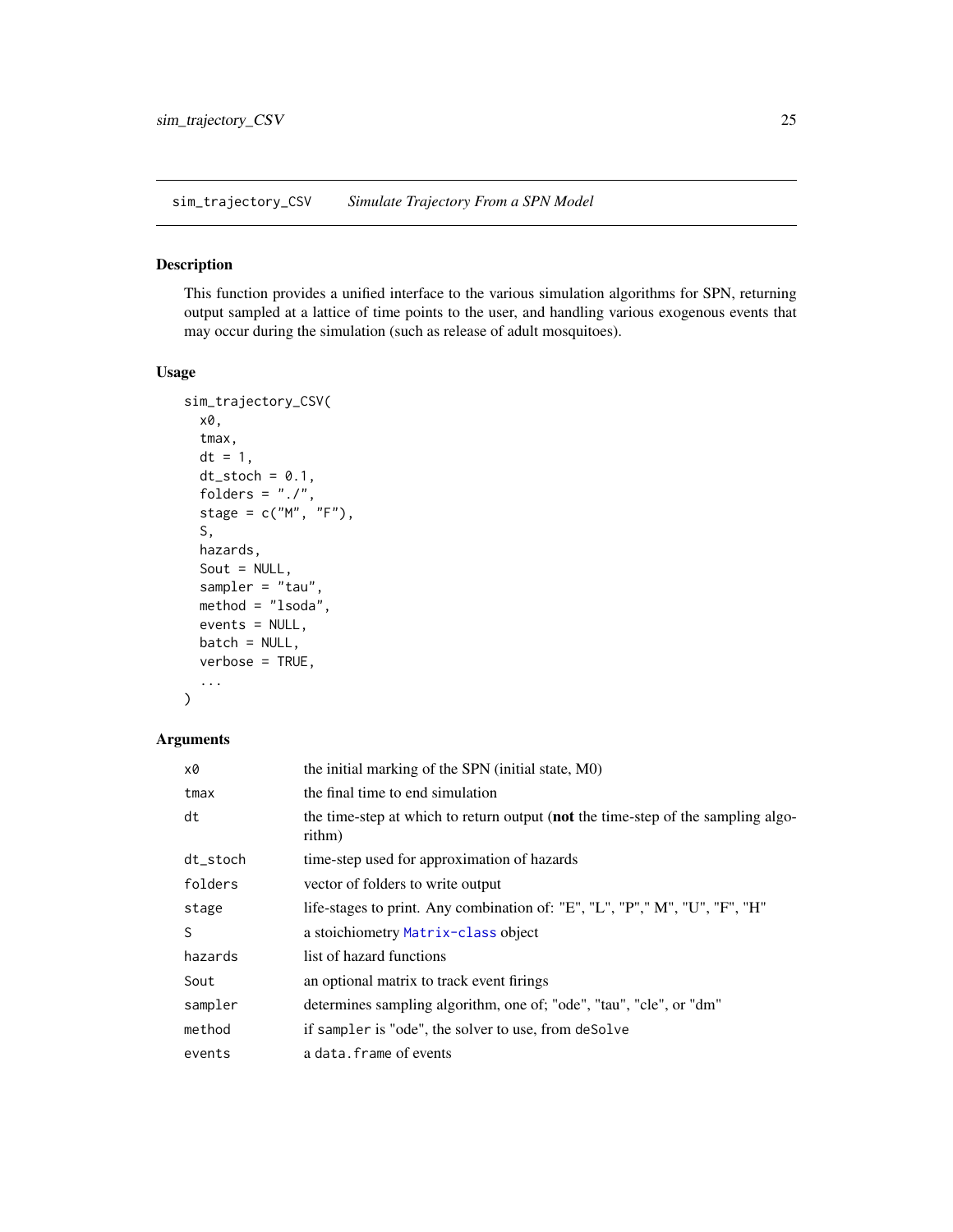<span id="page-25-0"></span>26 sim\_trajectory\_R

| batch                   | a list of batch migration events, created from batch_migration, may be set<br>to NULL if not used |
|-------------------------|---------------------------------------------------------------------------------------------------|
| verbose                 | print a progress bar?                                                                             |
| $\cdot$ $\cdot$ $\cdot$ | further named arguments passed to the step function                                               |

#### Details

dt\_stoch is used by the Poisson Time-Step ([step\\_PTS](#page-46-1)) and Chemical Langevin ([step\\_CLE](#page-44-1)) methods to approximate the hazards. A smaller dt\_stoch provides a better approximation, but will take longer to run.

The stoichiometry matrix (S) is generated in [spn\\_S](#page-37-2).

The list of hazards (hazards) come from [spn\\_hazards](#page-30-1).

Several samplers are provided. The default is a Poisson Time-Step ([step\\_PTS](#page-46-1)) method. Other options are Gillespie's Direct Method ([step\\_DM](#page-45-1)) and a Chemical Langevin sampler ([step\\_CLE](#page-44-1)). Additionally, for convenience, an ODE "sampler" ([step\\_ODE](#page-45-2)) is provided for compatibility with other samplers. This function uses methods from deSolve.

If using the ode sampler, several methods are provided in the deSolve package, see [ode](#page-0-0). For inhomogeneous systems, consider using the "rk4" method to avoid excessive integration times.

Additionally, events objects must follow the format required by deSolve. This was done for consistency, see [events](#page-0-0) for more information.

This function writes all output to .csv files. Each simulation is written to a folder element - the number of repetitions is the number of folders provided. What life-stages get recorded is specified by the stage parameter. All life-stages can be stored, or any subset thereof. Females are split by infection status, i.e. by "S", "E", or "I".

This function tracks state variables specified by argument stage by default; an optional argument Sout can be provided to track number of event firings each time step (for discrete stochastic simulations), or cumulative intensity (for continuous stochastic simulations), or the rate function of particular events for ODE simulation. The matrix must have number of columns equal to number of events in the system (the number of hazard functions), and a row for each tracking variable. If Sout is provided, it output an additional csv, "events.csv". The function [track\\_hinf](#page-56-1) is provided, which builds a matrix to track human infection events.

To return simulations to R for further processing, see [sim\\_trajectory\\_R](#page-25-1).

# Value

NULL - prints output to .csv files

<span id="page-25-1"></span>sim\_trajectory\_R *Simulate Trajectory From a SPN Model*

#### **Description**

This function provides a unified interface to the various simulation algorithms for SPN, returning output sampled at a lattice of time points to the user, and handling various exogenous events that may occur during the simulation (such as release of adult mosquitoes).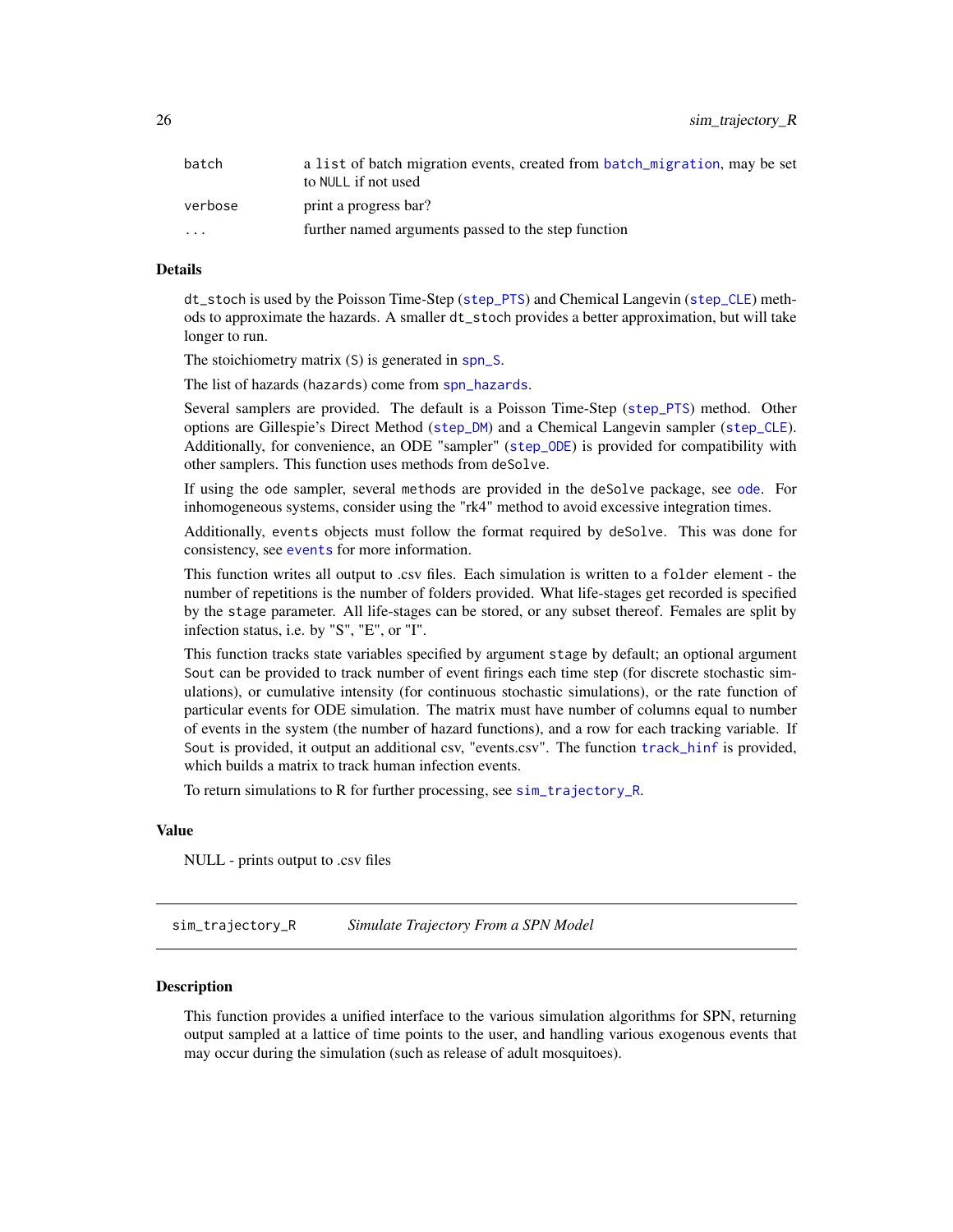# <span id="page-26-0"></span>sim\_trajectory\_R 27

# Usage

```
sim_trajectory_R(
  x0,
  tmax,
 dt = 1,
  dt\_stock = 0.1,num\_reps = 1,
  S,
 hazards,
  Sout = NULL,
  sampler = "tau",
 method = "lsoda",
 events = NULL,
 batch = NULL,
  verbose = TRUE,
  ...
\mathcal{L}
```
# Arguments

| x0       | the initial marking of the SPN (initial state, M0)                                                |
|----------|---------------------------------------------------------------------------------------------------|
| tmax     | the final time to end simulation (all simulations start at $0$ )                                  |
| dt       | the time-step at which to return output (not the time-step of the sampling algo-<br>rithm)        |
| dt_stoch | time-step used for approximation of hazards                                                       |
| num_reps | number of repetitions to run, default is 1.                                                       |
| S        | a stoichiometry Matrix-class object                                                               |
| hazards  | list of hazard functions                                                                          |
| Sout     | an optional matrix to track event firings                                                         |
| sampler  | determines sampling algorithm, one of; "ode", "tau", "cle", or "dm"                               |
| method   | if sampler is "ode", the solver to use, from deSolve                                              |
| events   | a data. frame of events, may be set to NULL if not used                                           |
| batch    | a list of batch migration events, created from batch_migration, may be set<br>to NULL if not used |
| verbose  | print a progress bar?                                                                             |
| .        | further named arguments passed to the step function                                               |

# Details

dt\_stoch is used by the Poisson Time-Step ([step\\_PTS](#page-46-1)) and Chemical Langevin ([step\\_CLE](#page-44-1)) methods to approximate the hazards. A smaller dt\_stoch provides a better approximation, but will take longer to run.

The stoichiometry matrix (S) is generated in [spn\\_S](#page-37-2).

The list of hazards (hazards) come from [spn\\_hazards](#page-30-1).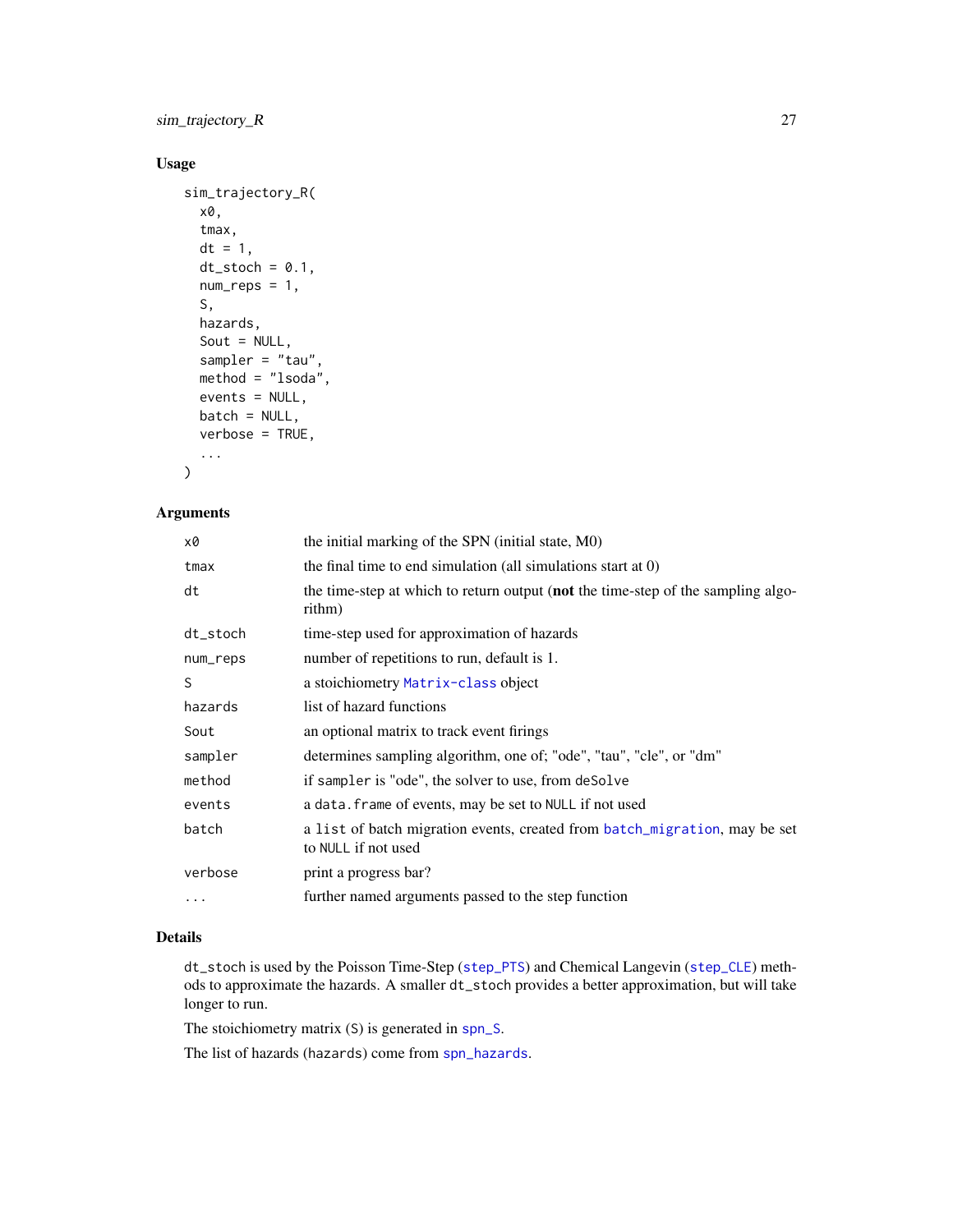Several samplers are provided. The default is a Poisson Time-Step ([step\\_PTS](#page-46-1)) method. Other options are Gillespie's Direct Method ([step\\_DM](#page-45-1)) and a Chemical Langevin sampler ([step\\_CLE](#page-44-1)). Additionally, for convenience, an ODE "sampler" ([step\\_ODE](#page-45-2)) is provided for compatibility with other samplers. This function uses methods from deSolve.

If using the ode sampler, several methods are provided in the deSolve package, see [ode](#page-0-0). For inhomogeneous systems, consider using the "rk4" method to avoid excessive integration times.

Additionally, events objects must follow the format required by deSolve. This was done for consistency, see [events](#page-0-0) for more information.

This function tracks state variables by default; an optional argument Sout can be provided to track number of event firings each time step (for discrete stochastic simulations), or cumulative intensity (for continuous stochastic simulations), or the rate function of particular events for ODE simulation. The matrix must have number of columns equal to number of events in the system (the number of hazard functions), and a row for each tracking variable. The function [track\\_hinf](#page-56-1) is provided, which builds a matrix to track human infection events.

To save output as .csv files, see [sim\\_trajectory\\_CSV](#page-24-1).

# Value

a list with 2 elements: "state" is the array of returned state values, and "events" will return events tracked with Sout if provided, otherwise is NULL

solve\_muAqua *Solve for Constant Aquatic Mortality*

#### Description

In MGDrivE, the model was typically solved at equilibrium assuming the density-independent mortality was constant over aquatic stages (eggs, larvae, pupae), given a daily growth rate,  $r<sub>M</sub>$ . Given that growth rate, it solved for that mortality  $\mu_{Aquad}$  by relating it with  $R_M$ , the per-generation growth rate of the population, calculable from  $r_M$  and the mean duration of life stages. This function uses [uniroot](#page-0-0) to solve for  $mu_{Aqua}$ .

#### Usage

solve\_muAqua(params, rm)

| params | a named list of parameters |
|--------|----------------------------|
| rm     | the daily growth rate      |

<span id="page-27-0"></span>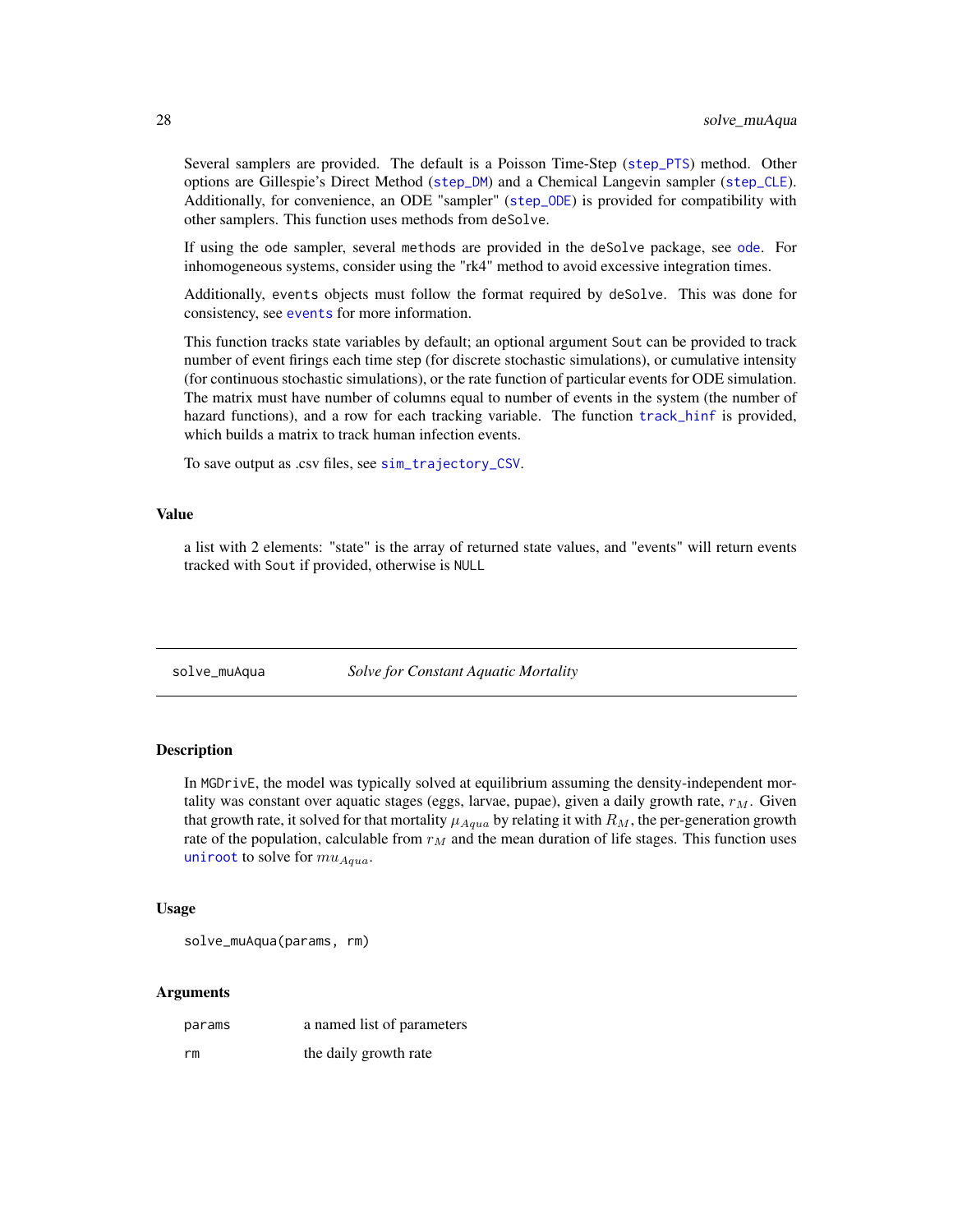# <span id="page-28-0"></span>Details

This function needs the following parameters in params:

- muF: adult female mortality
- beta: rate of egg laying
- phi: sex ratio at emergence
- qE: inverse of mean duration of egg stage
- nE: shape parameter of Erlang-distributed egg stage
- qL: inverse of mean duration of larval stage
- nL: shape parameter of Erlang-distributed larval stage
- qP: inverse of mean duration of pupal stage
- nP: shape parameter of Erlang-distributed pupal stage

# Value

location of the root, as provided from uniroot

# Examples

```
theta \le list(qE = 1/4, nE = 2, qL = 1/5, nL = 3, qP = 1/6, nP = 2, muF = 1/12,
            beta = 32, phi = 0.5;
muAqatic <- solve_muAqua(params = theta, rm = 1.096)
```
<span id="page-28-1"></span>split\_aggregate\_CSV *Split CSV output by Patch and Aggregate by Mate or Dwell-Stage*

# Description

This function reads in the output files from [sim\\_trajectory\\_CSV](#page-24-1) and splits them into smaller files. The files are output by patch, with the appropriate patch numbers for mosquitoes or humans, and specific stages are aggregated by a given metric.

# Usage

```
split_aggregate_CSV(
 read_dir,
 write\_dir = read\_dir,stage = c("E", "L", "P", "M", "U", "FS", "FE", "FI", "H"),
  spn_P,
  tmax,
  dt,
  erlang = FALSE,
  sum_fem = FALSE,
 rem_file = FALSE,
  verbose = TRUE
)
```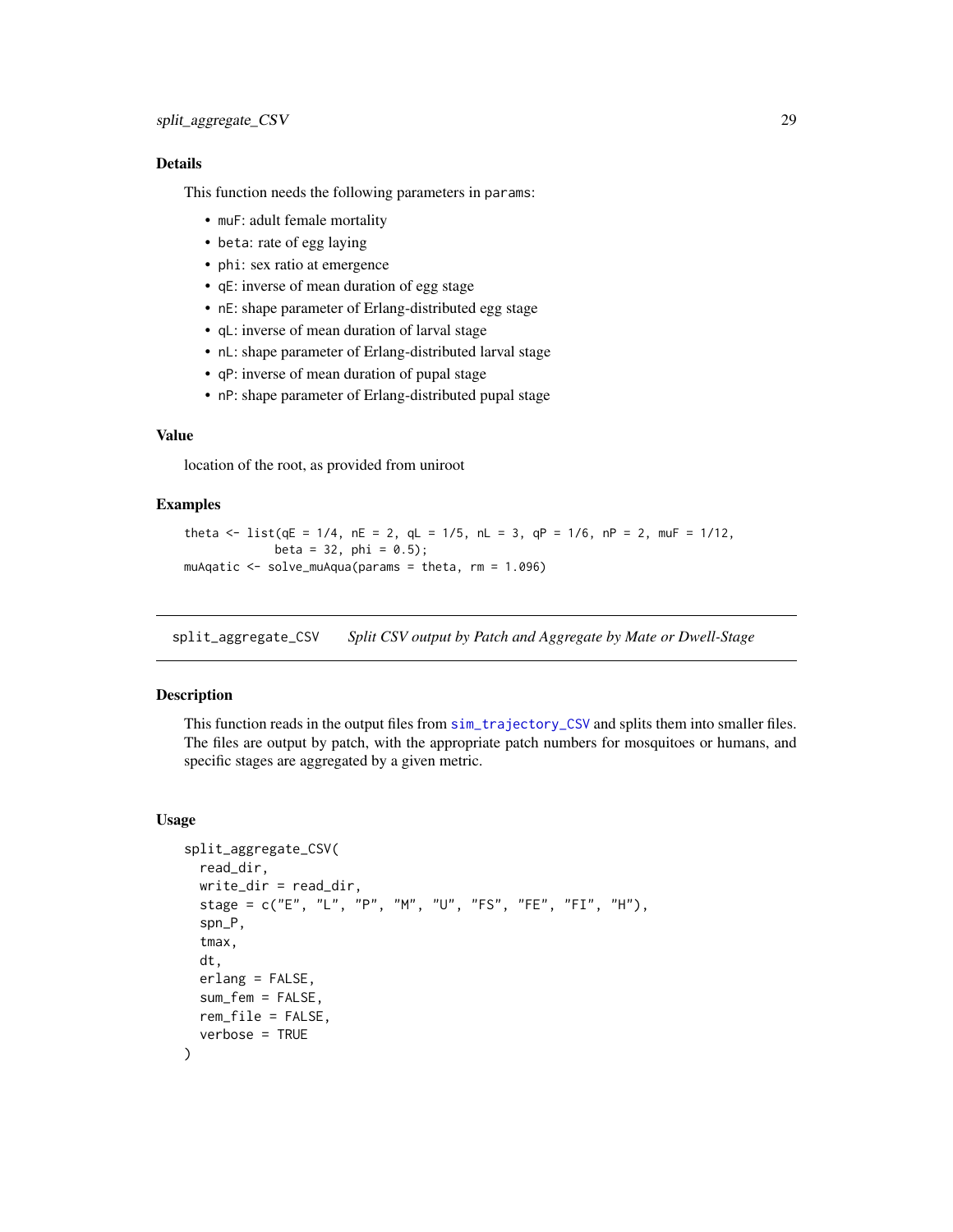# Arguments

| read_dir  | Directory where output was written to                                                                                                                                                                          |  |
|-----------|----------------------------------------------------------------------------------------------------------------------------------------------------------------------------------------------------------------|--|
| write_dir | Directory to write output to. Default is read_dir                                                                                                                                                              |  |
| stage     | Life stage to print, see details                                                                                                                                                                               |  |
| spn_P     | Places object, see details                                                                                                                                                                                     |  |
| tmax      | The final time to end simulation                                                                                                                                                                               |  |
| dt        | The time-step at which to return output (not the time-step of the sampling algo-<br>rithm)                                                                                                                     |  |
| erlang    | Boolean, default is FALSE, to return summaries by genotype                                                                                                                                                     |  |
| sum fem   | if TRUE, in addition to FS, FE, FI output by node and repetition, output an addi-<br>tional file F which sums over infection states (S,E,I). Does nothing if the simu-<br>lation did not include epi dynamics. |  |
| rem_file  | Remove original output? Default is FALSE                                                                                                                                                                       |  |
| verbose   | Chatty? Default is TRUE                                                                                                                                                                                        |  |

# Details

Given the read\_dir, this function assumes the follow file structure:

• read\_dir

| repetition 1<br>$*$ M.csv<br>$*$ FS csv<br>*<br>repetition 2<br>$*$ M.csv<br>$*$ FS.csv<br>$*$ |
|------------------------------------------------------------------------------------------------|
| repetition 3                                                                                   |
|                                                                                                |

This function expects the write\_dir to be empty, and it sets up the same file structure as the read\_dir. For a 2-node simulation, the output will be organized similar to:

# • write\_dir

– repetition 1

- \* M\_0001.csv
- \* M\_0002.csv
- \* FS\_0001.csv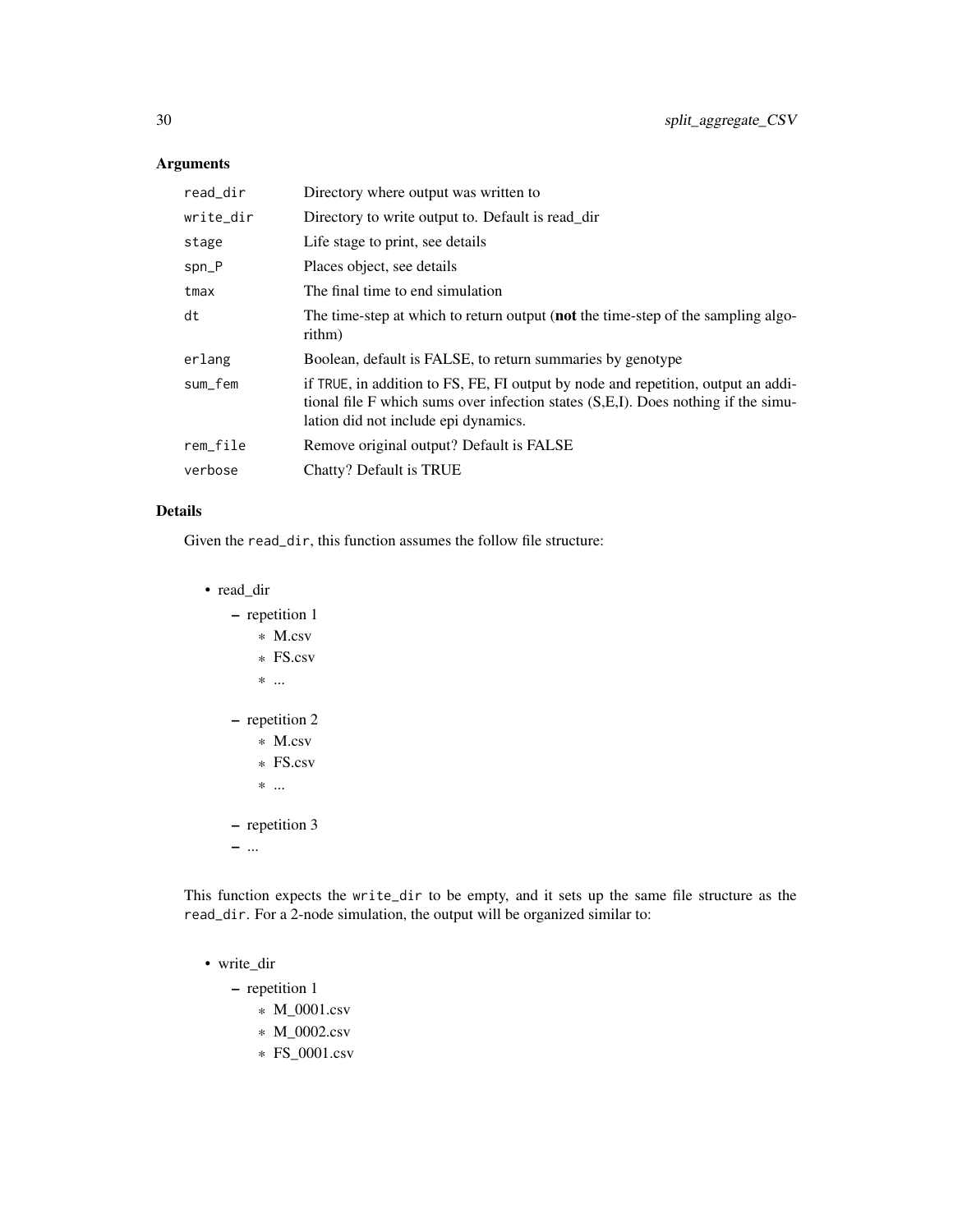```
* FS_0001.csv
    * ...
– repetition 2
    * M_0001.csv
    * M_0002.csv
    * FS_0001.csv
    * FS_0001.csv
    * ...
– repetition 3
– ...
```
stage defines which life-stages the function will analyze. These stages must be any combination of: "E", "L", "P", "M", "U", "FS", "FE", "FI", "H". These must come from the set of stages provided to [sim\\_trajectory\\_CSV](#page-24-1) via the stage argument. It can be less than what was printed by the simulation, but any extra stages provided, but not printed, will throw a warning and then be ignored.

erlang defines how aquatic (eggs, larvae, and pupae) stages and adult females (only mated females) are aggregated. By default, erlang is FALSE, and all of these stages are summarized by genotype only, combining any Erlang-distributed dwell stages (for eggs, larvae, and pupae) or latent infection (for adult females) stages. If erlang is TRUE, summaries are returned by dwell stage or infection status, combining any genotype information.

Female summaries always combine over mate-genotype, so only female genotypes are returned.

The places (spn\_P) object is generated from one of the following: [spn\\_P\\_lifecycle\\_node](#page-37-1), [spn\\_P\\_lifecycle\\_network](#page-36-1), [spn\\_P\\_epiSIS\\_node](#page-35-1), [spn\\_P\\_epiSIS\\_network](#page-34-1), [spn\\_P\\_epiSEIR\\_node](#page-34-2), or [spn\\_P\\_epiSEIR\\_network](#page-33-1).

tmax, dt define the last sampling time, and each sampling time in-between.

For more details about using this function to process CSV output see: vignette("data-analysis", package  $=$  "MGDrivE2")

# Value

Writes output to files in write\_dir

<span id="page-30-1"></span>

| spn_hazards | Make Hazards (Lambda) For a MGDrivE2: Node and Network Simu- |
|-------------|--------------------------------------------------------------|
|             | <i>lations</i>                                               |

#### **Description**

Using the structural (topological) SPN model as well as parameters in the cube and params objects, generate a list (of length |v|) of hazards, each implemented as a function closure.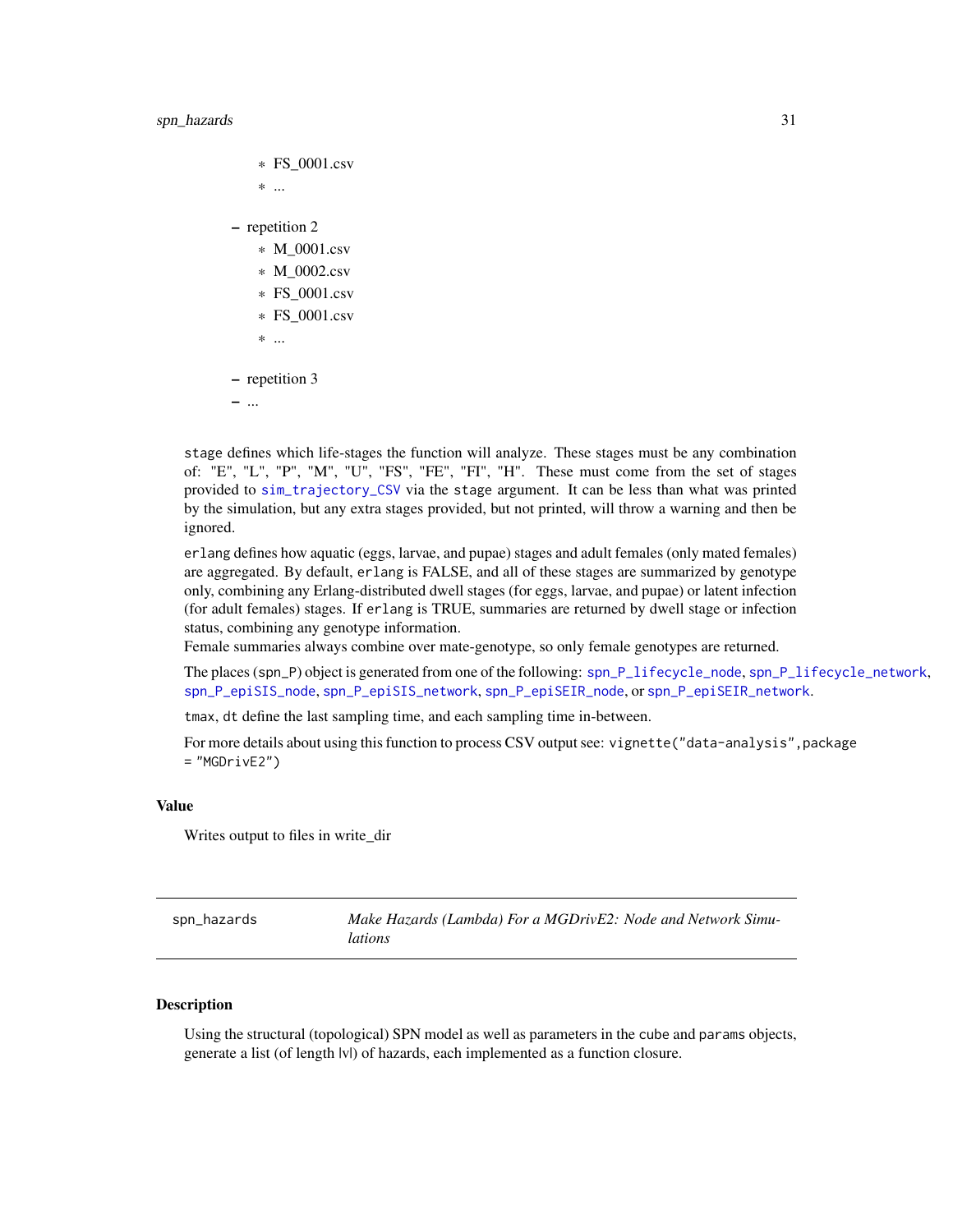#### Usage

```
spn_hazards(
  spn_P,
  spn_T,
  cube,
 params,
  type = "life",log_d d = TRUE,
  exact = TRUE,tol = 1e-12,verbose = TRUE
)
```
# Arguments

| $spn_P$ | the set of places $(P)$ (see details)                                                                                                              |
|---------|----------------------------------------------------------------------------------------------------------------------------------------------------|
| spn_T   | the set of transitions (T) (see details)                                                                                                           |
| cube    | an inheritance cube from the MGDrivE package (e.g. cubeMendelian)                                                                                  |
| params  | a named list of parameters (see details)                                                                                                           |
| type    | string indicating type of hazards, one of; "life", "SIS", or "SEIR"                                                                                |
| $log_d$ | if TRUE, use logistic (carrying capacity) density dependent hazards, if FALSE use<br>Lotka-Volterra density dependent hazards for larval mortality |
| exact   | boolean, make exact (integer input) hazards? Default is TRUE                                                                                       |
| tol     | if exact=FALSE, the value of hazard below which it is clipped to $0$                                                                               |
| verbose | display a progress bar when making hazards?                                                                                                        |

#### Details

If these hazards will be used in a continuous approximation algorithm, such as an ODE method ([step\\_ODE](#page-45-2)) or Gillespie's Direct Method ([step\\_DM](#page-45-1)), it is recommended to use exact=FALSE. If the hazards will be used in an integer state space method, such as tau-leaping ([step\\_PTS](#page-46-1)) or Chemical Langevin ([step\\_CLE](#page-44-1)) methods, it is recommended to use exact=TRUE.

The places (spn\_P) object is generated from one of the following: [spn\\_P\\_lifecycle\\_node](#page-37-1), [spn\\_P\\_lifecycle\\_network](#page-36-1), [spn\\_P\\_epiSIS\\_node](#page-35-1), [spn\\_P\\_epiSIS\\_network](#page-34-1), [spn\\_P\\_epiSEIR\\_node](#page-34-2), or [spn\\_P\\_epiSEIR\\_network](#page-33-1).

The set of transitions (spn\_T) is generated from one of the following: [spn\\_T\\_lifecycle\\_node](#page-43-1), [spn\\_T\\_lifecycle\\_network](#page-42-1), [spn\\_T\\_epiSIS\\_node](#page-41-1), [spn\\_T\\_epiSIS\\_network](#page-40-1), [spn\\_T\\_epiSEIR\\_node](#page-39-1), [spn\\_T\\_epiSEIR\\_network](#page-38-1).

The params objected is generated from either [equilibrium\\_lifeycle](#page-12-1) or [equilibrium\\_SEI\\_SIS](#page-16-1); it is the "params" object in the return list. The equilibrium function used must match the type parameter.

The type parameter indicates what type of simulation is being run. It is one of: "life", "SIS", or "SEIR". This must match the params object supplied.

Use of this function is demonstrated in many vignettes, browseVignettes(package = "MGDrivE2")

<span id="page-31-0"></span>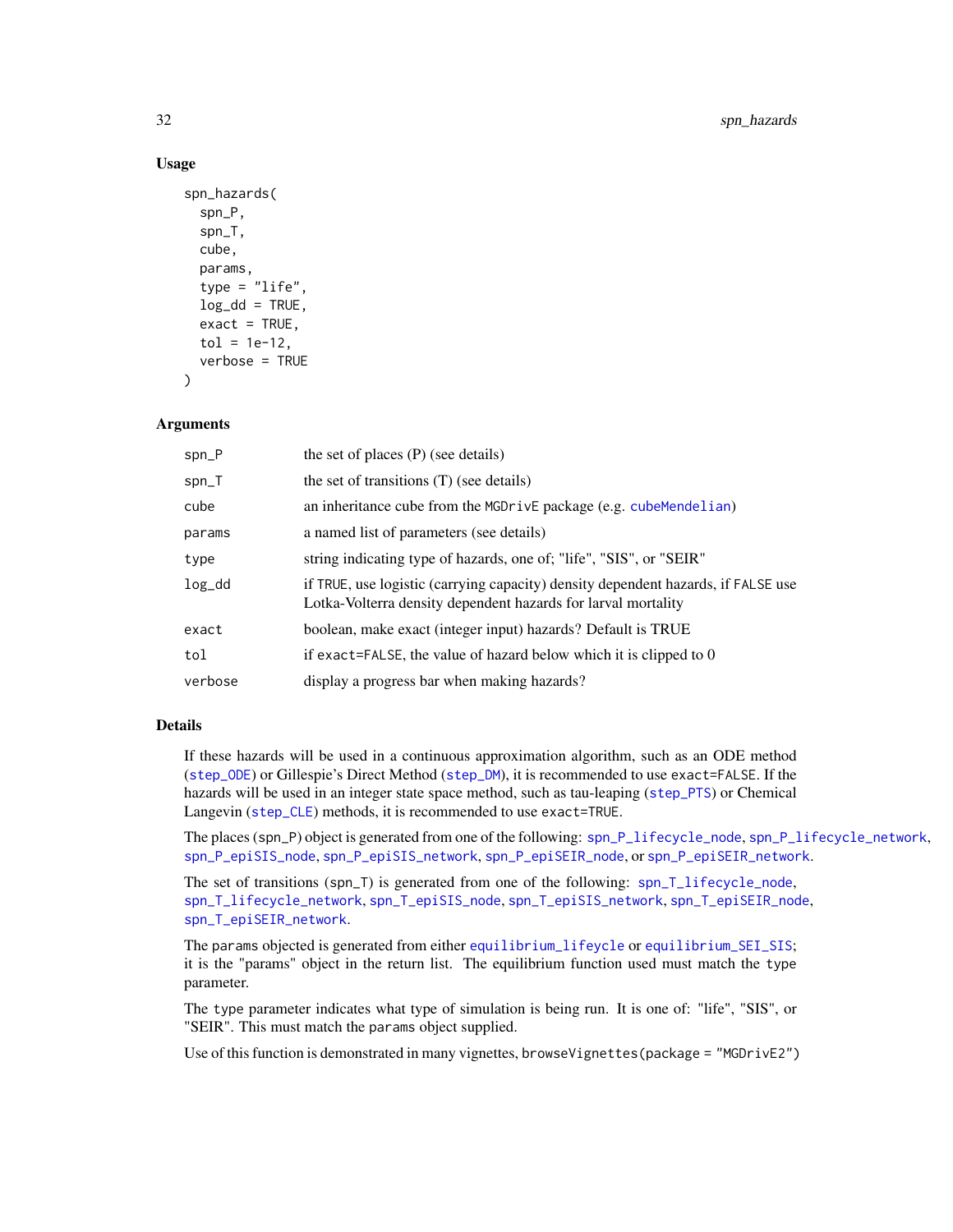#### <span id="page-32-0"></span>spn\_Post 33

### Value

list of length 2: hazards is a list of named closures for every state transition in the model, flag is a boolean indicating exact or approximate

<span id="page-32-2"></span>spn\_Post *Make Post Matrix For a Petri Net*

#### Description

Generate the Post (|v| by |u|) matrix for the SPN. This gives the edges from T to P (output arcs) in the bipartite network.

#### Usage

spn\_Post(spn\_P, spn\_T)

# Arguments

| spn_P | set of places (P) (see details)      |
|-------|--------------------------------------|
| spn_T | set of transitions (T) (see details) |

#### Details

The places (spn\_P) object is generated from one of the following: [spn\\_P\\_lifecycle\\_node](#page-37-1), [spn\\_P\\_lifecycle\\_network](#page-36-1), [spn\\_P\\_epiSIS\\_node](#page-35-1), [spn\\_P\\_epiSIS\\_network](#page-34-1), [spn\\_P\\_epiSEIR\\_node](#page-34-2), or [spn\\_P\\_epiSEIR\\_network](#page-33-1).

The set of transitions (spn\_T) is generated from one of the following: [spn\\_T\\_lifecycle\\_node](#page-43-1), [spn\\_T\\_lifecycle\\_network](#page-42-1), [spn\\_T\\_epiSIS\\_node](#page-41-1), [spn\\_T\\_epiSIS\\_network](#page-40-1), [spn\\_T\\_epiSEIR\\_node](#page-39-1), [spn\\_T\\_epiSEIR\\_network](#page-38-1).

# Value

a matrix of type [dgCMatrix-class](#page-0-0)

<span id="page-32-1"></span>spn\_Pre *Make Pre Matrix For a Petri Net*

# Description

Generate the Pre ( $|v|$  by  $|u|$ ) matrix for the SPN. This gives the edges from P to T (input arcs) in the bipartite network.

#### Usage

spn\_Pre(spn\_P, spn\_T)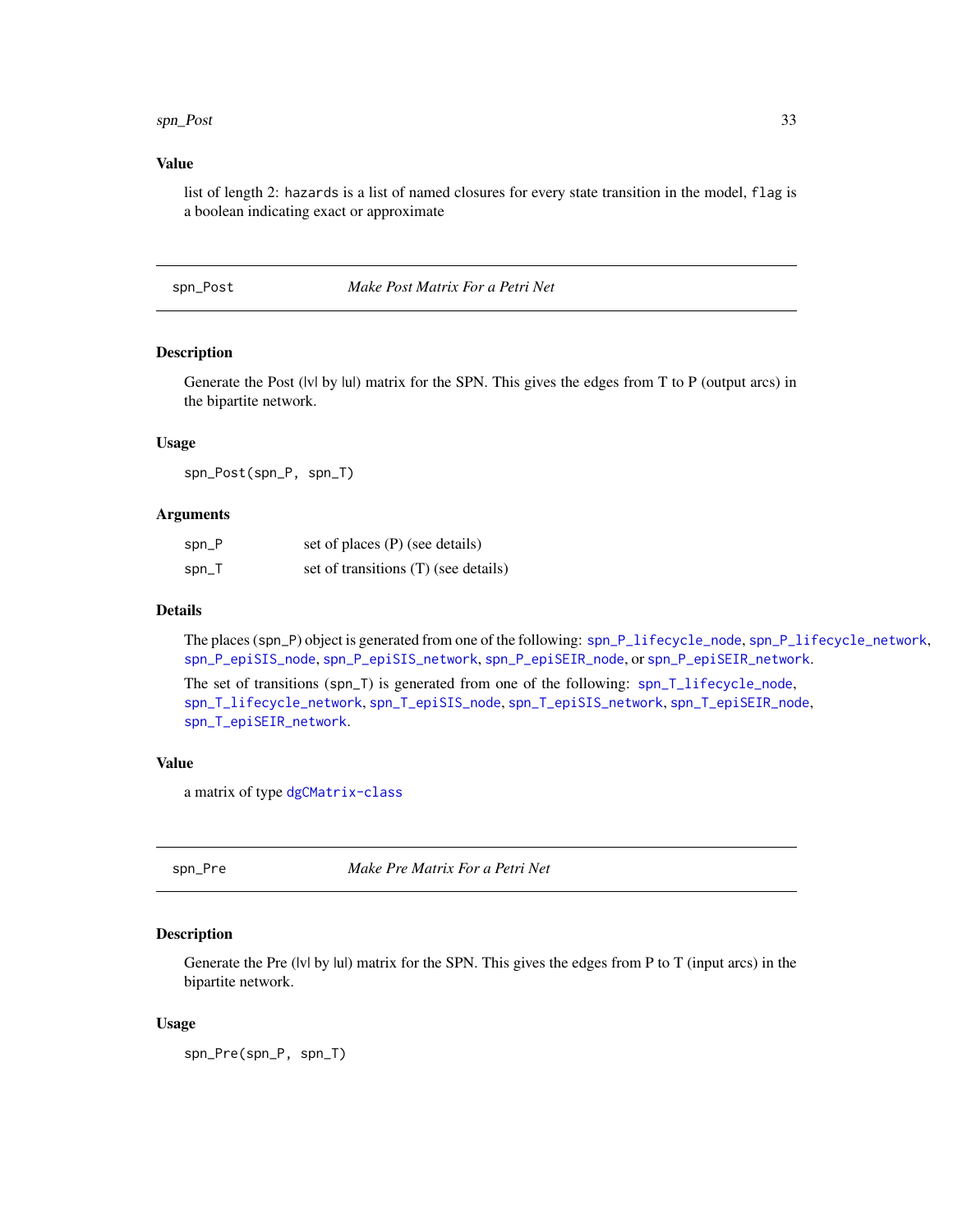#### <span id="page-33-0"></span>Arguments

| $spin_P$ | set of places (P) (see details)      |
|----------|--------------------------------------|
| $spin_T$ | set of transitions (T) (see details) |

# Details

The places (spn\_P) object is generated from one of the following: [spn\\_P\\_lifecycle\\_node](#page-37-1), [spn\\_P\\_lifecycle\\_network](#page-36-1), [spn\\_P\\_epiSIS\\_node](#page-35-1), [spn\\_P\\_epiSIS\\_network](#page-34-1), [spn\\_P\\_epiSEIR\\_node](#page-34-2), or [spn\\_P\\_epiSEIR\\_network](#page-33-1).

The set of transitions (spn\_T) is generated from one of the following: [spn\\_T\\_lifecycle\\_node](#page-43-1), [spn\\_T\\_lifecycle\\_network](#page-42-1), [spn\\_T\\_epiSIS\\_node](#page-41-1), [spn\\_T\\_epiSIS\\_network](#page-40-1), [spn\\_T\\_epiSEIR\\_node](#page-39-1), [spn\\_T\\_epiSEIR\\_network](#page-38-1).

# Value

a matrix of type [dgCMatrix-class](#page-0-0)

<span id="page-33-1"></span>spn\_P\_epiSEIR\_network *Make Places (P) For a Network (SEI Mosquitoes - SEIR Humans)*

#### Description

This function makes the set of places (P) for a SPN model of a metapopulation network for simulation of coupled SEI-SEIR dynamics. It is the network version of [spn\\_P\\_epiSEIR\\_node](#page-34-2).

#### Usage

spn\_P\_epiSEIR\_network(node\_list, params, cube)

#### Arguments

| node list | a character vector specifying what type of nodes to create; $(m = a$ node with<br>only mosquitoes, $h = a$ node with only humans, $b = a$ node with both humans |
|-----------|-----------------------------------------------------------------------------------------------------------------------------------------------------------------|
|           | and mosquitoes)                                                                                                                                                 |
| params    | a named list of parameters (see details)                                                                                                                        |
| cube      | an inheritance cube from the MGDrivE package (e.g. cubeMendelian)                                                                                               |

#### Details

The params argument supplies all of the ecological parameters necessary to calculate equilibrium values. This function requires the nE, nL, nP, and nEIP parameters to be specified. For more details, see [equilibrium\\_SEI\\_SEIR](#page-14-1)

For examples of using this function, see: vignette("seir-dynamics",package = "MGDrivE2")

# Value

a list with two elements: ix contains labeled indices of the places by life stage and node, u is the character vector of places (P)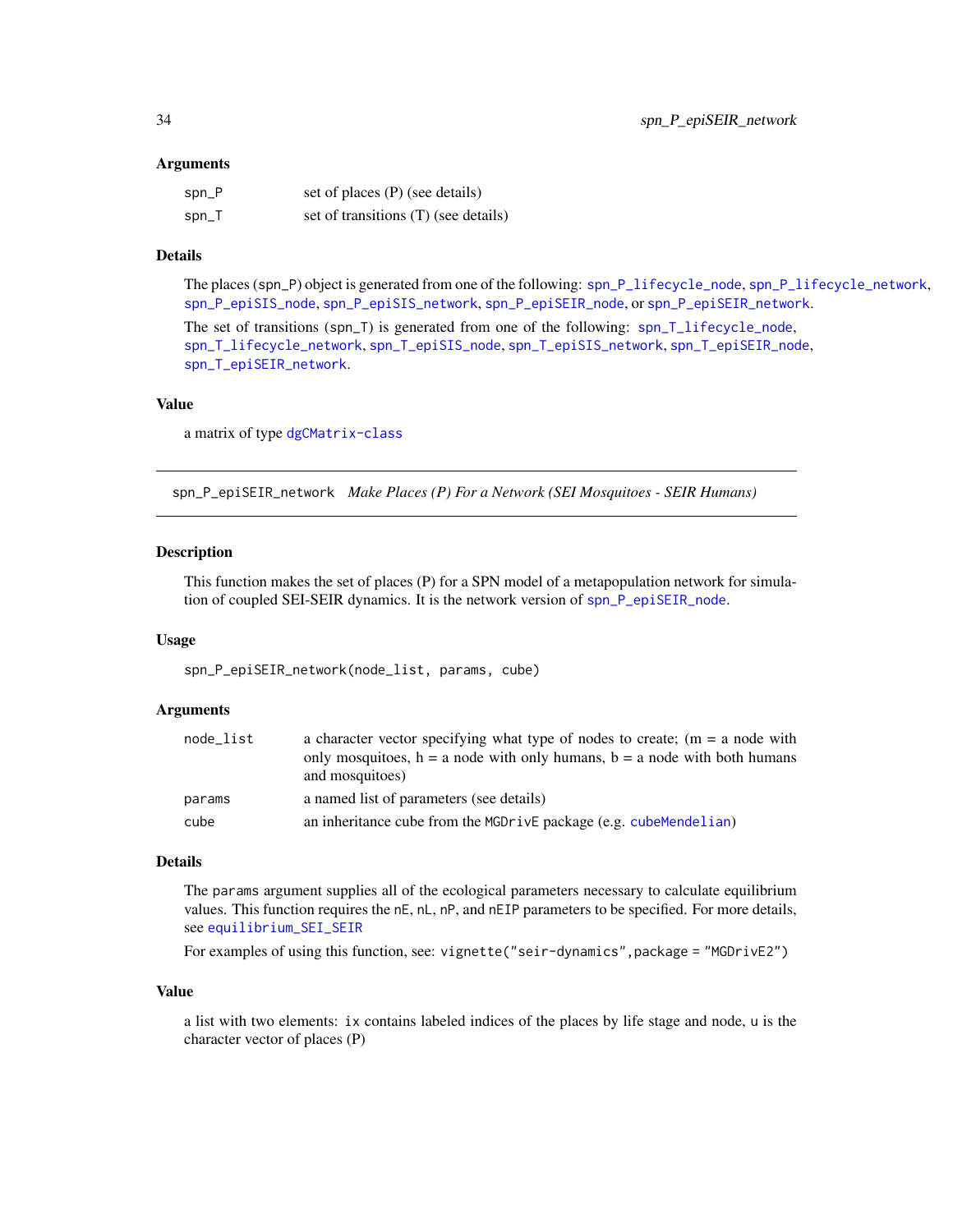<span id="page-34-2"></span><span id="page-34-0"></span>spn\_P\_epiSEIR\_node *Make Places (P) For a Node (SEI Mosquitoes - SEIR Humans)*

#### Description

This function makes the set of places (P) for a SPN. It is used alone if our model is a single-node metapopulation for mosquito SEI and human SEIR dynamics; otherwise it is used as part of other functions to make SPN models with larger state spaces (metapopulation models, [spn\\_P\\_epiSEIR\\_network](#page-33-1)).

#### Usage

spn\_P\_epiSEIR\_node(params, cube)

#### Arguments

| params | a named list of parameters (see details)                          |
|--------|-------------------------------------------------------------------|
| cube   | an inheritance cube from the MGDrivE package (e.g. cubeMendelian) |

# Details

The params argument supplies all of the ecological parameters necessary to calculate equilibrium values. This function requires the nE, nL, nP, and nEIP parameters to be specified. For more details, see [equilibrium\\_SEI\\_SEIR](#page-14-1)

For examples of using this function, see: vignette("seir-dynamics",package = "MGDrivE2")

#### Value

a list with two elements: ix contains labeled indices of the places by life stage, u is the character vector of places (P)

<span id="page-34-1"></span>spn\_P\_epiSIS\_network *Make Places (P) For a Network (SEI Mosquitoes - SIS Humans)*

#### Description

This function makes the set of places (P) for a SPN model of a metapopulation network for simulation of coupled SEI-SIS dynamics. It is the network version of [spn\\_P\\_epiSIS\\_node](#page-35-1).

#### Usage

spn\_P\_epiSIS\_network(node\_list, params, cube)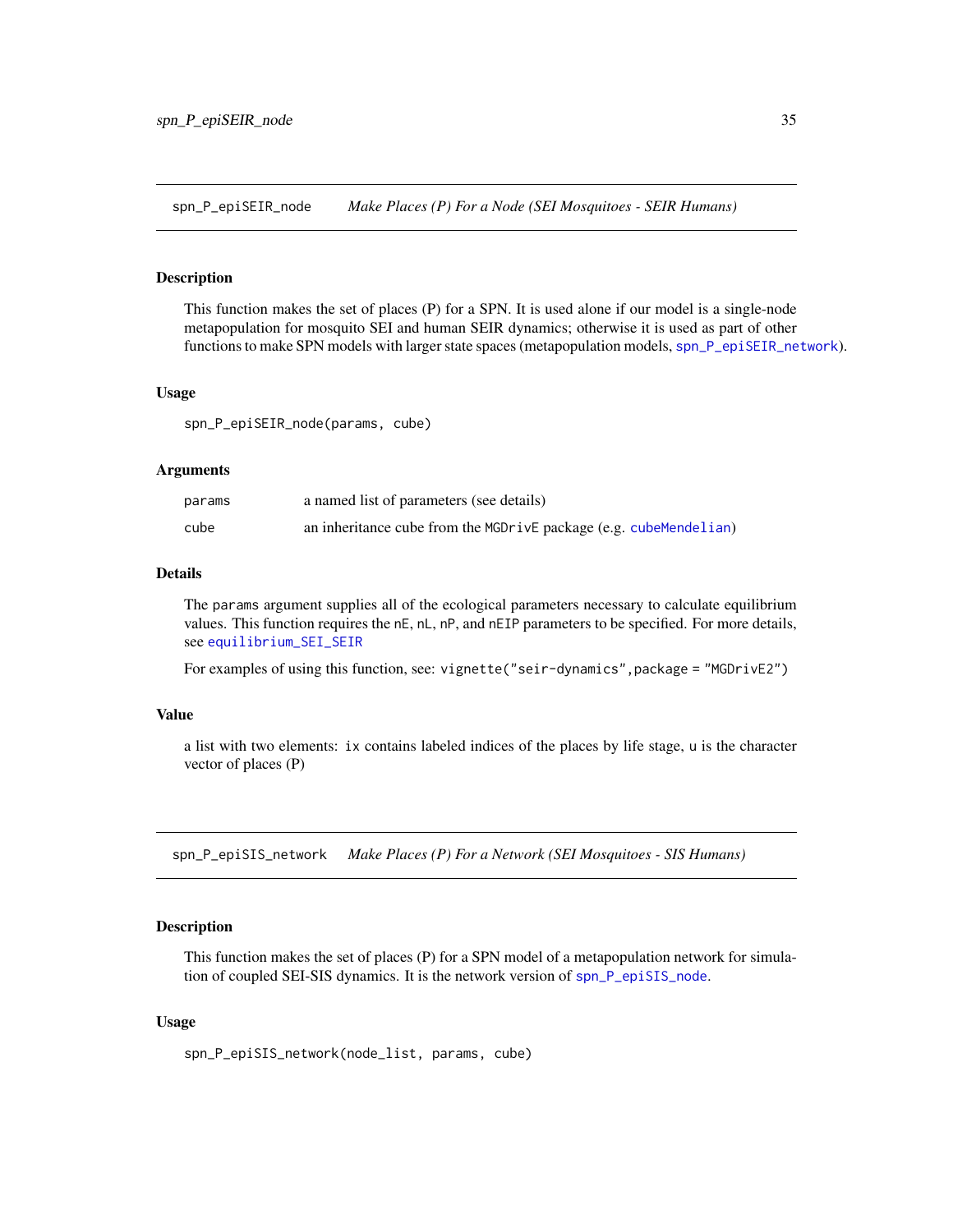#### <span id="page-35-0"></span>Arguments

| node_list | a character vector specifying what type of nodes to create; $(m = a$ node id with<br>only mosquitoes, $h = a$ node id with only humans, $b = a$ node id with both<br>humans and mosquitoes) |
|-----------|---------------------------------------------------------------------------------------------------------------------------------------------------------------------------------------------|
| params    | a named list of parameters (see details)                                                                                                                                                    |
| cube      | an inheritance cube from the MGDr ive package (e.g. cube Mendelian)                                                                                                                         |

# Details

The params argument supplies all of the ecological parameters necessary to calculate equilibrium values. This function requires the nE, nL, nP, and nEIP parameters to be specified. For more details, see [equilibrium\\_SEI\\_SIS](#page-16-1)

For examples of using this function, see: vignette("epi-network", package = "MGDrivE2")

### Value

a list with two elements: ix contains labeled indices of the places by life stage and node\_id, u is the character vector of places (P)

<span id="page-35-1"></span>spn\_P\_epiSIS\_node *Make Places (P) For a Node (SEI Mosquitoes - SIS Humans)*

# Description

This function makes the set of places (P) for a SPN. It is used alone if our model is a singlenode metapopulation for mosquito SEI and human SIS dynamics; otherwise it is used as part of other functions to make SPN models with larger state spaces (metapopulation models, see [spn\\_P\\_epiSIS\\_network](#page-34-1)).

#### Usage

spn\_P\_epiSIS\_node(params, cube)

#### Arguments

| params | a named list of parameters (see details)                          |
|--------|-------------------------------------------------------------------|
| cube   | an inheritance cube from the MGDrivE package (e.g. cubeMendelian) |

#### Details

The params argument supplies all of the ecological parameters necessary to calculate equilibrium values. This function requires the nE, nL, nP, and nEIP parameters to be specified. For more details, see [equilibrium\\_SEI\\_SIS](#page-16-1)

For examples of using this function, see: vignette("epi-node",package = "MGDrivE2")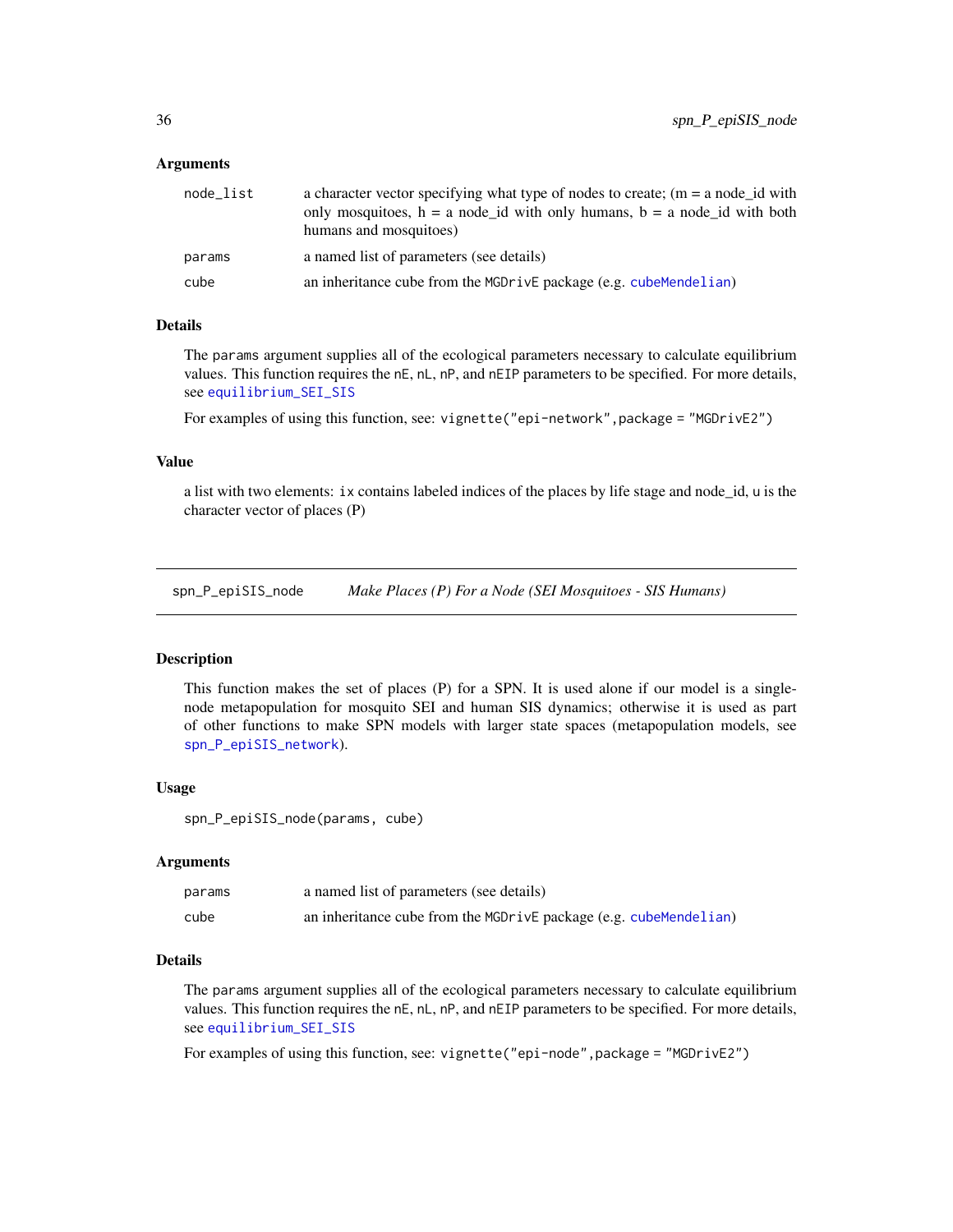# <span id="page-36-0"></span>Value

a list with two elements: ix contains labeled indices of the places by life stage, u is the character vector of places (P)

<span id="page-36-1"></span>spn\_P\_lifecycle\_network

*Make Places (P) For a Network (Mosquitoes only)*

#### Description

This function makes the set of places (P) for a SPN model of a metapopulation network. It is the network version of [spn\\_P\\_lifecycle\\_node](#page-37-1).

# Usage

spn\_P\_lifecycle\_network(num\_nodes, params, cube)

#### Arguments

| num nodes | number of nodes in the network                                    |
|-----------|-------------------------------------------------------------------|
| params    | a named list of parameters (see details)                          |
| cube      | an inheritance cube from the MGDrivE package (e.g. cubeMendelian) |

# Details

The params argument supplies all of the ecological parameters necessary to calculate equilibrium values. This function requires the nE, nL, and nP parameters to be specified. For more details, see [equilibrium\\_lifeycle](#page-12-1)

For examples of using this function, see: vignette("lifecycle-network", package = "MGDrivE2")

# Value

a list with two elements: ix contains labeled indices of the places by life stage and node\_id, u is the character vector of places (P)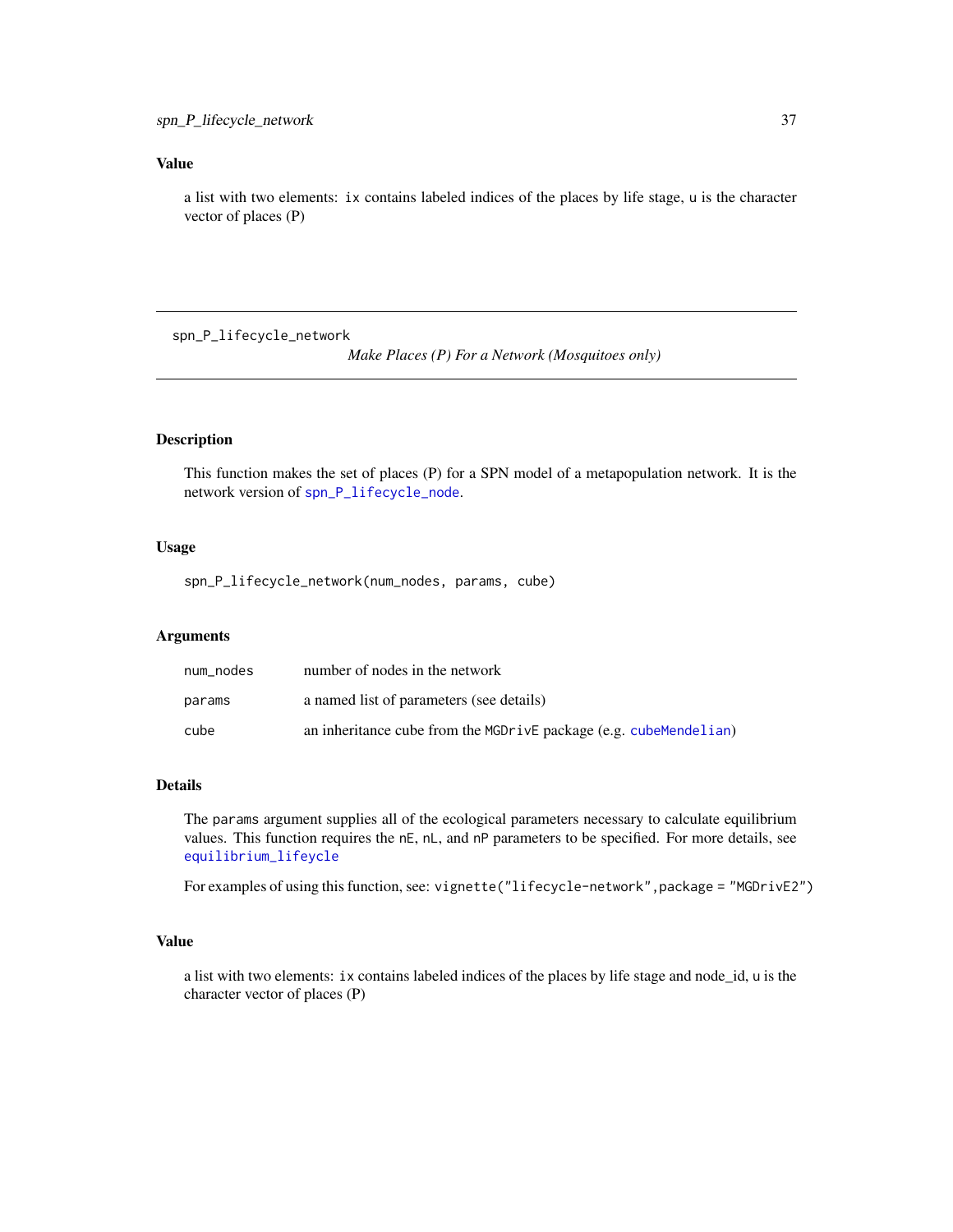<span id="page-37-1"></span><span id="page-37-0"></span>spn\_P\_lifecycle\_node *Make Places (P) For a Node (Mosquitoes only)*

## Description

This function makes the set of places (P) for a SPN. It is used alone if our model is a single-node metapopulation for mosquito dynamics only; otherwise it is used as part of other functions to make SPN models with larger state spaces (metapopulation models, see [spn\\_P\\_lifecycle\\_network](#page-36-1)).

#### Usage

spn\_P\_lifecycle\_node(params, cube)

#### Arguments

| params | a named list of parameters (see details)                          |
|--------|-------------------------------------------------------------------|
| cube   | an inheritance cube from the MGDrivE package (e.g. cubeMendelian) |

# Details

The params argument supplies all of the ecological parameters necessary to calculate equilibrium values. This function requires the nE, nL, and nP parameters to be specified. For more details, see [equilibrium\\_lifeycle](#page-12-1)

For examples of using this function, see: vignette("lifecycle-node",package = "MGDrivE2")

#### Value

a list with two elements: ix contains labeled indices of the places by life stage, u is the character vector of places (P)

<span id="page-37-2"></span>

spn\_S *Make stoichiometry Matrix For a Petri Net*

#### Description

Generate the stoichiometry (lul by |v|) matrix for the SPN. Each column gives the net effect of that transition firing upon the state space of the model. Internally, this creates a Pre ([spn\\_Pre](#page-32-1)) and Post ([spn\\_Post](#page-32-2)) matrix, and then calculates the final stoichiometry.

#### Usage

spn\_S(spn\_P, spn\_T)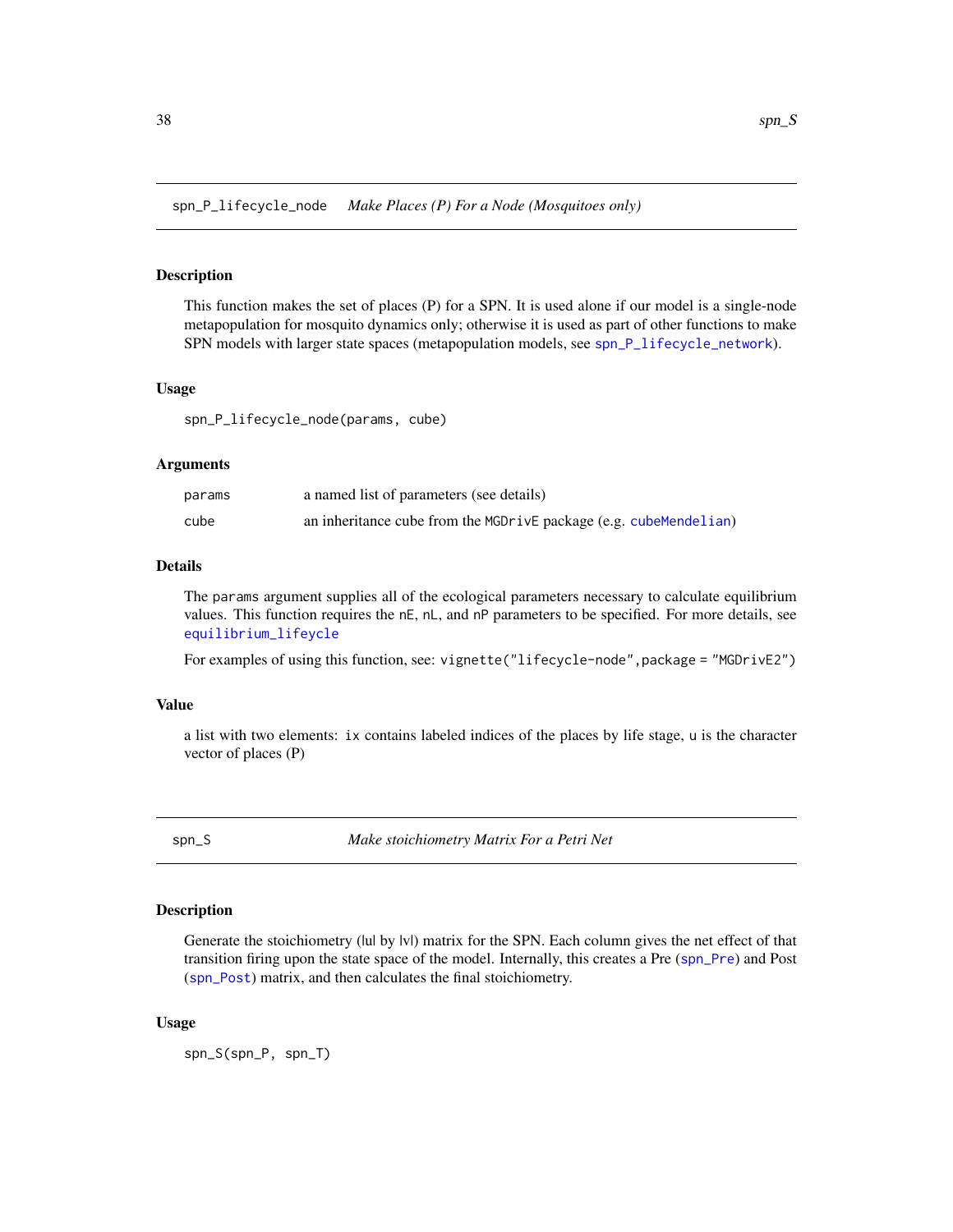#### <span id="page-38-0"></span>**Arguments**

| $spin_P$ | set of places (P) (see details)      |
|----------|--------------------------------------|
| $spin_T$ | set of transitions (T) (see details) |

# Details

The places (spn\_P) object is generated from one of the following: [spn\\_P\\_lifecycle\\_node](#page-37-1), [spn\\_P\\_lifecycle\\_network](#page-36-1), [spn\\_P\\_epiSIS\\_node](#page-35-1), [spn\\_P\\_epiSIS\\_network](#page-34-1), [spn\\_P\\_epiSEIR\\_node](#page-34-2), or [spn\\_P\\_epiSEIR\\_network](#page-33-1).

The set of transitions (spn\_T) is generated from one of the following: [spn\\_T\\_lifecycle\\_node](#page-43-1), [spn\\_T\\_lifecycle\\_network](#page-42-1), [spn\\_T\\_epiSIS\\_node](#page-41-1), [spn\\_T\\_epiSIS\\_network](#page-40-1), [spn\\_T\\_epiSEIR\\_node](#page-39-1), [spn\\_T\\_epiSEIR\\_network](#page-38-1).

<span id="page-38-1"></span>spn\_T\_epiSEIR\_network *Make Transitions (T) For a Network (SEI Mosquitoes - SEIR Humans)*

#### Description

This function makes the set of transitions (T) for a SPN model of a metapopulation network for simulation of coupled SEI-SEIR dynamics. It is the network version of [spn\\_T\\_epiSEIR\\_node](#page-39-1).

#### Usage

```
spn_T_epiSEIR_network(node_list, spn_P, params, cube, h_move, m_move)
```
#### Arguments

| node_list | a character vector specifying what type of nodes to create; $(m = a$ node with<br>only mosquitoes, $h = a$ node with only humans, $b = a$ node with both humans<br>and mosquitoes) |
|-----------|------------------------------------------------------------------------------------------------------------------------------------------------------------------------------------|
| $spn_P$   | set of places produced by spn_P_epiSEIR_network                                                                                                                                    |
| params    | a named list of parameters (see details)                                                                                                                                           |
| cube      | an inheritance cube from the MGDrivE package (e.g. cubeMendelian)                                                                                                                  |
| h_move    | binary adjacency matrix indicating if movement of humans between nodes is<br>possible or not                                                                                       |
| $m$ _move | binary adjacency matrix indicating if movement of mosquitoes between nodes<br>is possible or not                                                                                   |

#### Details

This function takes the places produced from [spn\\_P\\_epiSEIR\\_network](#page-33-1) and builds all possible transitions between subsets of those places.

The params argument supplies all of the ecological parameters necessary to calculate equilibrium values. This function requires the nE, nL, nP, and nEIP parameters to be specified. For more details, see [equilibrium\\_SEI\\_SEIR](#page-14-1)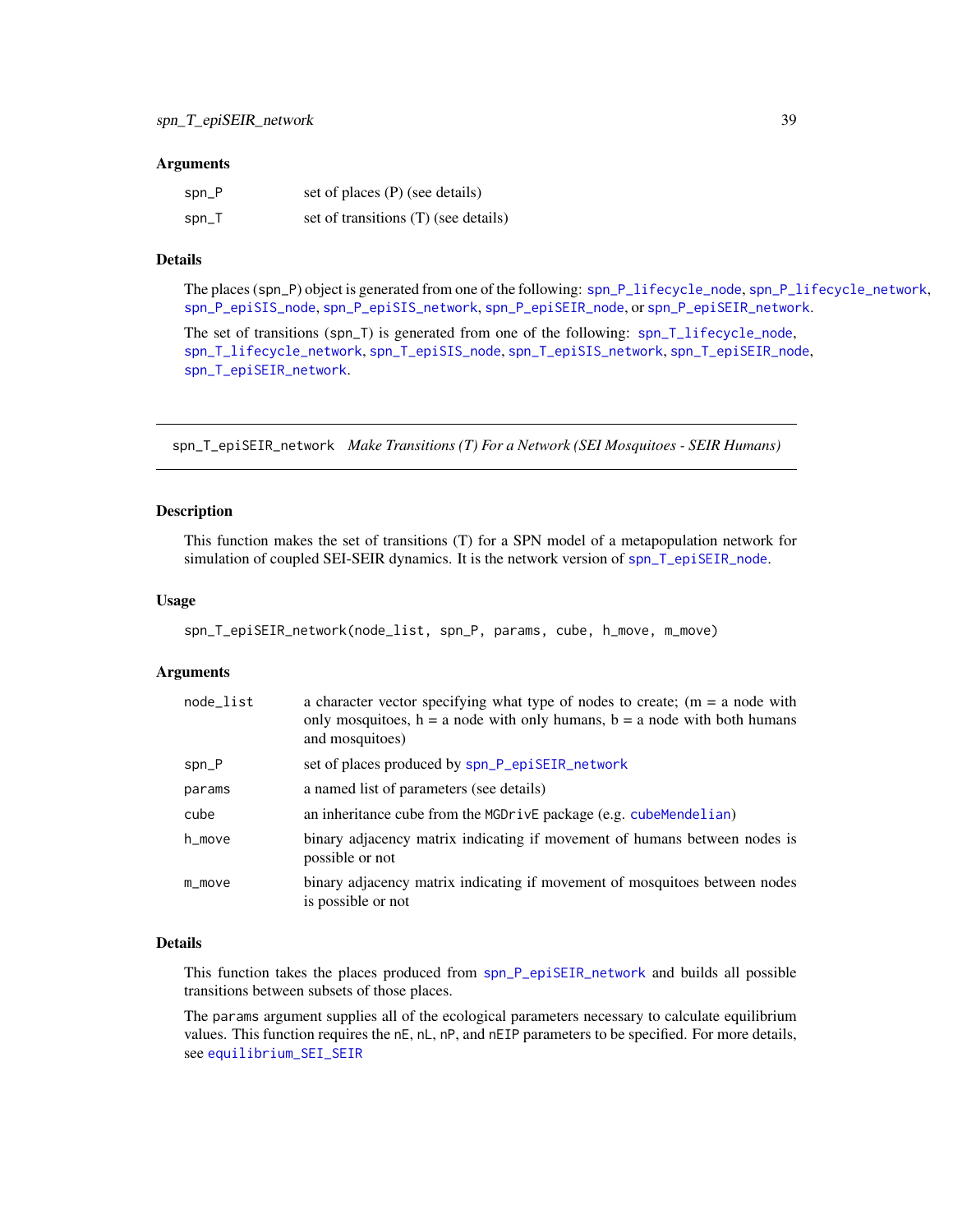While this function produces all structural information related to transitions, hazards are produced by a separate function, [spn\\_hazards](#page-30-1).

For larger networks, this function may take some time to return, please be patient; the Petri Net modeling formalism trades additional computation time at model initialization for faster sampling of trajectories within a simulation.

Please note, the movement matrices (h\_move and m\_move) are NOT stochastic matrices, just binary matrices that say if i,j can exchange population. Diagonal elements must be FALSE, and both matrices are checked for validity; the function will stop with errors if the adjacency matrix specifies illegal movement rules (e.g.; mosquito movement from a "h" node to a "b" node)

For examples of using this function, see: vignette("seir-dynamics", package = "MGDrivE2")

#### Value

a list with two elements: T contains transitions packets as lists, v is the character vector of transitions (T)

<span id="page-39-1"></span>spn\_T\_epiSEIR\_node *Make Transitions (T) For a Node (SEI Mosquitoes - SEIR Humans)*

#### **Description**

This function makes the set of transitions (T) for a SPN. It is used alone if our model is a single-node metapopulation of mosquito and human dynamics; otherwise it is used as part of other functions to make SPN models with larger state spaces (metapopulation models, see [spn\\_T\\_epiSEIR\\_network](#page-38-1)).

#### Usage

spn\_T\_epiSEIR\_node(spn\_P, params, cube)

#### Arguments

| $spn_P$ | set of places produced by spn_P_epiSEIR_node                      |
|---------|-------------------------------------------------------------------|
| params  | a named list of parameters (see details)                          |
| cube    | an inheritance cube from the MGDrivE package (e.g. cubeMendelian) |

#### Details

This function takes the places produced from [spn\\_P\\_epiSEIR\\_node](#page-34-2) and builds all possible transitions between subsets of those places.

The params argument supplies all of the ecological parameters necessary to calculate equilibrium values. This function requires the nE, nL, nP, and nEIP parameters to be specified. For more details, see [equilibrium\\_SEI\\_SEIR](#page-14-1)

While this function produces all structural information related to transitions, hazards are produced by a separate function, [spn\\_hazards](#page-30-1).

For examples of using this function, see: vignette("seir-dynamics",package = "MGDrivE2")

<span id="page-39-0"></span>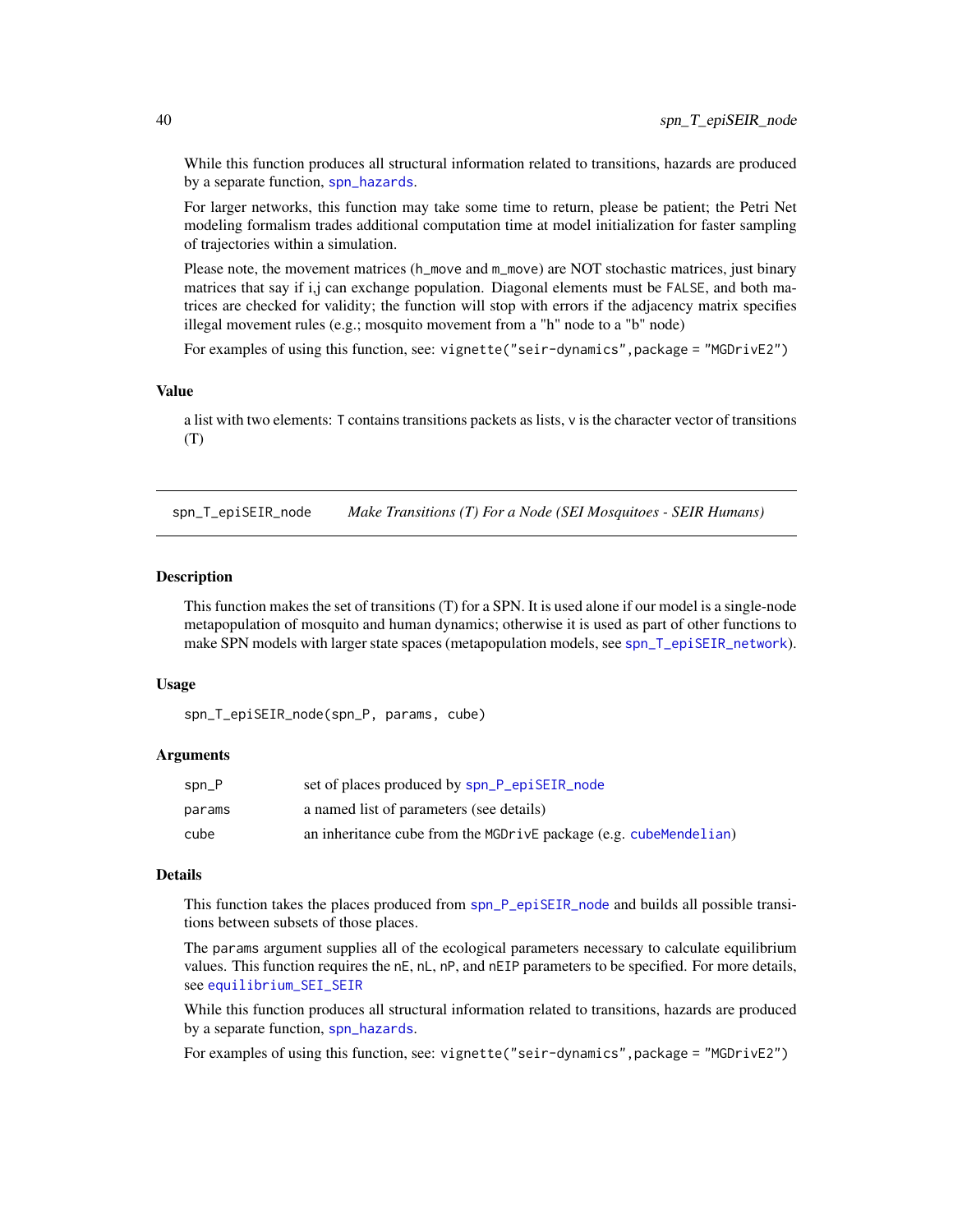# <span id="page-40-0"></span>Value

a list with two elements: T contains transitions packets as lists, v is the character vector of transitions (T)

<span id="page-40-1"></span>spn\_T\_epiSIS\_network *Make Transitions (T) For a Network (SEI Mosquitoes - SIS Humans)*

#### Description

This function makes the set of transitions (T) for a SPN model of a metapopulation network for simulation of coupled SEI-SIS dynamics. It is the network version of [spn\\_T\\_epiSIS\\_node](#page-41-1).

#### Usage

```
spn_T_epiSIS_network(node_list, spn_P, params, cube, h_move, m_move)
```
#### Arguments

| node_list | a character vector specifying what type of nodes to create; $(m = a$ node with<br>only mosquitoes, $h = a$ node with only humans, $b = a$ node with both humans<br>and mosquitoes) |
|-----------|------------------------------------------------------------------------------------------------------------------------------------------------------------------------------------|
| $spn_P$   | set of places produced by spn_P_epiSIS_network                                                                                                                                     |
| params    | a named list of parameters (see details)                                                                                                                                           |
| cube      | an inheritance cube from the MGDrivE package (e.g. cubeMendelian)                                                                                                                  |
| h_move    | binary adjacency matrix indicating if movement of humans between nodes is<br>possible or not                                                                                       |
| $m$ _move | binary adjacency matrix indicating if movement of mosquitoes between nodes<br>is possible or not                                                                                   |

#### Details

This function takes the places produced from [spn\\_P\\_epiSIS\\_network](#page-34-1) and builds all possible transitions between subsets of those places.

The params argument supplies all of the ecological parameters necessary to calculate equilibrium values. This function requires the nE, nL, nP, and nEIP parameters to be specified. For more details, see [equilibrium\\_SEI\\_SIS](#page-16-1)

While this function produces all structural information related to transitions, hazards are produced by a separate function, [spn\\_hazards](#page-30-1).

For larger networks, this function may take some time to return, please be patient; the Petri Net modeling formalism trades additional computation time at model initialization for faster sampling of trajectories within a simulation.

Please note, the movement matrices (h\_move and m\_move) are NOT stochastic matrices, just binary matrices that say if i,j can exchange population. Diagonal elements must be FALSE, and both matrices are checked for validity; the function will stop with errors if the adjacency matrix specifies illegal movement rules (e.g.; mosquito movement from a "h" node to a "b" node)

For examples of using this function, see: vignette("epi-network", package = "MGDrivE2")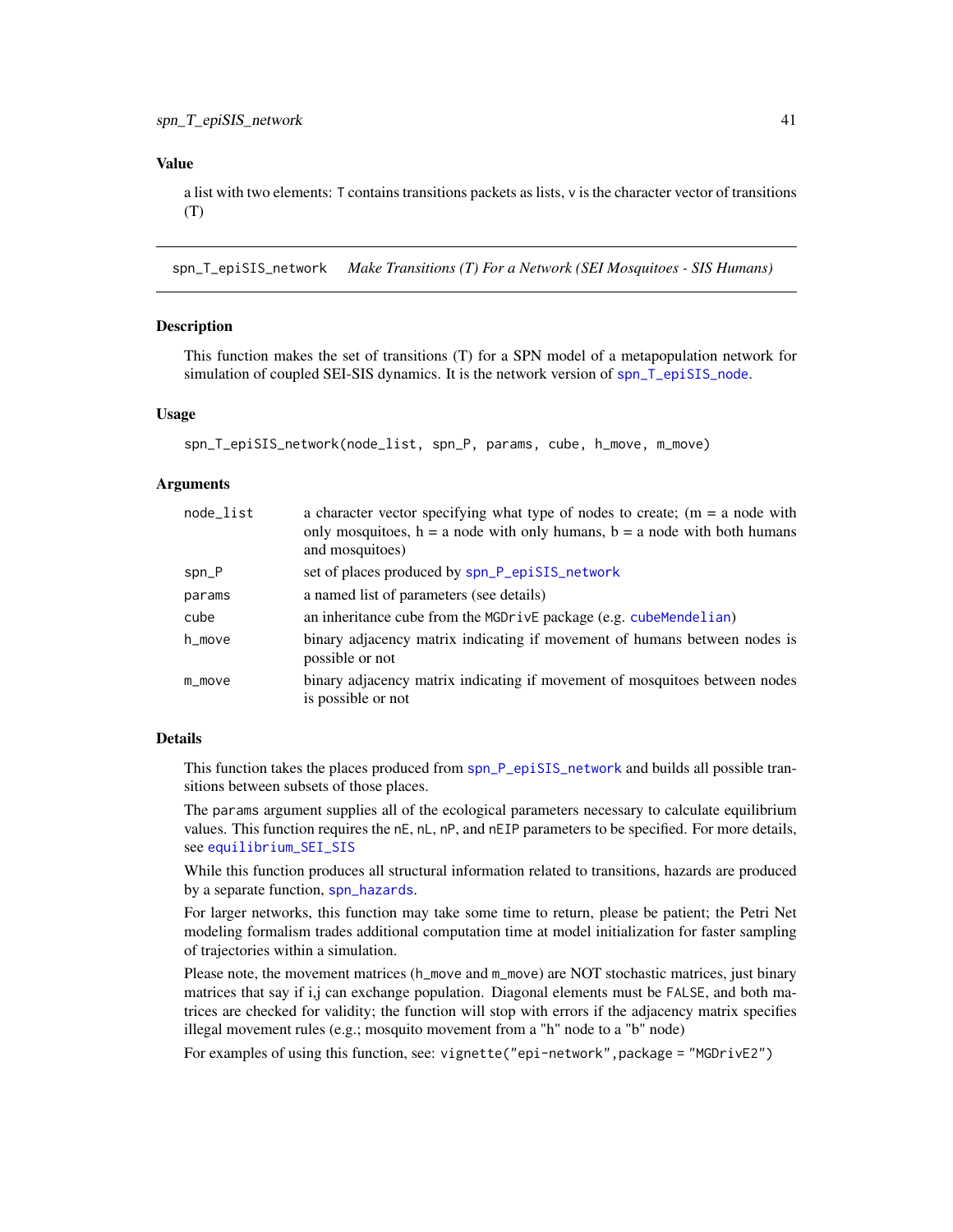<span id="page-41-0"></span>a list with two elements: T contains transitions packets as lists, v is the character vector of transitions (T)

<span id="page-41-1"></span>spn\_T\_epiSIS\_node *Make Transitions (T) For a Node (SEI Mosquitoes - SIS Humans)*

# **Description**

This function makes the set of transitions (T) for a SPN. It is used alone if our model is a single-node metapopulation of mosquito and human dynamics; otherwise it is used as part of other functions to make SPN models with larger state spaces (metapopulation models, see [spn\\_T\\_epiSIS\\_network](#page-40-1)).

#### Usage

spn\_T\_epiSIS\_node(spn\_P, params, cube)

## Arguments

| spn_P  | set of places produced by spn_P_epiSIS_node                       |
|--------|-------------------------------------------------------------------|
| params | a named list of parameters (see details)                          |
| cube   | an inheritance cube from the MGDrivE package (e.g. cubeMendelian) |

# Details

This function takes the places produced from [spn\\_P\\_epiSIS\\_node](#page-35-1) and builds all possible transitions between subsets of those places.

The params argument supplies all of the ecological parameters necessary to calculate equilibrium values. This function requires the nE, nL, nP, and nEIP parameters to be specified. For more details, see [equilibrium\\_SEI\\_SIS](#page-16-1)

While this function produces all structural information related to transitions, hazards are produced by a separate function, [spn\\_hazards](#page-30-1).

For examples of using this function, see: vignette("epi-node",package = "MGDrivE2")

#### Value

a list with two elements: T contains transitions packets as lists, v is the character vector of transitions (T)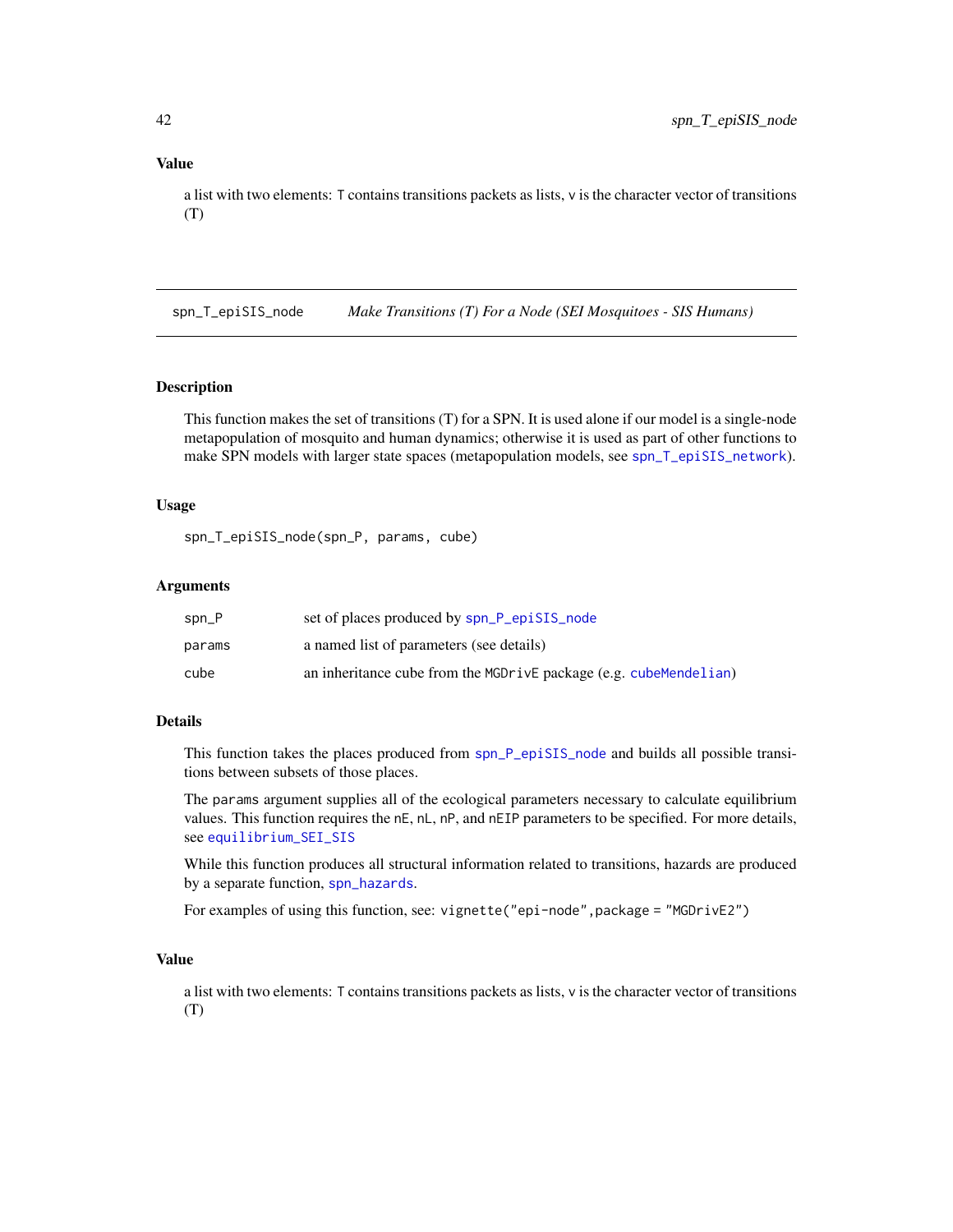<span id="page-42-1"></span><span id="page-42-0"></span>spn\_T\_lifecycle\_network

```
Make Transitions (T) For a Network (Mosquitoes only)
```
#### **Description**

This function makes the set of transitions (T) for a SPN model of a metapopulation network. It is the network version of [spn\\_T\\_lifecycle\\_node](#page-43-1).

### Usage

```
spn_T_lifecycle_network(spn_P, params, cube, n = NULL, m_move = NULL)
```
#### **Arguments**

| $spn_P$   | set of places produced by spn_P_lifecycle_network                                                |
|-----------|--------------------------------------------------------------------------------------------------|
| params    | a named list of parameters (see details)                                                         |
| cube      | an inheritance cube from the MGDrivE package (e.g. cubeMendelian)                                |
| n         | an integer giving the number of nodes                                                            |
| $m$ _move | binary adjacency matrix indicating if movement of mosquitoes between nodes<br>is possible or not |

# Details

This function takes the places produced from [spn\\_P\\_lifecycle\\_network](#page-36-1) and builds all possible transitions between subsets of those places.

The params argument supplies all of the ecological parameters necessary to calculate equilibrium values. This function requires the nE, nL, and nP parameters to be specified. For more details, see [equilibrium\\_lifeycle](#page-12-1)

While this function produces all structural information related to transitions, hazards are produced by a separate function, [spn\\_hazards](#page-30-1).

For larger networks, this function may take some time to return, please be patient; the Petri Net modeling formalism trades additional computation time at model initialization for faster sampling of trajectories within a simulation.

Please note, the movement matrix (m\_move) is NOT a stochastic matrices, just a binary matrix that say if i,j can exchange population. Diagonal elements must be FALSE.

At least one of the arguments n and m\_move must be provided. If both are provided n is ignored.

For examples of using this function, see: vignette("lifecycle-network", package = "MGDrivE2")

#### Value

a list with two elements: T contains transitions packets as lists, v is the character vector of transitions (T)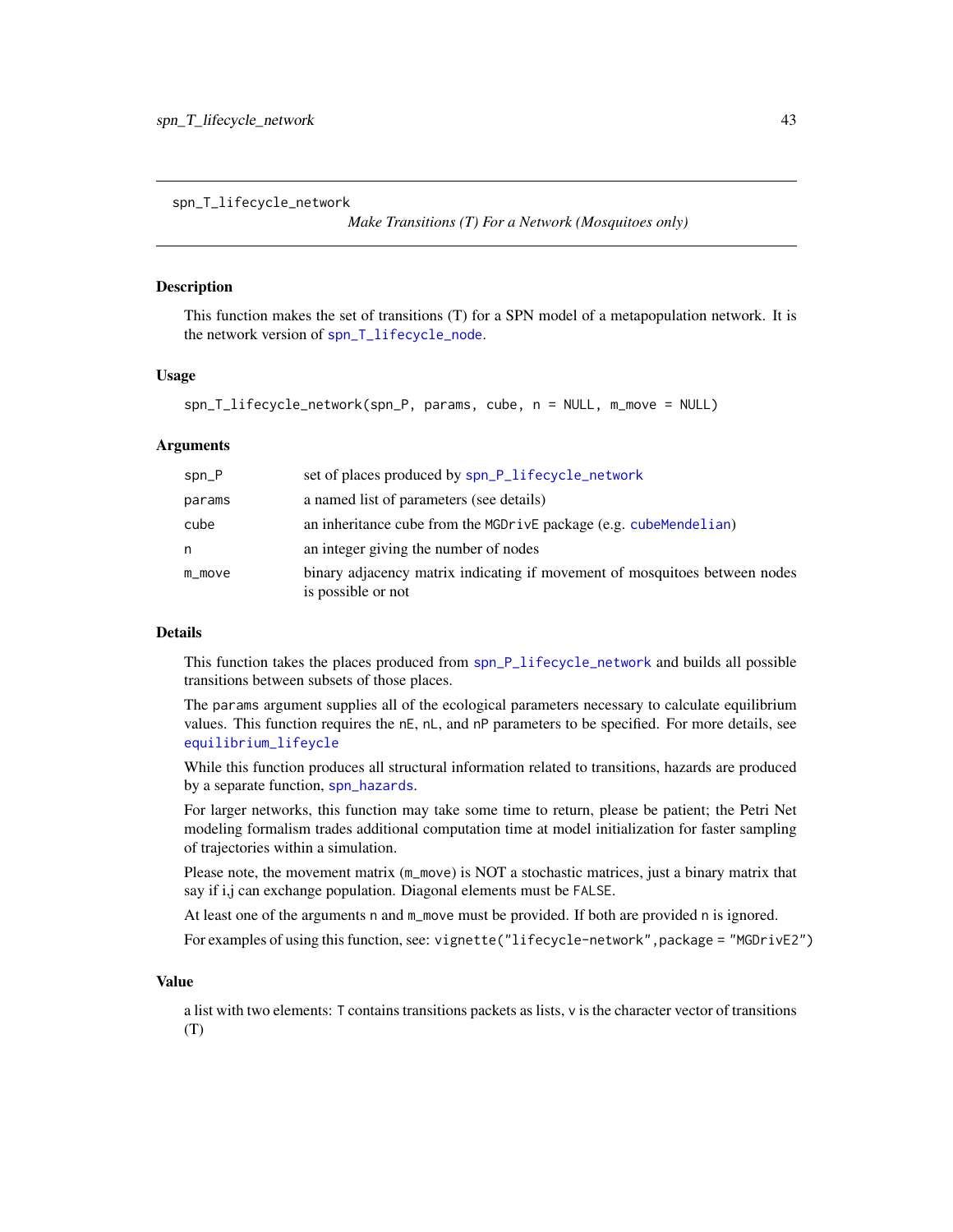<span id="page-43-1"></span><span id="page-43-0"></span>spn\_T\_lifecycle\_node *Make Transitions (T) For a Node (Mosquitoes only)*

# Description

This function makes the set of transitions (T) for a SPN. It is used alone if our model is a single-node metapopulation for mosquito dynamics only; otherwise it is used as part of other functions to make SPN models with larger state spaces (metapopulation models, see [spn\\_T\\_lifecycle\\_network](#page-42-1)).

#### Usage

spn\_T\_lifecycle\_node(spn\_P, params, cube)

#### Arguments

| $spn_P$ | set of places produced by spn_P_lifecycle_node                    |
|---------|-------------------------------------------------------------------|
| params  | a named list of parameters (see details)                          |
| cube    | an inheritance cube from the MGDrivE package (e.g. cubeMendelian) |

#### Details

This function takes the places produced from [spn\\_P\\_lifecycle\\_node](#page-37-1) and builds all possible transitions between subsets of those places.

The params argument supplies all of the ecological parameters necessary to calculate equilibrium values. This function requires the nE, nL, and nP parameters to be specified. For more details, see [equilibrium\\_lifeycle](#page-12-1)

While this function produces all structural information related to transitions, hazards are produced by a separate function, [spn\\_hazards](#page-30-1).

For examples of using this function, see: vignette("lifecycle-node", package = "MGDrivE2")

#### Value

a list with two elements: T contains transitions packets as lists, v is the character vector of transitions (T)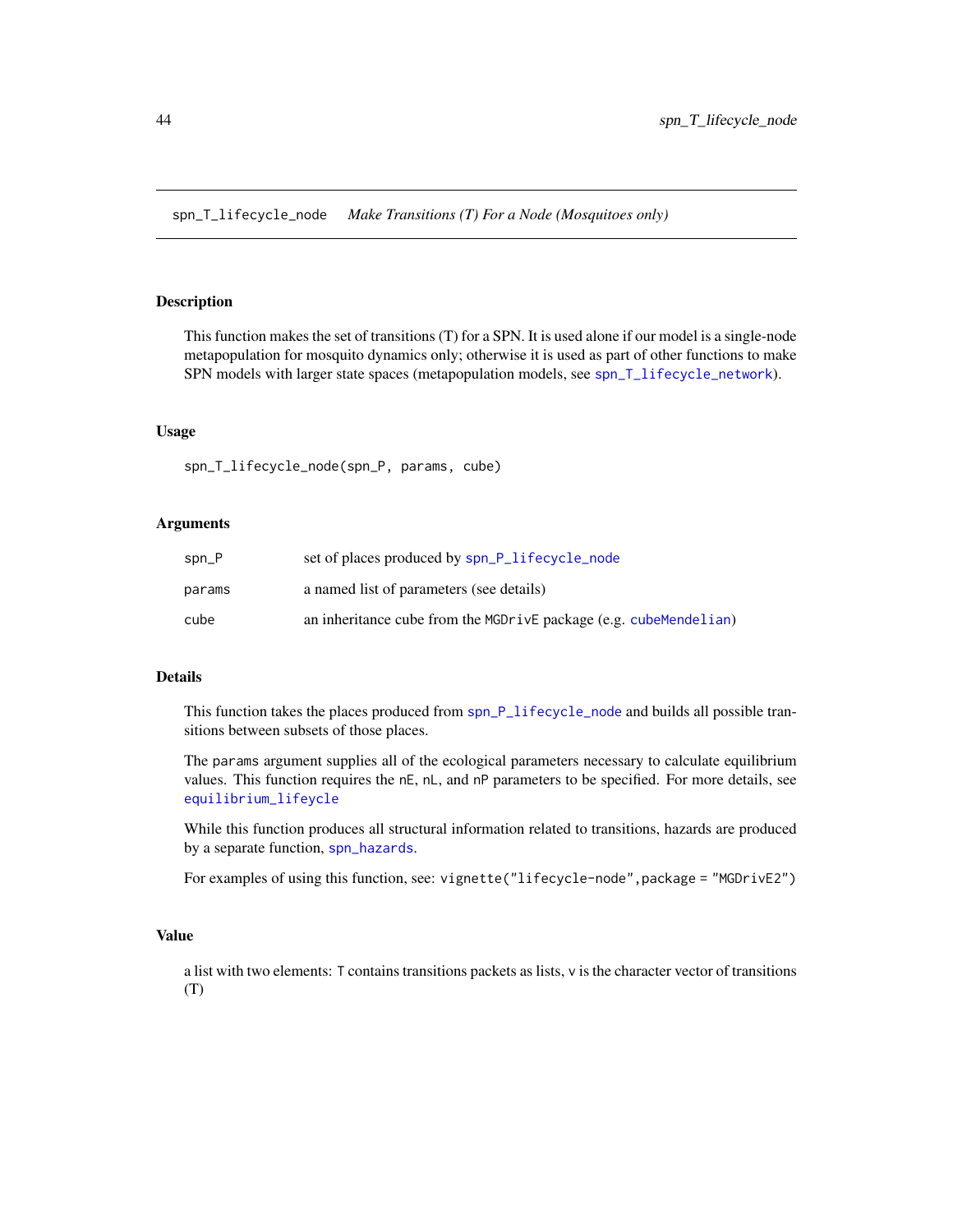<span id="page-44-1"></span><span id="page-44-0"></span>

# Description

Make a function closure to implement a chemical Langevin (continuous-state) approximation for a SPN.

#### Usage

step\_CLE(S, Sout, haz,  $dt = 0.01$ , maxhaz = 1e+06)

# Arguments

| S      | a stoichiometry Matrix-class object                                                                                                                  |  |
|--------|------------------------------------------------------------------------------------------------------------------------------------------------------|--|
| Sout   | an optional matrix to track of event firings. In the continuous stochastic model<br>this will be the approximate cumulative intensity of each event. |  |
| haz    | a list of hazard functions                                                                                                                           |  |
| dt     | time-step for Euler-Maruyama method used to solve the SDE system                                                                                     |  |
| maxhaz | maximum allowable hazard                                                                                                                             |  |

# Details

The chemical Langevin approximation is a numerical simulation of a Fokker-Planck approximation to the Master equations (Kolmogorov Forwards Equations) governing the stochastic model; the CLE approximation is a second-order approximation that will get the correct mean and variance but higher order moments will be incorrect.

The design of step\_CLE is from: Wilkinson, D. J. (2011). Stochastic modeling for systems biology. CRC press

Elements of the N list come from two places: The stoichiometry matrix (S) is generated in [spn\\_S](#page-37-2) and the hazards (h) come from [spn\\_hazards](#page-30-1).

For other samplers, see: [step\\_PTS](#page-46-1), [step\\_DM](#page-45-1), [step\\_ODE](#page-45-2)

# Value

function closure for use in [sim\\_trajectory\\_R](#page-25-1) or [sim\\_trajectory\\_CSV](#page-24-1)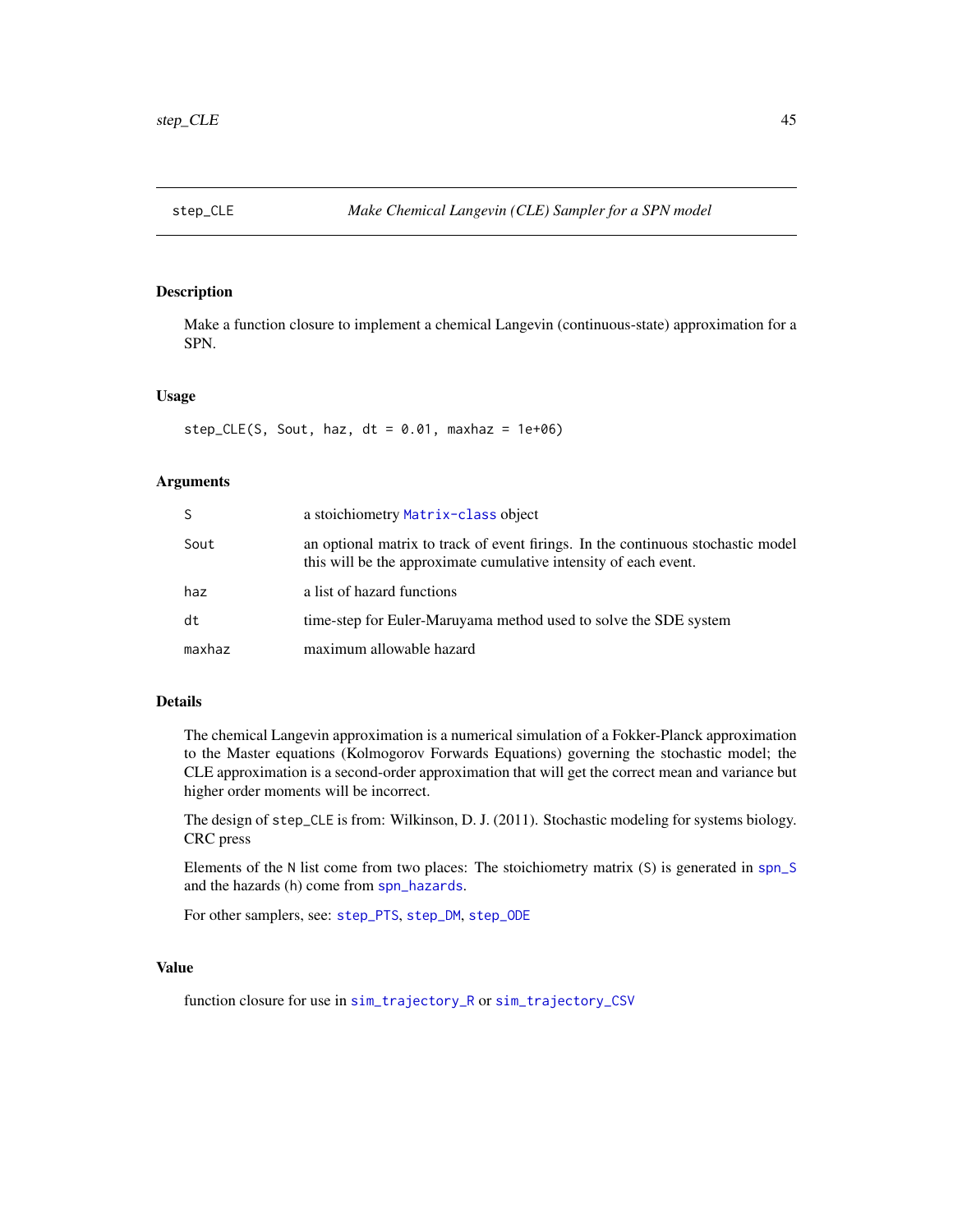<span id="page-45-1"></span><span id="page-45-0"></span>

#### Description

Make a function closure to implement Gillespie's Direct Method sampler for a SPN.

#### Usage

step\_DM(S, Sout, haz, maxhaz = 1e+06)

#### Arguments

| S      | a stoichiometry Matrix-class object          |
|--------|----------------------------------------------|
| Sout   | an optional matrix to track of event firings |
| haz    | a list of hazard functions                   |
| maxhaz | maximum allowable hazard                     |

# Details

The direct method is an exact sampling algorithm; it simulates each event individually. Because of this it may be extremely slow for non-trivial population sizes, and thus should be used to debug and test rather than for serious Monte Carlo simulation.

The design of step\_DM is from: Wilkinson, D. J. (2011). Stochastic modeling for systems biology. CRC press

Elements of the N list come from two places: The stoichiometry matrix (S) is generated in [spn\\_S](#page-37-2) and the hazards (h) come from [spn\\_hazards](#page-30-1).

For other samplers, see: [step\\_CLE](#page-44-1), [step\\_PTS](#page-46-1), [step\\_ODE](#page-45-2)

# Value

function closure for use in [sim\\_trajectory\\_R](#page-25-1) or [sim\\_trajectory\\_CSV](#page-24-1)

<span id="page-45-2"></span>

| step_ODE | Make Mean-field Approximation (ODE) Numerical Integrator for a |
|----------|----------------------------------------------------------------|
|          | <i>SPN Model</i>                                               |

# Description

Make a function closure to implement a first order mean-field ODE approximation for a SPN.

#### Usage

step\_ODE(S, Sout, haz, method = "lsoda")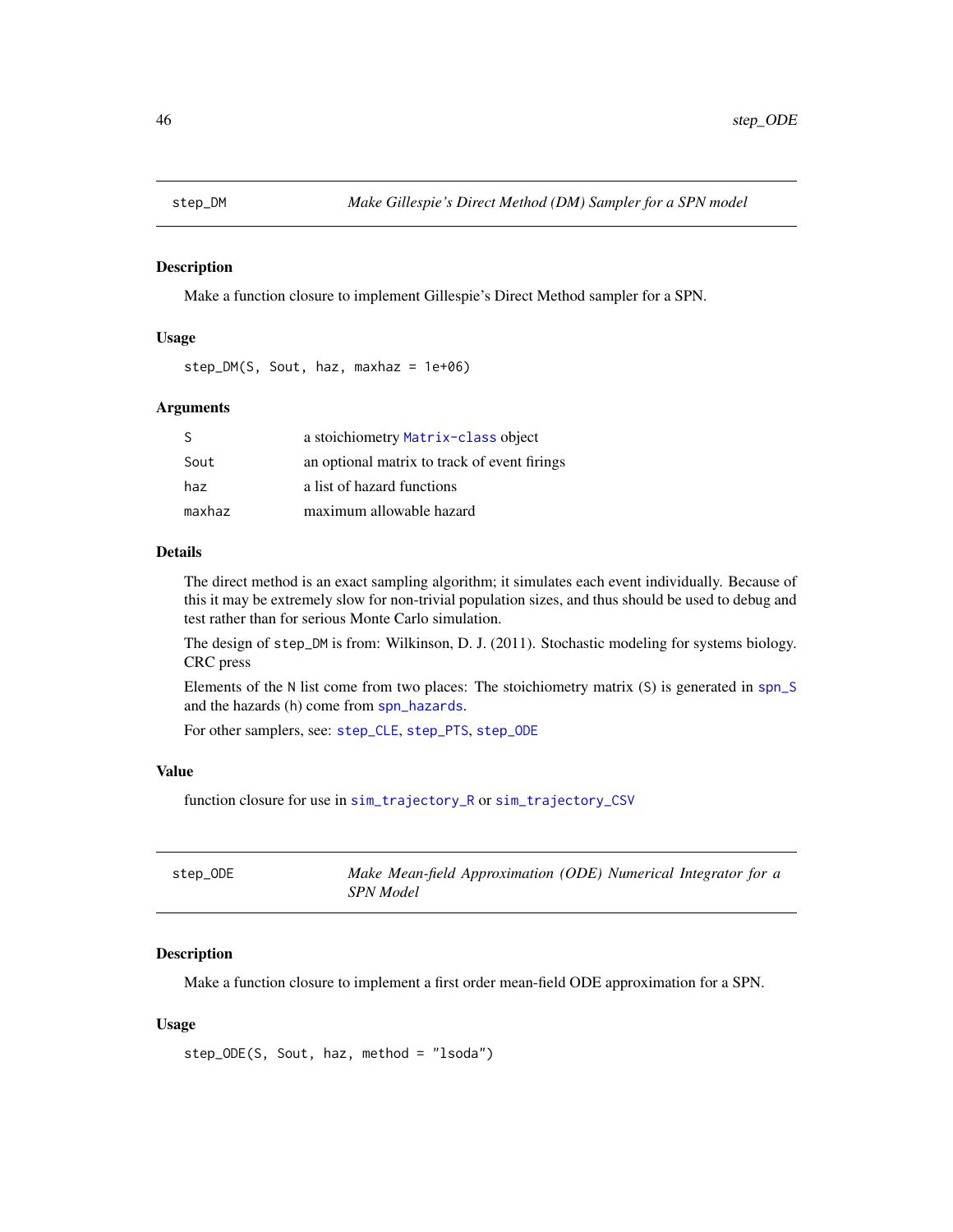#### <span id="page-46-0"></span>step\_PTS 47

# Arguments

| S.     | a stoichiometry Matrix-class object                                                                                                          |
|--------|----------------------------------------------------------------------------------------------------------------------------------------------|
| Sout   | an optional matrix to track of event firings. In the deterministic case it will return<br>the rate of that event at the end of the time step |
| haz    | a list of hazard functions                                                                                                                   |
| method | a character giving the type of numerical integrator used, the default is "lsoda"                                                             |

# Details

This method is equivalent to considering the ODEs describing the time evolution of the mean trajectory (first moment) and setting all higher order moments which appear on the right hand side to zero.

The solvers used within can be found in the deSolve package, see [ode](#page-0-0). For inhomogeneous systems, consider using the "rk4" method to avoid excessive integration times.

The stoichiometry matrix (S) is generated in [spn\\_S](#page-37-2).

The list of hazards (haz) come from [spn\\_hazards](#page-30-1).

For other samplers, see: [step\\_CLE](#page-44-1), [step\\_PTS](#page-46-1), [step\\_DM](#page-45-1)

# Value

function closure for use in [sim\\_trajectory\\_R](#page-25-1) or [sim\\_trajectory\\_CSV](#page-24-1)

<span id="page-46-1"></span>

| step_PTS | Make Poisson Time-Step (PTS) Sampler for a SPN Model |
|----------|------------------------------------------------------|
|----------|------------------------------------------------------|

# Description

Make a function closure to implement a Poisson time-step (tau-leaping with fixed tau) sampler for a SPN.

#### Usage

```
step_PTS(S, Sout, haz, dt = 0.01, maxhaz = 1e+06)
```

| S.     | a stoichiometry Matrix-class object          |
|--------|----------------------------------------------|
| Sout   | an optional matrix to track of event firings |
| haz    | a list of hazard functions                   |
| dt     | time-step for tau-leap method                |
| maxhaz | maximum allowable hazard                     |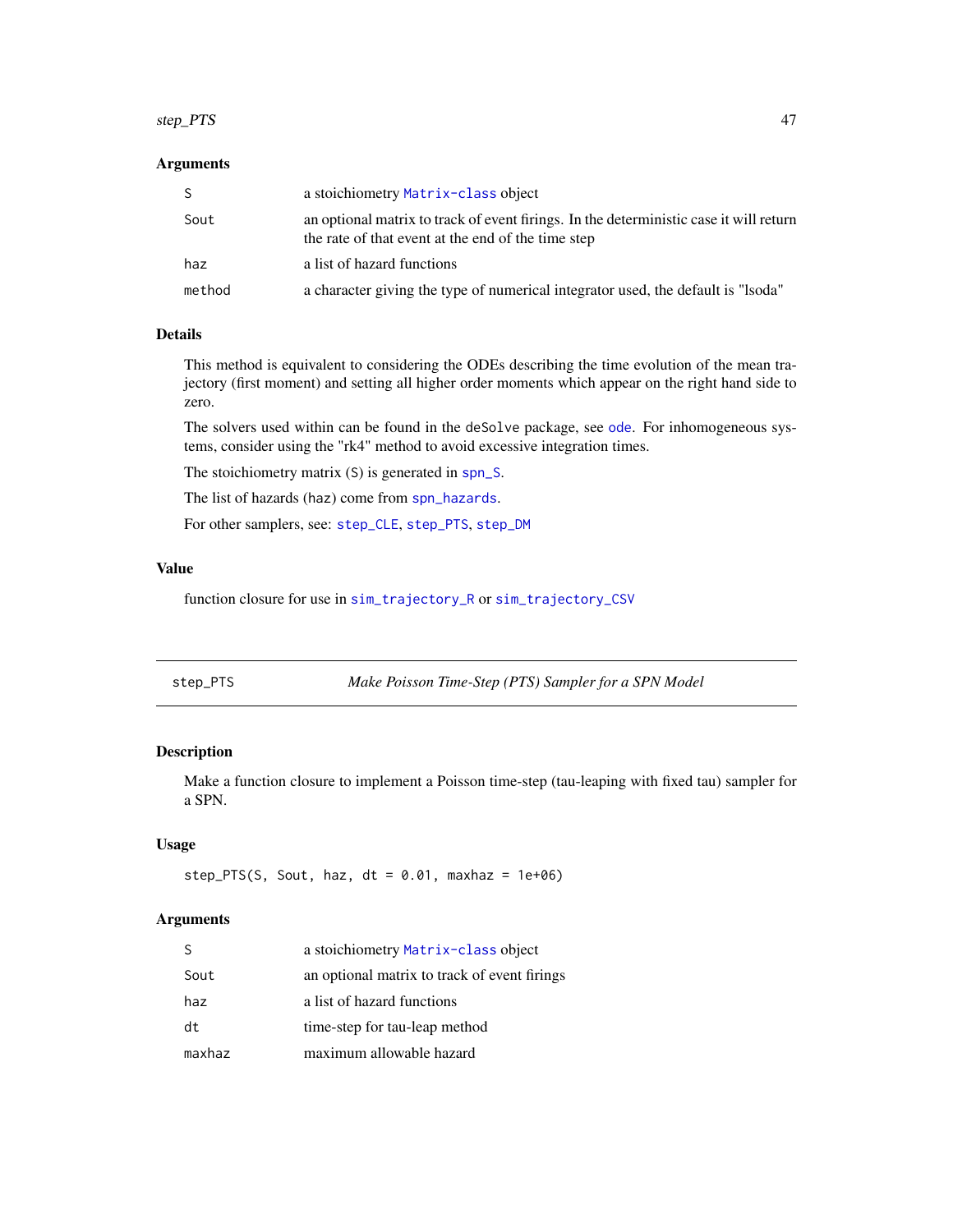# Details

This sampling algorithm is based on representing a SPN as a set of competing Poisson processes; it thus uses an integer valued state space but approximates the number of events over dt.

The design of step\_PTS is from: Wilkinson, D. J. (2011). Stochastic modeling for systems biology. CRC press

Elements of the N list come from two places: The stoichiometry matrix (S) is generated in [spn\\_S](#page-37-2) and the hazards (h) come from [spn\\_hazards](#page-30-1).

For other samplers, see: [step\\_CLE](#page-44-1), [step\\_DM](#page-45-1), [step\\_ODE](#page-45-2)

# Value

function closure for use in [sim\\_trajectory\\_R](#page-25-1) or [sim\\_trajectory\\_CSV](#page-24-1)

<span id="page-47-1"></span>summarize\_eggs\_geno *Summarize Eggs by Genotype*

#### Description

This function summarizes egg stage by genotype. It calls [base\\_aquatic\\_geno](#page-2-1) to do all of the work.

#### Usage

```
summarize_eggs_geno(out, spn_P)
```
#### Arguments

| out      | the output of sim_trajectory_R     |
|----------|------------------------------------|
| $spin_P$ | the places of the SPN, see details |

#### Details

The places (spn\_P) object is generated from one of the following: [spn\\_P\\_lifecycle\\_node](#page-37-1), [spn\\_P\\_lifecycle\\_network](#page-36-1), [spn\\_P\\_epiSIS\\_node](#page-35-1), [spn\\_P\\_epiSIS\\_network](#page-34-1), [spn\\_P\\_epiSEIR\\_node](#page-34-2), or [spn\\_P\\_epiSEIR\\_network](#page-33-1).

The return object depends on the data provided. If the simulation was only 1 node, then no node designation is returned. If only one repetition was performed, no rep designation is returned. Columns always returned include: time, genotype, and value.

For examples of using this function, see: vignette("lifecycle-node", package = "MGDrivE2")

#### Value

a 3 to 5 column dataframe for plotting with ggplot2

<span id="page-47-0"></span>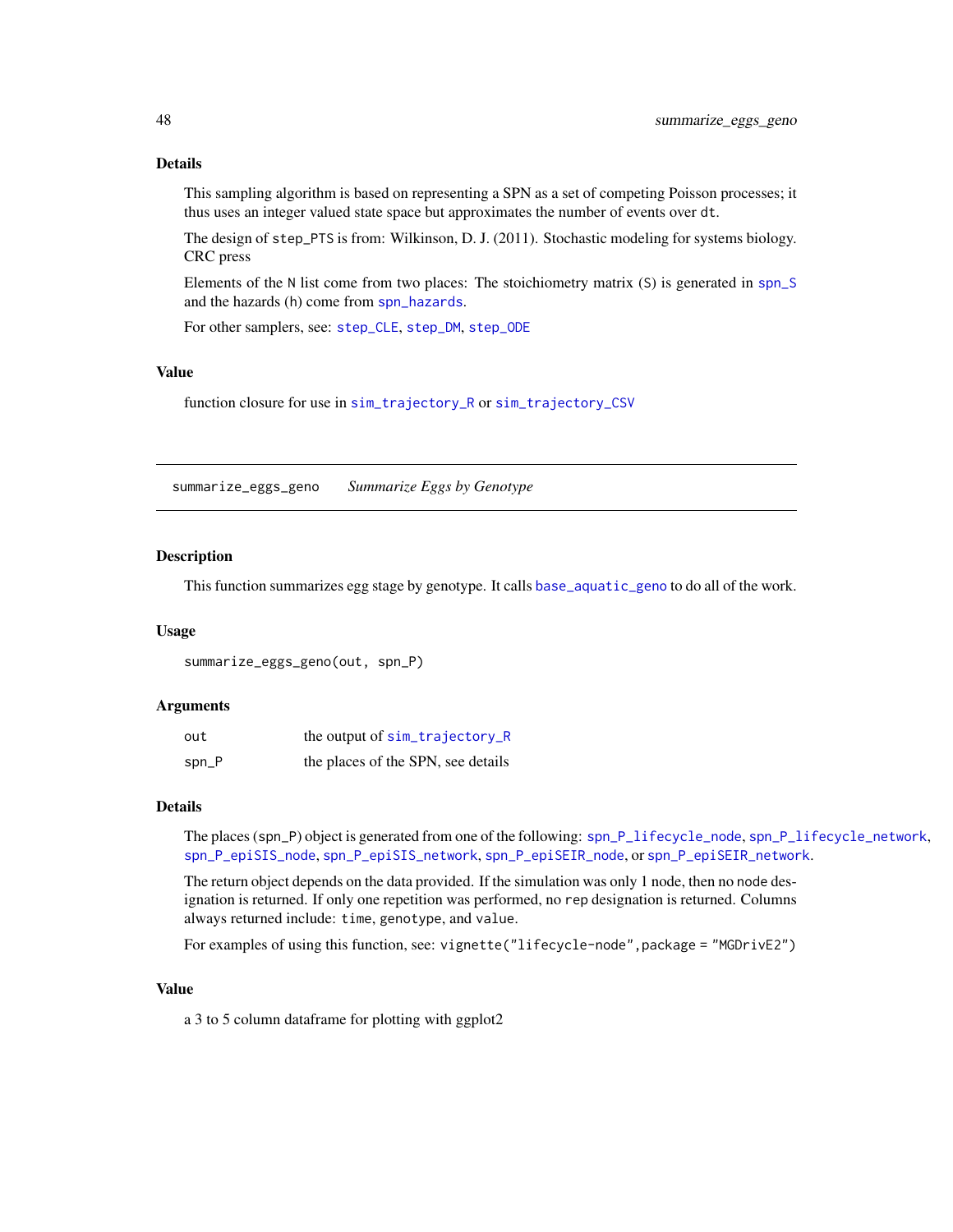<span id="page-48-1"></span><span id="page-48-0"></span>summarize\_eggs\_stage *Summarize Eggs by Erlang-Stage*

# Description

This function summarizes egg stage by Erlang-stages. It calls [base\\_aquatic\\_stage](#page-3-1) to do all of the work.

#### Usage

summarize\_eggs\_stage(out, spn\_P)

#### Arguments

| out      | the output of sim_trajectory_R     |
|----------|------------------------------------|
| $spin_P$ | the places of the SPN, see details |

# Details

The places (spn\_P) object is generated from one of the following: [spn\\_P\\_lifecycle\\_node](#page-37-1), [spn\\_P\\_lifecycle\\_network](#page-36-1), [spn\\_P\\_epiSIS\\_node](#page-35-1), [spn\\_P\\_epiSIS\\_network](#page-34-1), [spn\\_P\\_epiSEIR\\_node](#page-34-2), or [spn\\_P\\_epiSEIR\\_network](#page-33-1).

The return object depends on the data provided. If the simulation was only 1 node, then no node designation is returned. If only one repetition was performed, no rep designation is returned. Columns always returned include: time, Erlang-stage, and value.

For examples of using this function, see: vignette("lifecycle-node", package = "MGDrivE2")

#### Value

a 3 to 5 column dataframe for plotting with ggplot2

summarize\_females *Summarize Adult Females (One Node or Metapopulation Network, Lifecycle Model)*

# Description

For MGDrivE2 simulations of mosquito lifecycle dynamics in a single node or metapopulation network, this function sums over the male mate genotype to get population trajectories of adult female mosquitoes by their genotype.

#### Usage

```
summarize_females(out, spn_P)
```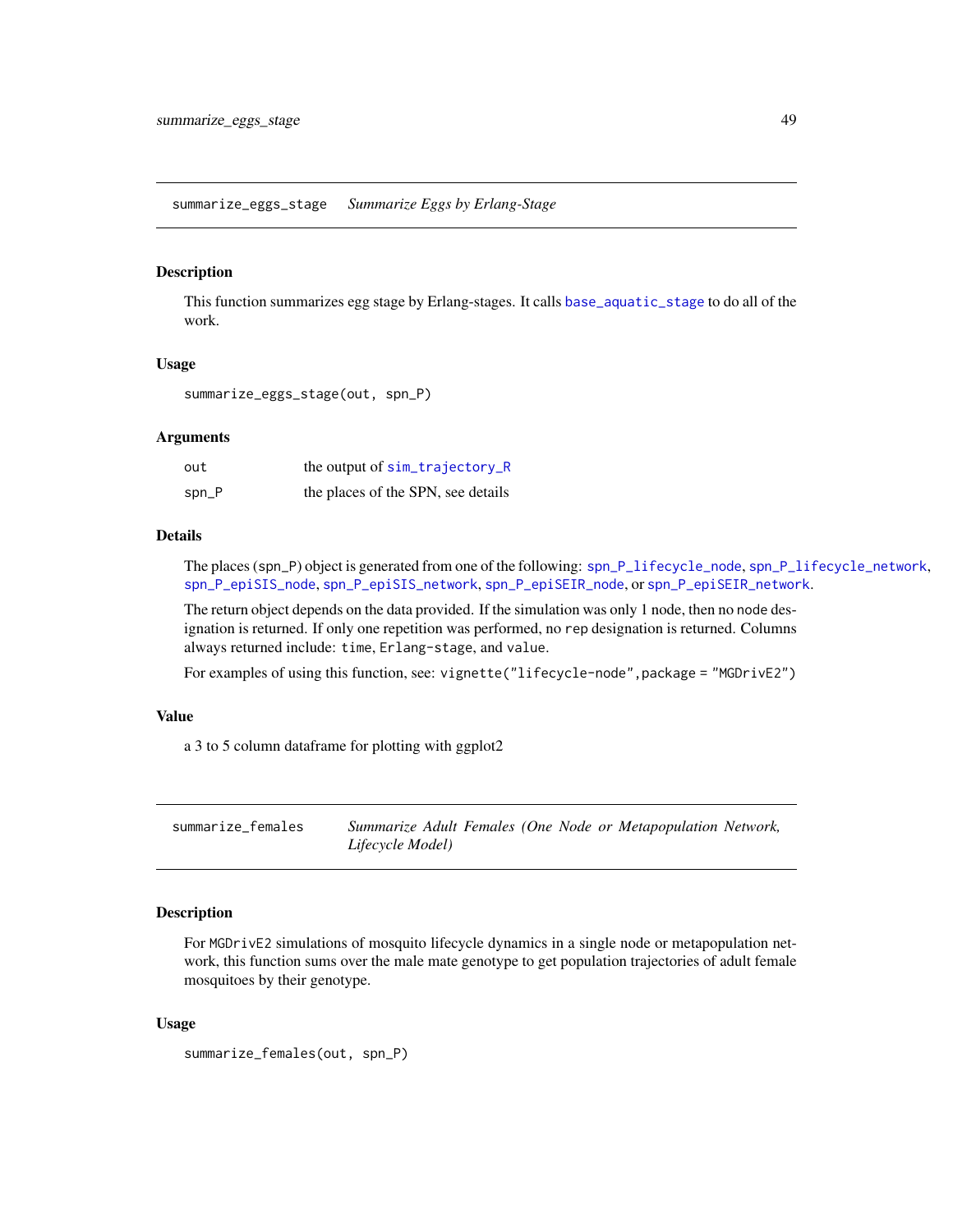#### <span id="page-49-0"></span>Arguments

| out     | the output of sim_trajectory_R     |
|---------|------------------------------------|
| $spn_P$ | the places of the SPN, see details |

# Details

The places (spn\_P) object is generated from one of the following: [spn\\_P\\_lifecycle\\_node](#page-37-1) or [spn\\_P\\_lifecycle\\_network](#page-36-1).

The return object depends on the data provided. If the simulation was only 1 node, then no node designation is returned. If only one repetition was performed, no rep designation is returned. Columns always returned include: time, genotype, and value.

For examples of using this function, this or any vignette which visualizes output: vignette("lifecycle-node", package = "MGDrivE2")

#### Value

a 3 to 5 column dataframe for plotting with ggplot2

summarize\_females\_epi *Summarize Adult Females (One Node or Metapopulation Network, SEI Mosquitoes)*

#### Description

For MGDrivE2 simulations of mosquito epidemiological dynamics in a single node or metapopulation network, this function sums over the male mate genotype as well as EIP bins to get population trajectories of adult female mosquitoes by their genotype and (S,E,I) status.

# Usage

```
summarize_females_epi(out, spn_P)
```
### Arguments

| out   | the output of sim_trajectory_R     |
|-------|------------------------------------|
| spn_P | the places of the SPN, see details |

# Details

The places (spn\_P) object is generated from one of the following: [spn\\_P\\_epiSIS\\_node](#page-35-1), [spn\\_P\\_epiSIS\\_network](#page-34-1), [spn\\_P\\_epiSEIR\\_node](#page-34-2), or [spn\\_P\\_epiSEIR\\_network](#page-33-1).

The return object depends on the data provided. If the simulation was only 1 node, then no node designation is returned. If only one repetition was performed, no rep designation is returned. Columns always returned include: time, inf, genotype, and value.

For examples of using this function, this or any vignette which simulates epi dynamics: vignette("epi-node",package  $=$  "MGDrivE2")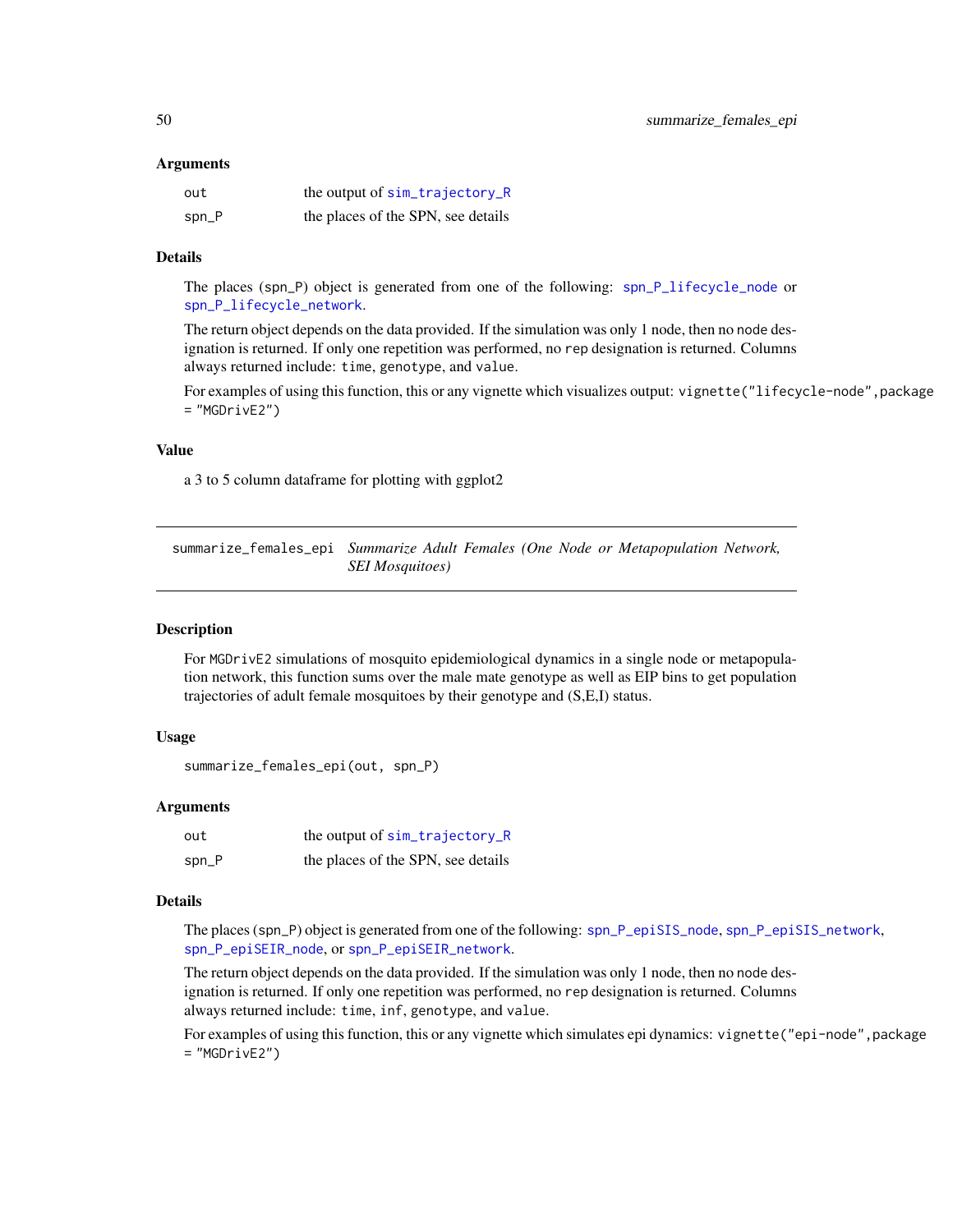#### <span id="page-50-0"></span>Value

a 4 to 6 column dataframe for plotting with ggplot2

```
summarize_humans_epiSEIR
```
*Summarize Humans (One Node or Metapopulation Network, SEI Mosquitoes - SEIR Humans)*

# Description

For MGDrivE2 simulations of mosquito epidemiological dynamics in a node or network, this function summarizes human infection status, S, E, I, and R. It uses [base\\_summarize\\_humans](#page-8-1) to do all of the work.

#### Usage

summarize\_humans\_epiSEIR(out)

#### Arguments

out the output of [sim\\_trajectory\\_R](#page-25-1)

## Details

The return object depends on the data provided. If the simulation was only 1 node, then no node designation is returned. If only one repetition was performed, no rep designation is returned. Columns always returned include: time, inf, genotype, and value.

For examples of using this function, see: vignette("seir-dynamics",package = "MGDrivE2")

## Value

a 4 to 6 column dataframe for plotting with ggplot2

<span id="page-50-1"></span>summarize\_humans\_epiSIS

*Summarize Humans (One Node or Metapopulation Network, SEI Mosquitoes - SIS Humans)*

# Description

For MGDrivE2 simulations of mosquito epidemiological dynamics in a node or network, this function summarizes human infection status, S and I. It uses [base\\_summarize\\_humans](#page-8-1) to do all of the work.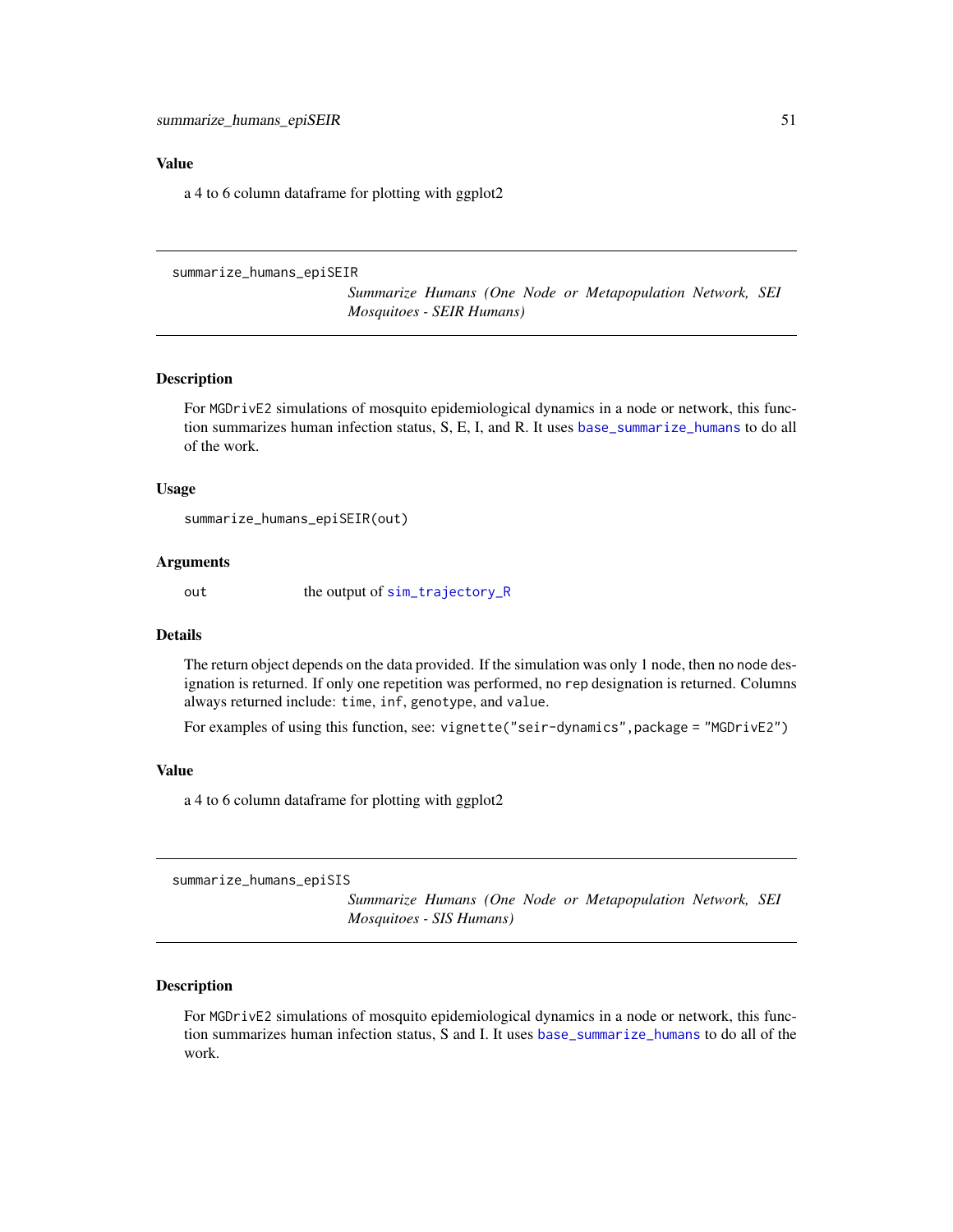#### Usage

summarize\_humans\_epiSIS(out)

#### Arguments

out the output of [sim\\_trajectory\\_R](#page-25-1)

#### Details

The return object depends on the data provided. If the simulation was only 1 node, then no node designation is returned. If only one repetition was performed, no rep designation is returned. Columns always returned include: time, inf, genotype, and value.

For examples of using this function, see: vignette("epi-node",package = "MGDrivE2")

#### Value

a 4 to 6 column dataframe for plotting with ggplot2

<span id="page-51-1"></span>summarize\_larvae\_geno *Summarize Larvae by Genotype*

#### Description

This function summarizes larval stage by genotype. It calls [base\\_aquatic\\_geno](#page-2-1) to do all of the work.

#### Usage

```
summarize_larvae_geno(out, spn_P)
```
#### Arguments

| out   | the output of sim_trajectory_R     |
|-------|------------------------------------|
| spn_P | the places of the SPN, see details |

#### Details

The places (spn\_P) object is generated from one of the following: [spn\\_P\\_lifecycle\\_node](#page-37-1), [spn\\_P\\_lifecycle\\_network](#page-36-1), [spn\\_P\\_epiSIS\\_node](#page-35-1), [spn\\_P\\_epiSIS\\_network](#page-34-1), [spn\\_P\\_epiSEIR\\_node](#page-34-2), or [spn\\_P\\_epiSEIR\\_network](#page-33-1).

The return object depends on the data provided. If the simulation was only 1 node, then no node designation is returned. If only one repetition was performed, no rep designation is returned. Columns always returned include: time, genotype, and value.

For examples of using this function, see: vignette("lifecycle-node",package = "MGDrivE2")

#### Value

a 3 to 5 column dataframe for plotting with ggplot2

<span id="page-51-0"></span>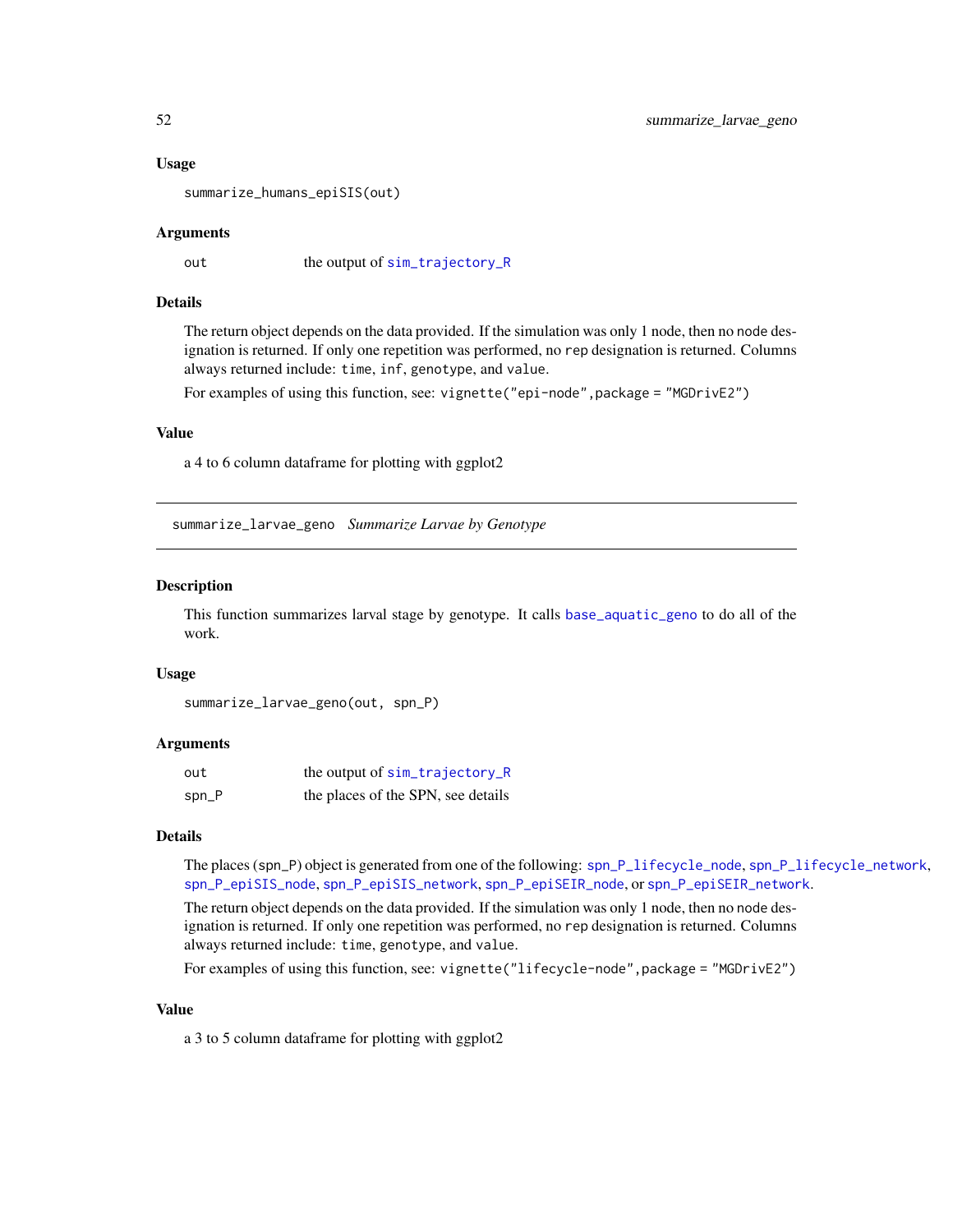<span id="page-52-1"></span><span id="page-52-0"></span>summarize\_larvae\_stage

*Summarize Larval by Erlang-Stage*

#### **Description**

This function summarizes larval stage by Erlang-stages. It calls [base\\_aquatic\\_stage](#page-3-1) to do all of the work.

# Usage

summarize\_larvae\_stage(out, spn\_P)

#### Arguments

| out     | the output of sim_trajectory_R     |
|---------|------------------------------------|
| $spn_P$ | the places of the SPN, see details |

# Details

The places (spn\_P) object is generated from one of the following: [spn\\_P\\_lifecycle\\_node](#page-37-1), [spn\\_P\\_lifecycle\\_network](#page-36-1), [spn\\_P\\_epiSIS\\_node](#page-35-1), [spn\\_P\\_epiSIS\\_network](#page-34-1), [spn\\_P\\_epiSEIR\\_node](#page-34-2), or [spn\\_P\\_epiSEIR\\_network](#page-33-1).

The return object depends on the data provided. If the simulation was only 1 node, then no node designation is returned. If only one repetition was performed, no rep designation is returned. Columns always returned include: time, Erlang-stage, and value.

For examples of using this function, see: vignette("lifecycle-node", package = "MGDrivE2")

# Value

a 3 to 5 column dataframe for plotting with ggplot2

summarize\_males *Summarize Adult Males (One Node or Metapopulation Network)*

#### Description

For MGDrivE2 simulations of mosquito lifecycle dynamics or human infection dynamics, in a node or metapopulation network, this function summarizes population trajectories of adult male mosquitoes by their genotype.

#### Usage

summarize\_males(out)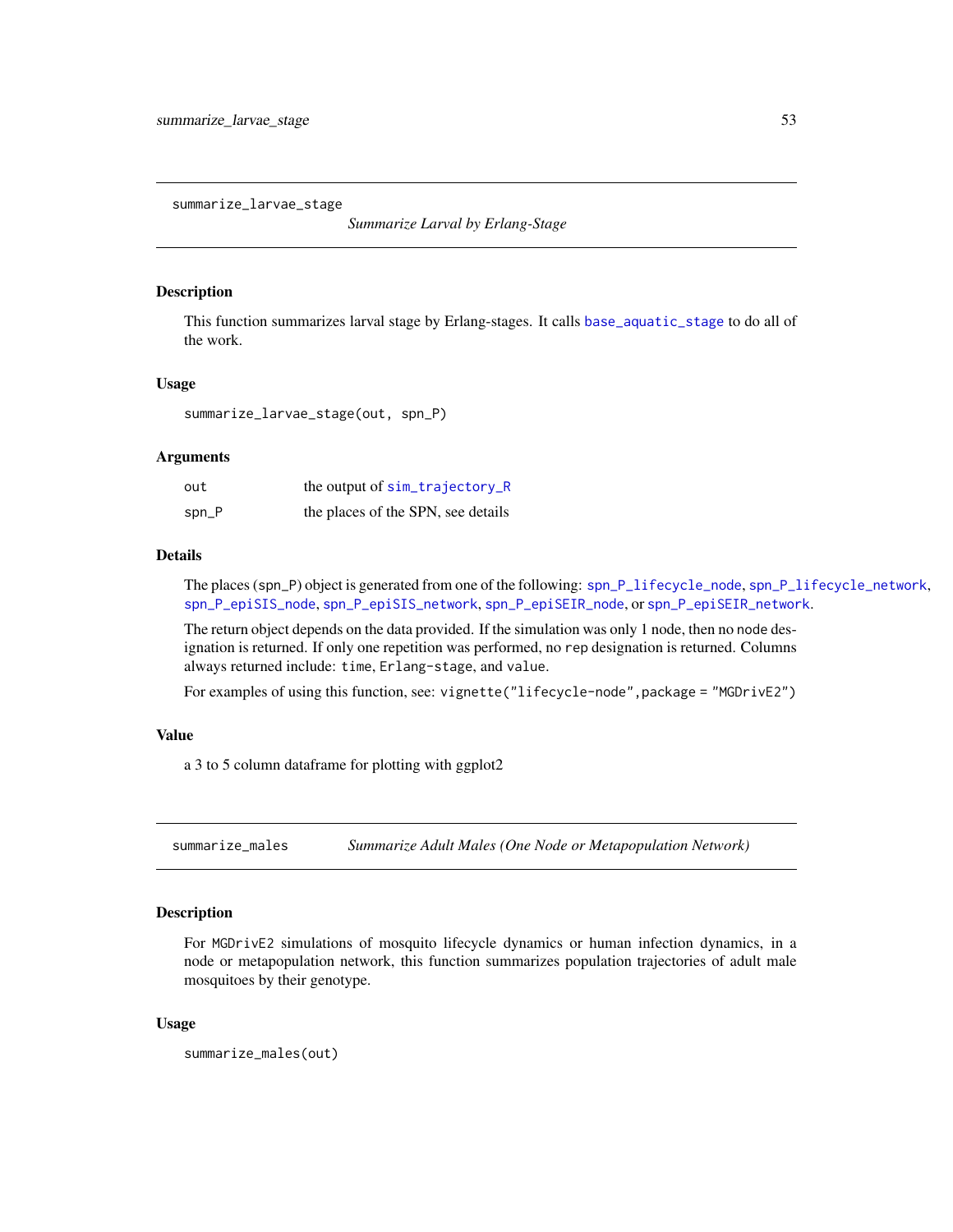#### <span id="page-53-0"></span>Arguments

out the output of [sim\\_trajectory\\_R](#page-25-1)

# **Details**

The return object depends on the data provided. If the simulation was only 1 node, then no node designation is returned. If only one repetition was performed, no rep designation is returned. Columns always returned include: time, genotype, and value.

For examples of using this function, this or any vignette which visualizes output: vignette("lifecycle-node", package  $=$  "MGDrivE2")

#### Value

a 3 to 5 column dataframe for plotting with ggplot2

<span id="page-53-1"></span>summarize\_pupae\_geno *Summarize Pupal by Genotype*

#### Description

This function summarizes pupal stage by genotype. It calls [base\\_aquatic\\_geno](#page-2-1) to do all of the work.

#### Usage

```
summarize_pupae_geno(out, spn_P)
```
#### Arguments

| out   | the output of sim_trajectory_R     |
|-------|------------------------------------|
| spn_P | the places of the SPN, see details |

#### Details

The places (spn\_P) object is generated from one of the following: [spn\\_P\\_lifecycle\\_node](#page-37-1), [spn\\_P\\_lifecycle\\_network](#page-36-1), [spn\\_P\\_epiSIS\\_node](#page-35-1), [spn\\_P\\_epiSIS\\_network](#page-34-1), [spn\\_P\\_epiSEIR\\_node](#page-34-2), or [spn\\_P\\_epiSEIR\\_network](#page-33-1).

The return object depends on the data provided. If the simulation was only 1 node, then no node designation is returned. If only one repetition was performed, no rep designation is returned. Columns always returned include: time, genotype, and value.

For examples of using this function, see: vignette("lifecycle-node",package = "MGDrivE2")

#### Value

a 3 to 5 column dataframe for plotting with ggplot2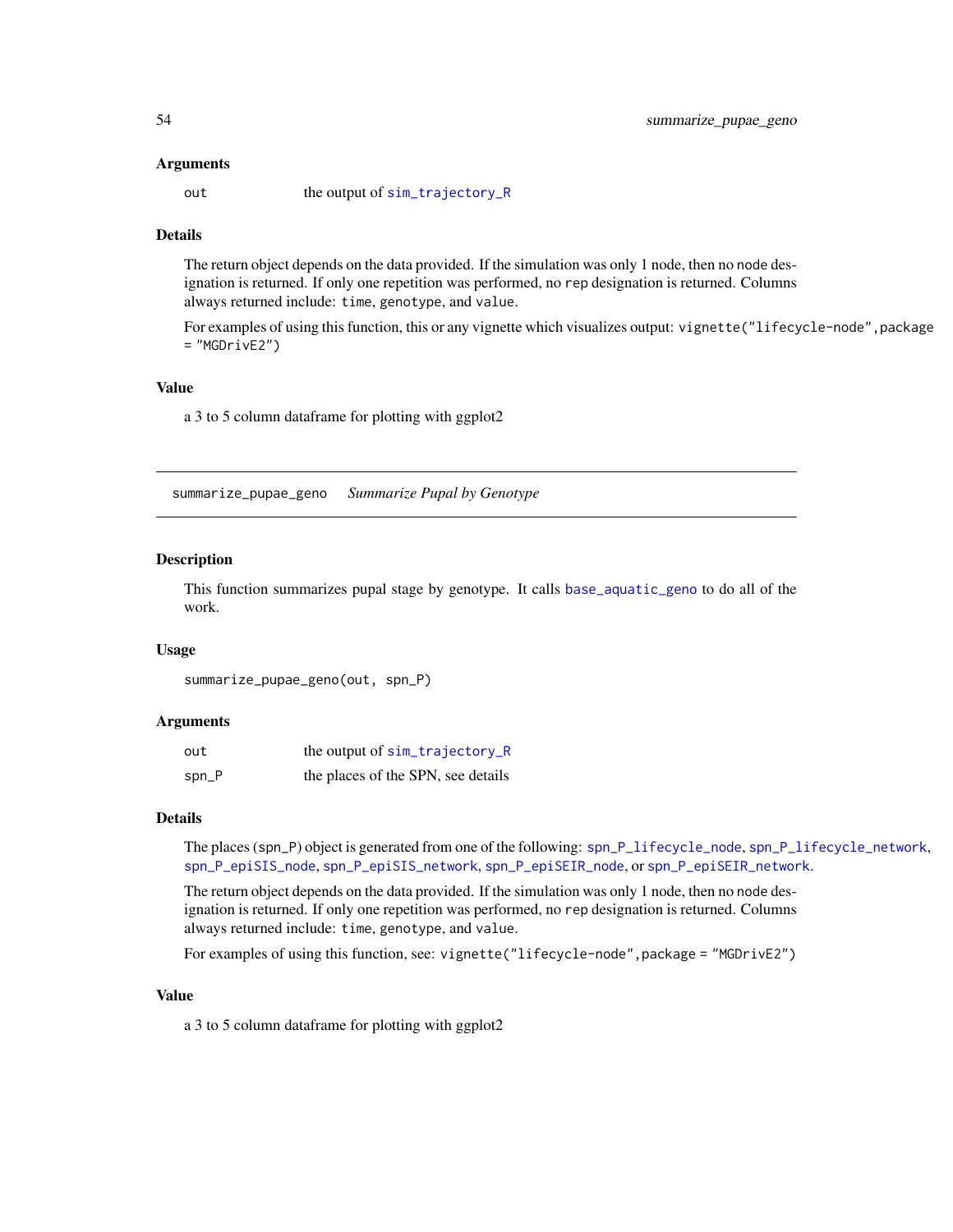# <span id="page-54-1"></span><span id="page-54-0"></span>Description

This function summarizes pupal stage by Erlang-stages. It calls [base\\_aquatic\\_stage](#page-3-1) to do all of the work.

#### Usage

summarize\_pupae\_stage(out, spn\_P)

#### Arguments

| out     | the output of sim_trajectory_R     |
|---------|------------------------------------|
| $spn_P$ | the places of the SPN, see details |

#### Details

The places (spn\_P) object is generated from one of the following: [spn\\_P\\_lifecycle\\_node](#page-37-1), [spn\\_P\\_lifecycle\\_network](#page-36-1), [spn\\_P\\_epiSIS\\_node](#page-35-1), [spn\\_P\\_epiSIS\\_network](#page-34-1), [spn\\_P\\_epiSEIR\\_node](#page-34-2), or [spn\\_P\\_epiSEIR\\_network](#page-33-1).

The return object depends on the data provided. If the simulation was only 1 node, then no node designation is returned. If only one repetition was performed, no rep designation is returned. Columns always returned include: time, Erlang-stage, and value.

For examples of using this function, see: vignette("lifecycle-node", package = "MGDrivE2")

# Value

a 3 to 5 column dataframe for plotting with ggplot2

<span id="page-54-2"></span>summarize\_stats\_CSV *Summary Statistics for MGDrivE2*

# Description

This function reads in all repetitions for each patch and calculates either the mean, quantiles, or both. User chooses the quantiles, up to 4 decimal places, and enters them as a vector. Quantiles are calculated empirically. (order does not matter)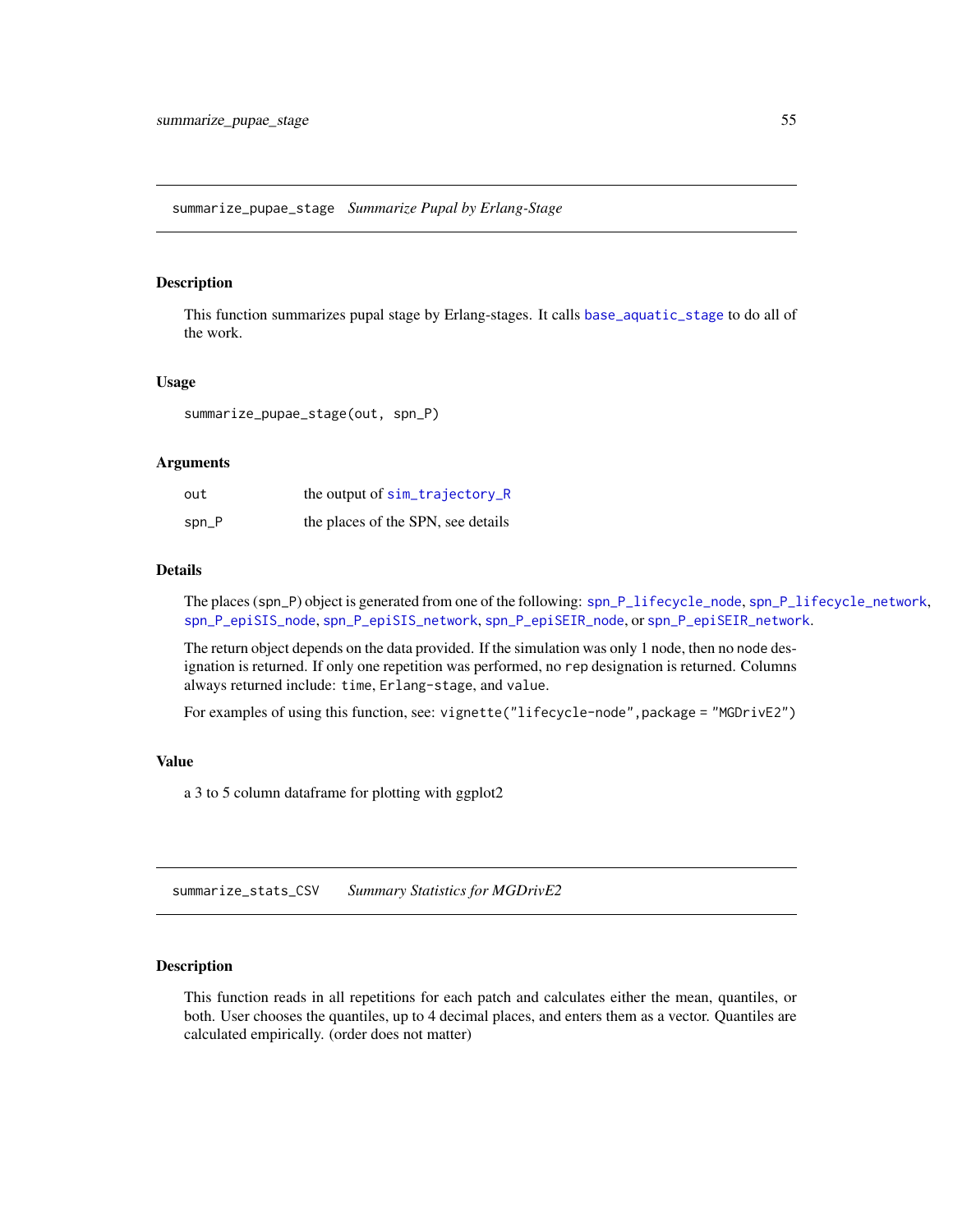# Usage

```
summarize_stats_CSV(
  read_dir,
 write_dir = read_dir,
 mean = TRUE,quantiles = NULL,
  spn_P,
  tmax,
 dt,
 rem_file = FALSE,
  verbose = TRUE
\mathcal{L}
```
# Arguments

| read_dir  | Directory to find repetition folders in                                                            |
|-----------|----------------------------------------------------------------------------------------------------|
| write_dir | Directory to write output                                                                          |
| mean      | Boolean, calculate mean or not. Default is TRUE                                                    |
| quantiles | Vector of quantiles to calculate. Default is NULL                                                  |
| $spn_P$   | Places object, see details                                                                         |
| tmax      | The final time to end simulation                                                                   |
| dt        | The time-step at which to return output ( <b>not</b> the time-step of the sampling algo-<br>rithm) |
| rem_file  | Remove original output? Default is FALSE                                                           |
| verbose   | Chatty? Default is TRUE                                                                            |

# Details

Given the read\_dir, this function assumes the follow file structure:

- read\_dir
	- repetition 1
		- \* M\_0001.csv
		- \* M\_0002.csv
		- \* FS\_0001.csv
		- \* FS\_0001.csv
		- \* ...
	- repetition 2
		- \* M\_0001.csv
		- \* M\_0002.csv
		- \* FS\_0001.csv
		- \* FS\_0001.csv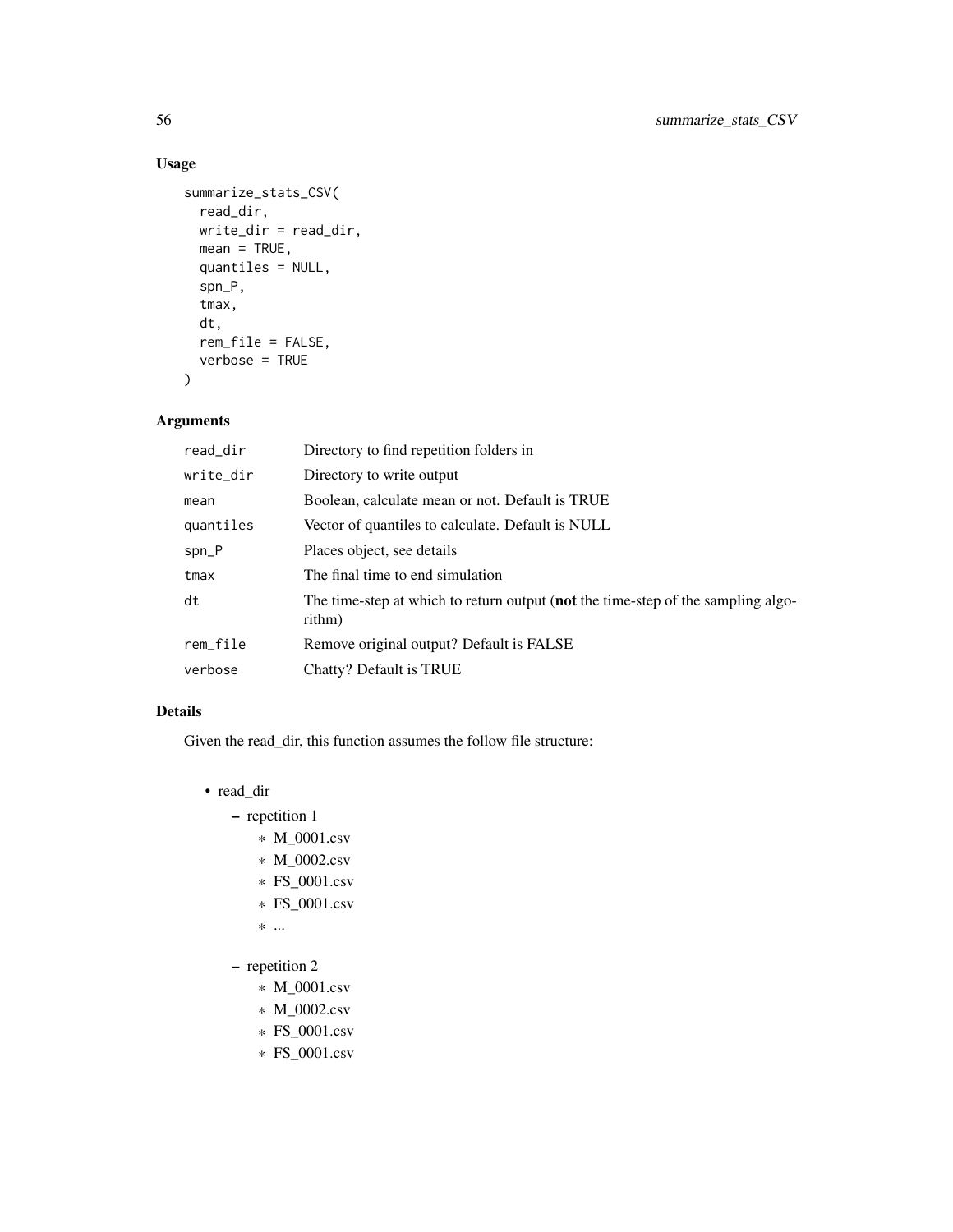<span id="page-56-0"></span>

The places (spn\_P) object is generated from one of the following: [spn\\_P\\_lifecycle\\_node](#page-37-1), [spn\\_P\\_lifecycle\\_network](#page-36-1), [spn\\_P\\_epiSIS\\_node](#page-35-1), [spn\\_P\\_epiSIS\\_network](#page-34-1), [spn\\_P\\_epiSEIR\\_node](#page-34-2), or [spn\\_P\\_epiSEIR\\_network](#page-33-1).

t0, tt, dt define the first sampling time, the last sampling time, and each sampling time in-between.

Output files are \*.csv and contain the mean or quantile in the file name, e.g. stage*Mean*(patchNum).csv and stage*Quantile*(quantNum)\_(patchNum).csv.

For more details about using this function to process CSV output see: vignette("data-analysis", package  $=$  "MGDrivE2")

#### Value

Writes output to files in write\_dir

<span id="page-56-1"></span>track\_hinf *Make tracking matrix for human infection events*

#### Description

Create a matrix object for tracking incidence in human population to be passed to either [sim\\_trajectory\\_CSV](#page-24-1) or [sim\\_trajectory\\_R](#page-25-1).

# Usage

track\_hinf(spn\_T, S)

# Arguments

| $spin_T$ | set of transitions   |
|----------|----------------------|
| S        | stoichiometry matrix |

## Details

The returned matrix can be passed to the Sout argument of [sim\\_trajectory\\_CSV](#page-24-1) or [sim\\_trajectory\\_R](#page-25-1).

#### Value

a [sparseMatrix](#page-0-0) object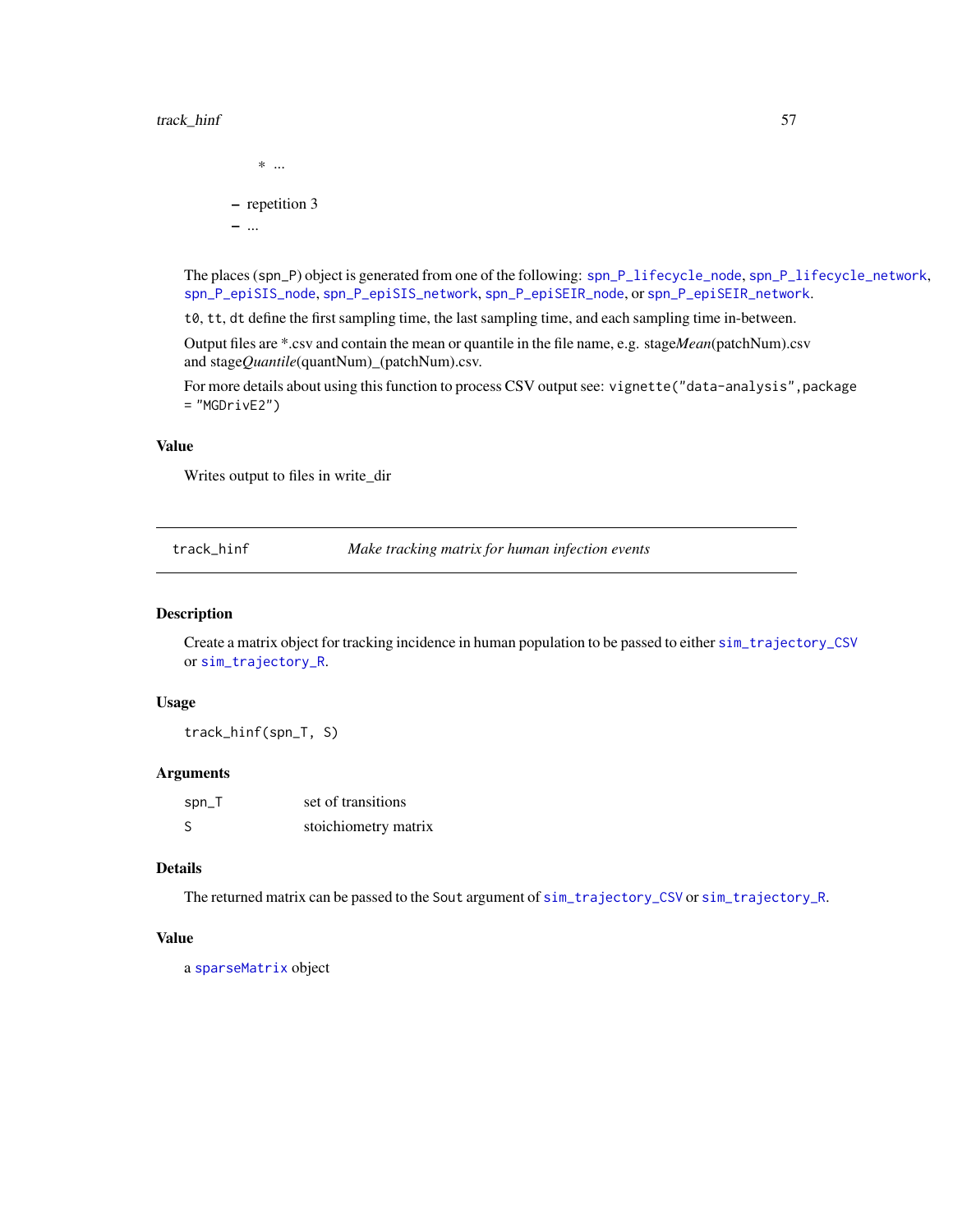# <span id="page-57-0"></span>**Index**

∗ datasets mu\_ts, [22](#page-21-0) base\_aquatic\_geno, [3,](#page-2-0) *[48](#page-47-0)*, *[52](#page-51-0)*, *[54](#page-53-0)* base\_aquatic\_stage, [4,](#page-3-0) *[49](#page-48-0)*, *[53](#page-52-0)*, *[55](#page-54-0)* base\_erlang, [5](#page-4-0) base\_erlang\_F, [5](#page-4-0) base\_gen, [6](#page-5-0) base\_gen\_FE, [7](#page-6-0) base\_MQ, [8](#page-7-0) base\_MUH, [9](#page-8-0) base\_sum\_F, [10](#page-9-0) base\_summarize\_humans, [9,](#page-8-0) *[51](#page-50-0)* batch\_migration, [11,](#page-10-0) *[23,](#page-22-0) [24](#page-23-0)*, *[26,](#page-25-0) [27](#page-26-0)* batch\_migration\_stage, *[11](#page-10-0)*, [12](#page-11-0) calc\_move\_rate, [12](#page-11-0) cubeMendelian, *[14](#page-13-0)*, *[16](#page-15-0)*, *[18](#page-17-0)*, *[32](#page-31-0)*, *[34–](#page-33-0)[44](#page-43-0)* equilibrium\_lifeycle, [13,](#page-12-0) *[16–](#page-15-0)[18](#page-17-0)*, *[20](#page-19-0)*, *[32](#page-31-0)*, *[37,](#page-36-0) [38](#page-37-0)*, *[43,](#page-42-0) [44](#page-43-0)* equilibrium\_SEI\_SEIR, *[14](#page-13-0)*, [15,](#page-14-0) *[20](#page-19-0)*, *[34,](#page-33-0) [35](#page-34-0)*, *[39,](#page-38-0) [40](#page-39-0)* equilibrium\_SEI\_SIS, *[14](#page-13-0)*, *[17](#page-16-0)*, [17,](#page-16-0) *[32](#page-31-0)*, *[36](#page-35-0)*, *[41,](#page-40-0) [42](#page-41-0)* events, *[23,](#page-22-0) [24](#page-23-0)*, *[26](#page-25-0)*, *[28](#page-27-0)* get\_shape, [20](#page-19-0) make\_Q\_SEI, *[16](#page-15-0)*, *[19](#page-18-0)*, [21](#page-20-0) movement\_prob2rate, [21](#page-20-0)  $mu_t$ s, [22](#page-21-0) ode, *[26](#page-25-0)*, *[28](#page-27-0)*, *[47](#page-46-0)* sim\_trajectory\_base\_CSV, [23](#page-22-0) sim\_trajectory\_base\_R, [24](#page-23-0) sim\_trajectory\_CSV, *[11](#page-10-0)*, *[23](#page-22-0)*, [25,](#page-24-0) *[28,](#page-27-0) [29](#page-28-0)*, *[31](#page-30-0)*, *[45](#page-44-0)[–48](#page-47-0)*, *[57](#page-56-0)* sim\_trajectory\_R, *[3,](#page-2-0) [4](#page-3-0)*, *[9](#page-8-0)*, *[11](#page-10-0)*, *[24](#page-23-0)*, *[26](#page-25-0)*, [26,](#page-25-0) *[45](#page-44-0)[–55](#page-54-0)*, *[57](#page-56-0)*

solve\_muAqua, [28](#page-27-0) sparseMatrix, *[57](#page-56-0)* split\_aggregate\_CSV, *[5](#page-4-0)[–7](#page-6-0)*, *[9,](#page-8-0) [10](#page-9-0)*, [29](#page-28-0) spn\_hazards, *[26,](#page-25-0) [27](#page-26-0)*, [31,](#page-30-0) *[40](#page-39-0)[–48](#page-47-0)* spn\_P\_epiSEIR\_network, *[3,](#page-2-0) [4](#page-3-0)*, *[14](#page-13-0)*, *[16](#page-15-0)*, *[19](#page-18-0)*, *[31](#page-30-0)[–34](#page-33-0)*, [34,](#page-33-0) *[35](#page-34-0)*, *[39](#page-38-0)*, *[48](#page-47-0)[–50](#page-49-0)*, *[52](#page-51-0)[–55](#page-54-0)*, *[57](#page-56-0)* spn\_P\_epiSEIR\_node, *[3,](#page-2-0) [4](#page-3-0)*, *[14](#page-13-0)*, *[16](#page-15-0)*, *[19](#page-18-0)*, *[31](#page-30-0)[–34](#page-33-0)*, [35,](#page-34-0) *[39,](#page-38-0) [40](#page-39-0)*, *[48](#page-47-0)[–50](#page-49-0)*, *[52](#page-51-0)[–55](#page-54-0)*, *[57](#page-56-0)* spn\_P\_epiSIS\_network, *[3,](#page-2-0) [4](#page-3-0)*, *[14](#page-13-0)*, *[16](#page-15-0)*, *[19](#page-18-0)*, *[31](#page-30-0)[–34](#page-33-0)*, [35,](#page-34-0) *[36](#page-35-0)*, *[39](#page-38-0)*, *[41](#page-40-0)*, *[48](#page-47-0)[–50](#page-49-0)*, *[52](#page-51-0)[–55](#page-54-0)*, *[57](#page-56-0)* spn\_P\_epiSIS\_node, *[3,](#page-2-0) [4](#page-3-0)*, *[14](#page-13-0)*, *[16](#page-15-0)*, *[19](#page-18-0)*, *[31](#page-30-0)[–35](#page-34-0)*, [36,](#page-35-0) *[39](#page-38-0)*, *[42](#page-41-0)*, *[48](#page-47-0)[–50](#page-49-0)*, *[52](#page-51-0)[–55](#page-54-0)*, *[57](#page-56-0)* spn\_P\_lifecycle\_network, *[3,](#page-2-0) [4](#page-3-0)*, *[14](#page-13-0)*, *[16](#page-15-0)*, *[19](#page-18-0)*, *[31](#page-30-0)[–34](#page-33-0)*, [37,](#page-36-0) *[38,](#page-37-0) [39](#page-38-0)*, *[43](#page-42-0)*, *[48](#page-47-0)[–50](#page-49-0)*, *[52](#page-51-0)[–55](#page-54-0)*, *[57](#page-56-0)* spn\_P\_lifecycle\_node, *[3,](#page-2-0) [4](#page-3-0)*, *[14](#page-13-0)*, *[16](#page-15-0)*, *[19](#page-18-0)*, *[31](#page-30-0)[–34](#page-33-0)*, *[37](#page-36-0)*, [38,](#page-37-0) *[39](#page-38-0)*, *[44](#page-43-0)*, *[48](#page-47-0)[–50](#page-49-0)*, *[52](#page-51-0)[–55](#page-54-0)*, *[57](#page-56-0)* spn\_Post, [33,](#page-32-0) *[38](#page-37-0)* spn\_Pre, [33,](#page-32-0) *[38](#page-37-0)* spn\_S, *[26,](#page-25-0) [27](#page-26-0)*, [38,](#page-37-0) *[45](#page-44-0)[–48](#page-47-0)* spn\_T\_epiSEIR\_network, *[32](#page-31-0)[–34](#page-33-0)*, *[39](#page-38-0)*, [39,](#page-38-0) *[40](#page-39-0)* spn\_T\_epiSEIR\_node, *[32](#page-31-0)[–34](#page-33-0)*, *[39](#page-38-0)*, [40](#page-39-0) spn\_T\_epiSIS\_network, *[32](#page-31-0)[–34](#page-33-0)*, *[39](#page-38-0)*, [41,](#page-40-0) *[42](#page-41-0)* spn\_T\_epiSIS\_node, *[32](#page-31-0)[–34](#page-33-0)*, *[39](#page-38-0)*, *[41](#page-40-0)*, [42](#page-41-0) spn\_T\_lifecycle\_network, *[32](#page-31-0)[–34](#page-33-0)*, *[39](#page-38-0)*, [43,](#page-42-0) *[44](#page-43-0)* spn\_T\_lifecycle\_node, *[32](#page-31-0)[–34](#page-33-0)*, *[39](#page-38-0)*, *[43](#page-42-0)*, [44](#page-43-0) step\_CLE, *[26](#page-25-0)[–28](#page-27-0)*, *[32](#page-31-0)*, [45,](#page-44-0) *[46](#page-45-0)[–48](#page-47-0)* step\_DM, *[26](#page-25-0)*, *[28](#page-27-0)*, *[32](#page-31-0)*, *[45](#page-44-0)*, [46,](#page-45-0) *[47,](#page-46-0) [48](#page-47-0)* step\_ODE, *[26](#page-25-0)*, *[28](#page-27-0)*, *[32](#page-31-0)*, *[45,](#page-44-0) [46](#page-45-0)*, [46,](#page-45-0) *[48](#page-47-0)* step\_PTS, *[26](#page-25-0)[–28](#page-27-0)*, *[32](#page-31-0)*, *[45](#page-44-0)[–47](#page-46-0)*, [47](#page-46-0) summarize\_eggs\_geno, *[3](#page-2-0)*, [48](#page-47-0) summarize\_eggs\_stage, *[4](#page-3-0)*, [49](#page-48-0) summarize\_females, [49](#page-48-0) summarize\_females\_epi, [50](#page-49-0) summarize\_humans\_epiSEIR, *[10](#page-9-0)*, [51](#page-50-0) summarize\_humans\_epiSIS, *[10](#page-9-0)*, [51](#page-50-0)